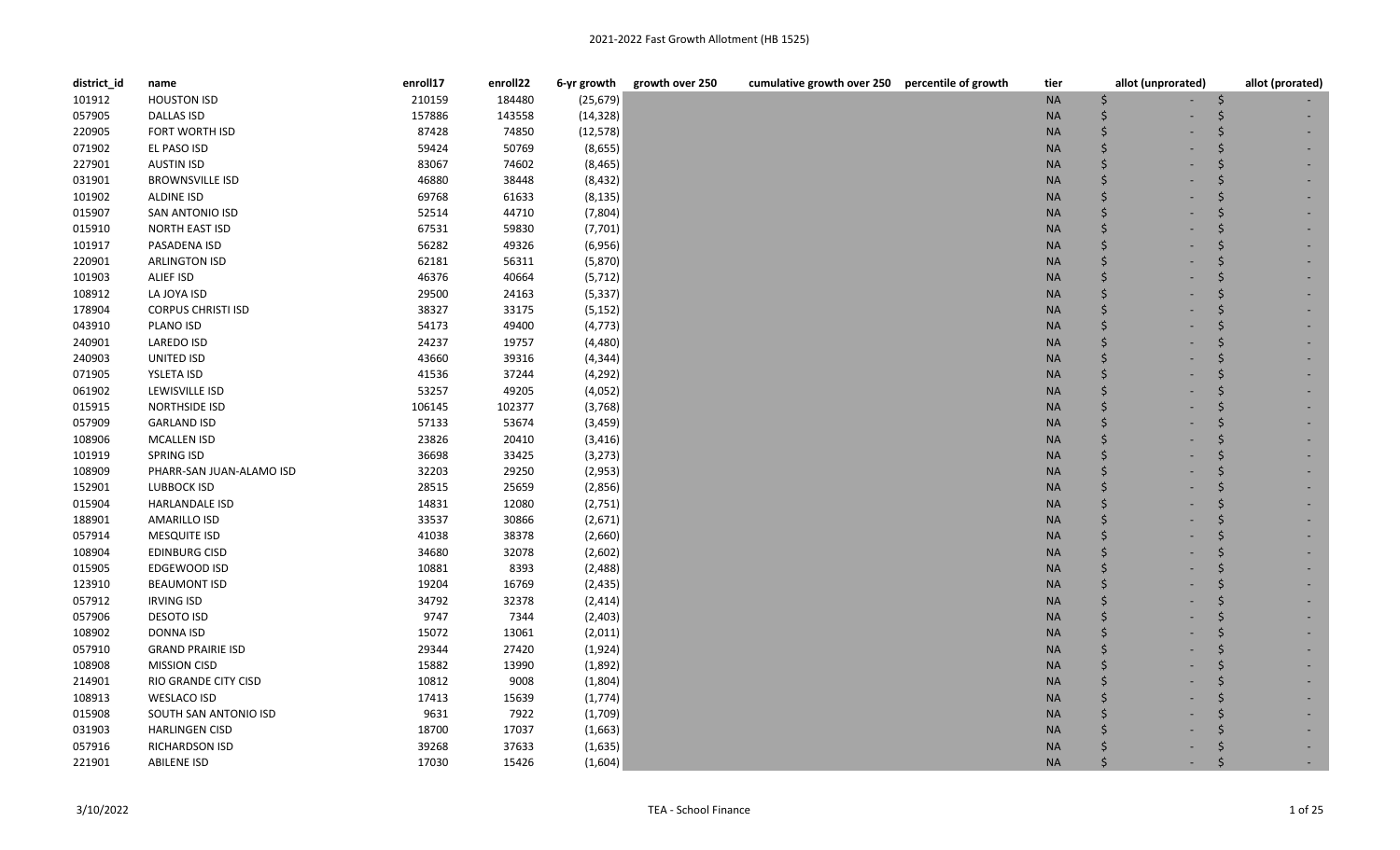| district_id | name                             | enroll17 | enroll22 | 6-yr growth | growth over 250<br>cumulative growth over 250 percentile of growth | tier      | allot (unprorated)                  | allot (prorated) |
|-------------|----------------------------------|----------|----------|-------------|--------------------------------------------------------------------|-----------|-------------------------------------|------------------|
| 101920      | SPRING BRANCH ISD                | 35079    | 33545    | (1, 534)    |                                                                    | <b>NA</b> | \$                                  |                  |
| 043907      | <b>MCKINNEY ISD</b>              | 24851    | 23379    | (1, 472)    |                                                                    | $\sf NA$  | Ś                                   |                  |
| 159901      | <b>EAGLE PASS ISD</b>            | 14831    | 13385    | (1, 446)    |                                                                    | $\sf NA$  | \$                                  |                  |
| 031912      | SAN BENITO CISD                  | 10643    | 9211     | (1, 432)    |                                                                    | <b>NA</b> | \$                                  |                  |
| 101910      | <b>GALENA PARK ISD</b>           | 22784    | 21431    | (1, 353)    |                                                                    | <b>NA</b> | Ś                                   |                  |
| 220902      | <b>BIRDVILLE ISD</b>             | 23857    | 22505    | (1, 352)    |                                                                    | <b>NA</b> | Ś                                   |                  |
| 226903      | SAN ANGELO ISD                   | 15071    | 13860    | (1, 211)    |                                                                    | <b>NA</b> |                                     |                  |
| 108903      | EDCOUCH-ELSA ISD                 | 5320     | 4140     | (1, 180)    |                                                                    | <b>NA</b> | Ś                                   |                  |
| 246909      | ROUND ROCK ISD                   | 48321    | 47167    | (1, 154)    |                                                                    | <b>NA</b> | \$                                  |                  |
| 084906      | <b>TEXAS CITY ISD</b>            | 8945     | 7811     | (1, 134)    |                                                                    | <b>NA</b> | Ś                                   |                  |
| 108907      | MERCEDES ISD                     | 5538     | 4418     | (1, 120)    |                                                                    | <b>NA</b> | Ś                                   |                  |
| 235902      | <b>VICTORIA ISD</b>              | 14378    | 13301    | (1,077)     |                                                                    | <b>NA</b> | \$                                  |                  |
| 071901      | <b>CLINT ISD</b>                 | 11511    | 10494    | (1,017)     |                                                                    | <b>NA</b> | Ś                                   |                  |
| 161914      | WACO ISD                         | 15081    | 14086    | (995)       |                                                                    | <b>NA</b> |                                     |                  |
| 084910      | <b>CLEAR CREEK ISD</b>           | 41819    | 40832    | (987)       |                                                                    | <b>NA</b> |                                     |                  |
| 020905      | <b>BRAZOSPORT ISD</b>            | 12457    | 11478    | (979)       |                                                                    | <b>NA</b> | Ś                                   |                  |
| 214903      | ROMA ISD                         | 6551     | 5655     | (896)       |                                                                    | <b>NA</b> | Ś                                   |                  |
| 123907      | PORT ARTHUR ISD                  | 8898     | 8003     | (895)       |                                                                    | <b>NA</b> | Ś                                   |                  |
| 057907      | DUNCANVILLE ISD                  | 12824    | 11946    | (878)       |                                                                    | <b>NA</b> | Ś                                   |                  |
| 003903      | <b>LUFKIN ISD</b>                | 8216     | 7360     | (856)       |                                                                    | <b>NA</b> | Ś                                   |                  |
| 095905      | PLAINVIEW ISD                    | 5603     | 4752     | (851)       |                                                                    | <b>NA</b> | Ś                                   |                  |
| 101908      | DEER PARK ISD                    | 13185    | 12345    | (840)       |                                                                    | <b>NA</b> | \$                                  |                  |
| 101916      | LA PORTE ISD                     | 7713     | 6938     | (775)       |                                                                    | <b>NA</b> | \$                                  |                  |
| 125901      | <b>ALICE ISD</b>                 | 5121     | 4369     | (752)       |                                                                    | <b>NA</b> | \$                                  |                  |
| 057904      | CEDAR HILL ISD                   | 7866     | 7120     | (746)       |                                                                    | <b>NA</b> | Ś                                   |                  |
| 108916      | <b>VALLEY VIEW ISD</b>           | 4534     | 3790     | (744)       |                                                                    | <b>NA</b> | Ś                                   |                  |
| 243905      | <b>WICHITA FALLS ISD</b>         | 14120    | 13380    | (740)       |                                                                    | <b>NA</b> | \$                                  |                  |
| 220906      | <b>GRAPEVINE-COLLEYVILLE ISD</b> | 13373    | 12673    | (700)       |                                                                    | <b>NA</b> | \$                                  |                  |
| 071904      | SAN ELIZARIO ISD                 | 3881     | 3193     | (688)       |                                                                    | <b>NA</b> | Ś                                   |                  |
| 233901      | SAN FELIPE-DEL RIO CISD          | 10536    | 9870     | (666)       |                                                                    | <b>NA</b> | Ś                                   |                  |
| 031905      | LA FERIA ISD                     | 3565     | 2911     | (654)       |                                                                    | <b>NA</b> | \$                                  |                  |
| 232903      | <b>UVALDE CISD</b>               | 4750     | 4116     | (634)       |                                                                    | $\sf NA$  | \$                                  |                  |
| 137901      | KINGSVILLE ISD                   | 3422     | 2805     | (617)       |                                                                    | <b>NA</b> | Ś                                   |                  |
| 015912      | SOUTHWEST ISD                    | 13891    | 13277    | (614)       |                                                                    | <b>NA</b> | \$                                  |                  |
| 020908      | PEARLAND ISD                     | 21585    | 21007    | (578)       |                                                                    | <b>NA</b> | Ś                                   |                  |
| 181907      | <b>VIDOR ISD</b>                 | 4818     | 4265     | (553)       |                                                                    | <b>NA</b> | Ś                                   |                  |
| 108911      | SHARYLAND ISD                    | 10054    | 9503     | (551)       |                                                                    | <b>NA</b> | Ś                                   |                  |
| 057913      | <b>LANCASTER ISD</b>             | 7640     | 7096     | (544)       |                                                                    | <b>NA</b> |                                     |                  |
| 031909      | POINT ISABEL ISD                 | 2483     | 1976     | (507)       |                                                                    | <b>NA</b> | Ś                                   |                  |
| 031906      | LOS FRESNOS CISD                 | 10840    | 10355    | (485)       |                                                                    | <b>NA</b> |                                     |                  |
| 174904      | NACOGDOCHES ISD                  | 6382     | 5903     | (479)       |                                                                    | <b>NA</b> |                                     |                  |
| 092903      | LONGVIEW ISD                     | 8705     | 8236     | (469)       |                                                                    | <b>NA</b> | $\zeta$<br>$\overline{\phantom{a}}$ |                  |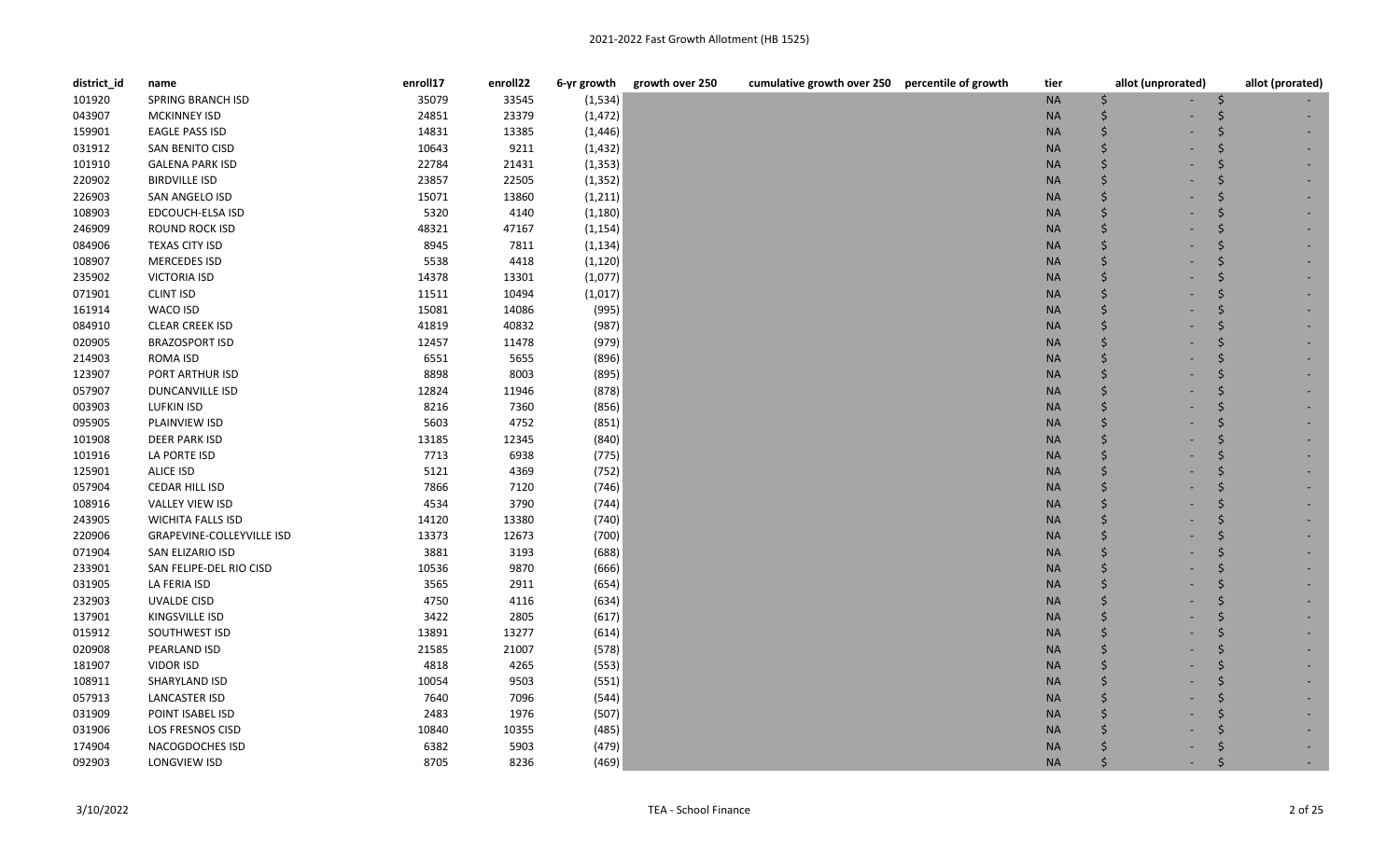| district_id | name                          | enroll17 | enroll22 | 6-yr growth | growth over 250 | cumulative growth over 250 percentile of growth | tier      | allot (unprorated) | allot (prorated) |
|-------------|-------------------------------|----------|----------|-------------|-----------------|-------------------------------------------------|-----------|--------------------|------------------|
| 108910      | PROGRESO ISD                  | 1859     | 1393     | (466)       |                 |                                                 | <b>NA</b> | Ś                  |                  |
| 029901      | CALHOUN COUNTY ISD            | 4013     | 3576     | (437)       |                 |                                                 | <b>NA</b> |                    |                  |
| 236902      | HUNTSVILLE ISD                | 6324     | 5897     | (427)       |                 |                                                 | <b>NA</b> |                    |                  |
| 220904      | EVERMAN ISD                   | 5889     | 5463     | (426)       |                 |                                                 | <b>NA</b> |                    |                  |
| 102902      | <b>MARSHALL ISD</b>           | 5492     | 5070     | (422)       |                 |                                                 | <b>NA</b> |                    |                  |
| 108905      | <b>HIDALGO ISD</b>            | 3252     | 2839     | (413)       |                 |                                                 | <b>NA</b> |                    |                  |
| 019908      | LIBERTY-EYLAU ISD             | 2543     | 2131     | (412)       |                 |                                                 | <b>NA</b> |                    |                  |
| 084909      | SANTA FE ISD                  | 4774     | 4365     | (409)       |                 |                                                 | <b>NA</b> |                    |                  |
| 058906      | LAMESA ISD                    | 2014     | 1610     | (404)       |                 |                                                 | <b>NA</b> |                    |                  |
| 004901      | ARANSAS COUNTY ISD            | 3394     | 3005     | (389)       |                 |                                                 | <b>NA</b> |                    |                  |
| 031911      | RIO HONDO ISD                 | 1969     | 1603     | (366)       |                 |                                                 | <b>NA</b> |                    |                  |
| 220917      | <b>CASTLEBERRY ISD</b>        | 4003     | 3639     | (364)       |                 |                                                 | <b>NA</b> |                    |                  |
| 094901      | SEGUIN ISD                    | 7425     | 7064     | (361)       |                 |                                                 | <b>NA</b> |                    |                  |
| 013901      | <b>BEEVILLE ISD</b>           | 3364     | 3010     | (354)       |                 |                                                 | <b>NA</b> |                    |                  |
| 147902      | <b>GROESBECK ISD</b>          | 1889     | 1546     | (343)       |                 |                                                 | <b>NA</b> |                    |                  |
| 057903      | CARROLLTON-FARMERS BRANCH ISD | 25276    | 24939    | (337)       |                 |                                                 | <b>NA</b> |                    |                  |
| 019907      | <b>TEXARKANA ISD</b>          | 7169     | 6843     | (326)       |                 |                                                 | <b>NA</b> |                    |                  |
| 071903      | <b>FABENS ISD</b>             | 2314     | 1991     | (323)       |                 |                                                 | <b>NA</b> |                    |                  |
| 057911      | <b>HIGHLAND PARK ISD</b>      | 7044     | 6724     | (320)       |                 |                                                 | <b>NA</b> |                    |                  |
| 178909      | ROBSTOWN ISD                  | 2797     | 2480     | (317)       |                 |                                                 | <b>NA</b> |                    |                  |
| 220914      | <b>KENNEDALE ISD</b>          | 3140     | 2840     | (300)       |                 |                                                 | <b>NA</b> |                    |                  |
| 227909      | <b>EANES ISD</b>              | 8134     | 7834     | (300)       |                 |                                                 | <b>NA</b> |                    |                  |
| 166901      | <b>CAMERON ISD</b>            | 1868     | 1569     | (299)       |                 |                                                 | <b>NA</b> |                    |                  |
| 189902      | PRESIDIO ISD                  | 1344     | 1047     | (297)       |                 |                                                 | <b>NA</b> |                    |                  |
| 117901      | <b>BORGER ISD</b>             | 2791     | 2500     | (291)       |                 |                                                 | <b>NA</b> |                    |                  |
| 064903      | <b>CARRIZO SPRINGS CISD</b>   | 2213     | 1923     | (290)       |                 |                                                 | <b>NA</b> |                    |                  |
| 121904      | JASPER ISD                    | 2464     | 2174     | (290)       |                 |                                                 | <b>NA</b> |                    |                  |
| 139911      | <b>NORTH LAMAR ISD</b>        | 2701     | 2416     | (285)       |                 |                                                 | <b>NA</b> |                    |                  |
| 114901      | <b>BIG SPRING ISD</b>         | 3917     | 3634     | (283)       |                 |                                                 | <b>NA</b> |                    |                  |
| 179901      | PERRYTON ISD                  | 2330     | 2052     | (278)       |                 |                                                 | <b>NA</b> |                    |                  |
| 089901      | <b>GONZALES ISD</b>           | 2891     | 2614     | (277)       |                 |                                                 | <b>NA</b> |                    |                  |
| 163904      | HONDO ISD                     | 2046     | 1771     | (275)       |                 |                                                 | <b>NA</b> |                    |                  |
| 208902      | SNYDER ISD                    | 2833     | 2558     | (275)       |                 |                                                 | <b>NA</b> |                    |                  |
| 253901      | ZAPATA COUNTY ISD             | 3561     | 3287     | (274)       |                 |                                                 | <b>NA</b> |                    |                  |
| 027904      | <b>MARBLE FALLS ISD</b>       | 4283     | 4014     | (269)       |                 |                                                 | <b>NA</b> |                    |                  |
| 001908      | WESTWOOD ISD                  | 1600     | 1332     | (268)       |                 |                                                 | <b>NA</b> |                    |                  |
| 031914      | SANTA ROSA ISD                | 1112     | 849      | (263)       |                 |                                                 | <b>NA</b> |                    |                  |
| 025902      | <b>BROWNWOOD ISD</b>          | 3715     | 3457     | (258)       |                 |                                                 | <b>NA</b> |                    |                  |
| 110902      | LEVELLAND ISD                 | 3011     | 2756     | (255)       |                 |                                                 | <b>NA</b> |                    |                  |
| 171901      | <b>DUMAS ISD</b>              | 4536     | 4281     | (255)       |                 |                                                 | <b>NA</b> |                    |                  |
| 212909      | CHAPEL HILL ISD               | 3652     | 3397     | (255)       |                 |                                                 | <b>NA</b> |                    |                  |
| 241903      | EL CAMPO ISD                  | 3678     | 3426     | (252)       |                 |                                                 | <b>NA</b> |                    |                  |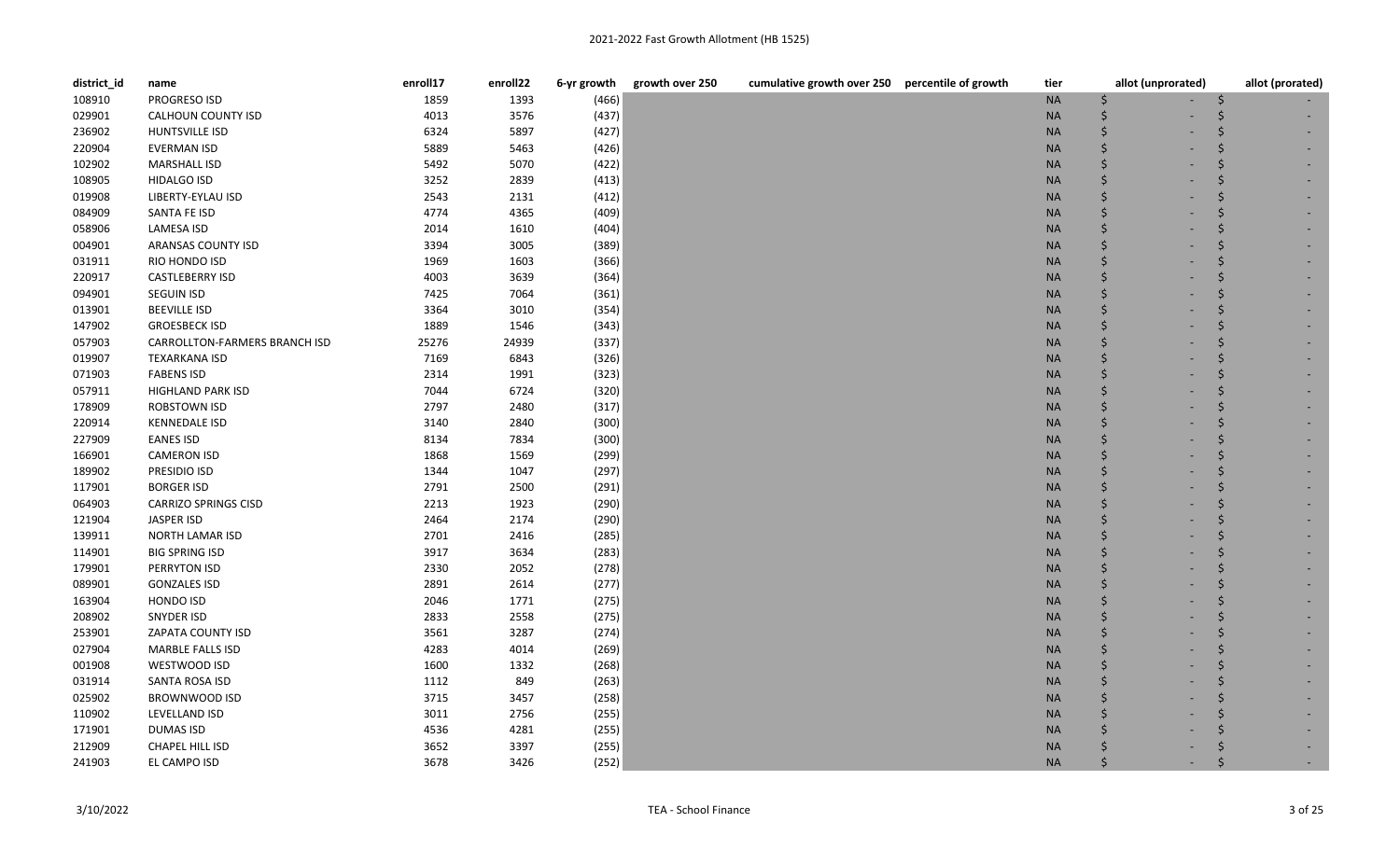| district_id | name                     | enroll17 | enroll22 | 6-yr growth | growth over 250 | cumulative growth over 250 percentile of growth | tier      | allot (unprorated) | allot (prorated) |
|-------------|--------------------------|----------|----------|-------------|-----------------|-------------------------------------------------|-----------|--------------------|------------------|
| 020907      | COLUMBIA-BRAZORIA ISD    | 3169     | 2919     | (250)       |                 |                                                 | $\sf NA$  | \$                 |                  |
| 160901      | <b>BRADY ISD</b>         | 1213     | 966      | (247)       |                 |                                                 | <b>NA</b> | Ś                  |                  |
| 210901      | <b>CENTER ISD</b>        | 2772     | 2525     | (247)       |                 |                                                 | <b>NA</b> | \$                 |                  |
| 220916      | HURST-EULESS-BEDFORD ISD | 23120    | 22874    | (246)       |                 |                                                 | <b>NA</b> | Ś                  |                  |
| 241904      | <b>WHARTON ISD</b>       | 2212     | 1966     | (246)       |                 |                                                 | <b>NA</b> |                    |                  |
| 123905      | NEDERLAND ISD            | 5254     | 5009     | (245)       |                 |                                                 | <b>NA</b> |                    |                  |
| 071908      | <b>TORNILLO ISD</b>      | 1133     | 889      | (244)       |                 |                                                 | <b>NA</b> |                    |                  |
| 205904      | <b>MATHIS ISD</b>        | 1686     | 1443     | (243)       |                 |                                                 | <b>NA</b> |                    |                  |
| 024901      | <b>BROOKS COUNTY ISD</b> | 1577     | 1342     | (235)       |                 |                                                 | $\sf NA$  |                    |                  |
| 205907      | TAFT ISD                 | 1122     | 888      | (234)       |                 |                                                 | <b>NA</b> |                    |                  |
| 084902      | <b>GALVESTON ISD</b>     | 6894     | 6661     | (233)       |                 |                                                 | <b>NA</b> |                    |                  |
| 015911      | <b>EAST CENTRAL ISD</b>  | 10227    | 10006    | (221)       |                 |                                                 | <b>NA</b> |                    |                  |
| 158901      | <b>BAY CITY ISD</b>      | 3726     | 3510     | (216)       |                 |                                                 | $\sf NA$  |                    |                  |
| 186902      | FORT STOCKTON ISD        | 2464     | 2248     | (216)       |                 |                                                 | <b>NA</b> |                    |                  |
| 037904      | <b>JACKSONVILLE ISD</b>  | 4953     | 4743     | (210)       |                 |                                                 | <b>NA</b> |                    |                  |
| 186903      | IRAAN-SHEFFIELD ISD      | 529      | 323      | (206)       |                 |                                                 | <b>NA</b> |                    |                  |
| 082903      | PEARSALL ISD             | 2247     | 2042     | (205)       |                 |                                                 | <b>NA</b> |                    |                  |
| 092902      | <b>KILGORE ISD</b>       | 4090     | 3887     | (203)       |                 |                                                 | <b>NA</b> |                    |                  |
| 146904      | <b>HARDIN ISD</b>        | 1484     | 1281     | (203)       |                 |                                                 | <b>NA</b> |                    |                  |
| 201910      | TATUM ISD                | 1678     | 1475     | (203)       |                 |                                                 | <b>NA</b> |                    |                  |
| 021902      | <b>BRYAN ISD</b>         | 16237    | 16035    | (202)       |                 |                                                 | <b>NA</b> |                    |                  |
| 227910      | DEL VALLE ISD            | 11278    | 11078    | (200)       |                 |                                                 | <b>NA</b> |                    |                  |
| 178914      | FLOUR BLUFF ISD          | 5745     | 5546     | (199)       |                 |                                                 | <b>NA</b> |                    |                  |
| 223901      | <b>BROWNFIELD ISD</b>    | 1840     | 1641     | (199)       |                 |                                                 | <b>NA</b> |                    |                  |
| 014909      | <b>TEMPLE ISD</b>        | 8643     | 8445     | (198)       |                 |                                                 | <b>NA</b> |                    |                  |
| 113901      | <b>CROCKETT ISD</b>      | 1388     | 1190     | (198)       |                 |                                                 | <b>NA</b> |                    |                  |
| 142901      | <b>COTULLA ISD</b>       | 1368     | 1172     | (196)       |                 |                                                 | <b>NA</b> |                    |                  |
| 015917      | SOUTHSIDE ISD            | 5713     | 5520     | (193)       |                 |                                                 | <b>NA</b> |                    |                  |
| 205903      | <b>INGLESIDE ISD</b>     | 2193     | 2000     | (193)       |                 |                                                 | <b>NA</b> |                    |                  |
| 059901      | <b>HEREFORD ISD</b>      | 4159     | 3967     | (192)       |                 |                                                 | <b>NA</b> |                    |                  |
| 178903      | <b>CALALLEN ISD</b>      | 4058     | 3868     | (190)       |                 |                                                 | <b>NA</b> |                    |                  |
| 225902      | MOUNT PLEASANT ISD       | 5329     | 5139     | (190)       |                 |                                                 | <b>NA</b> |                    |                  |
| 252901      | <b>GRAHAM ISD</b>        | 2486     | 2297     | (189)       |                 |                                                 | <b>NA</b> |                    |                  |
| 107901      | <b>ATHENS ISD</b>        | 3151     | 2966     | (185)       |                 |                                                 | <b>NA</b> |                    |                  |
| 108915      | MONTE ALTO ISD           | 1075     | 890      | (185)       |                 |                                                 | <b>NA</b> |                    |                  |
| 020906      | <b>SWEENY ISD</b>        | 2037     | 1853     | (184)       |                 |                                                 | <b>NA</b> |                    |                  |
| 090904      | PAMPA ISD                | 3642     | 3460     | (182)       |                 |                                                 | <b>NA</b> |                    |                  |
| 133903      | <b>KERRVILLE ISD</b>     | 4991     | 4814     | (177)       |                 |                                                 | <b>NA</b> |                    |                  |
| 177902      | SWEETWATER ISD           | 2231     | 2054     | (177)       |                 |                                                 | <b>NA</b> |                    |                  |
| 081902      | <b>FAIRFIELD ISD</b>     | 1863     | 1687     | (176)       |                 |                                                 | <b>NA</b> |                    |                  |
| 219903      | <b>TULIA ISD</b>         | 1122     | 947      | (175)       |                 |                                                 | <b>NA</b> |                    |                  |
| 109904      | <b>HILLSBORO ISD</b>     | 2105     | 1933     | (172)       |                 |                                                 | <b>NA</b> |                    |                  |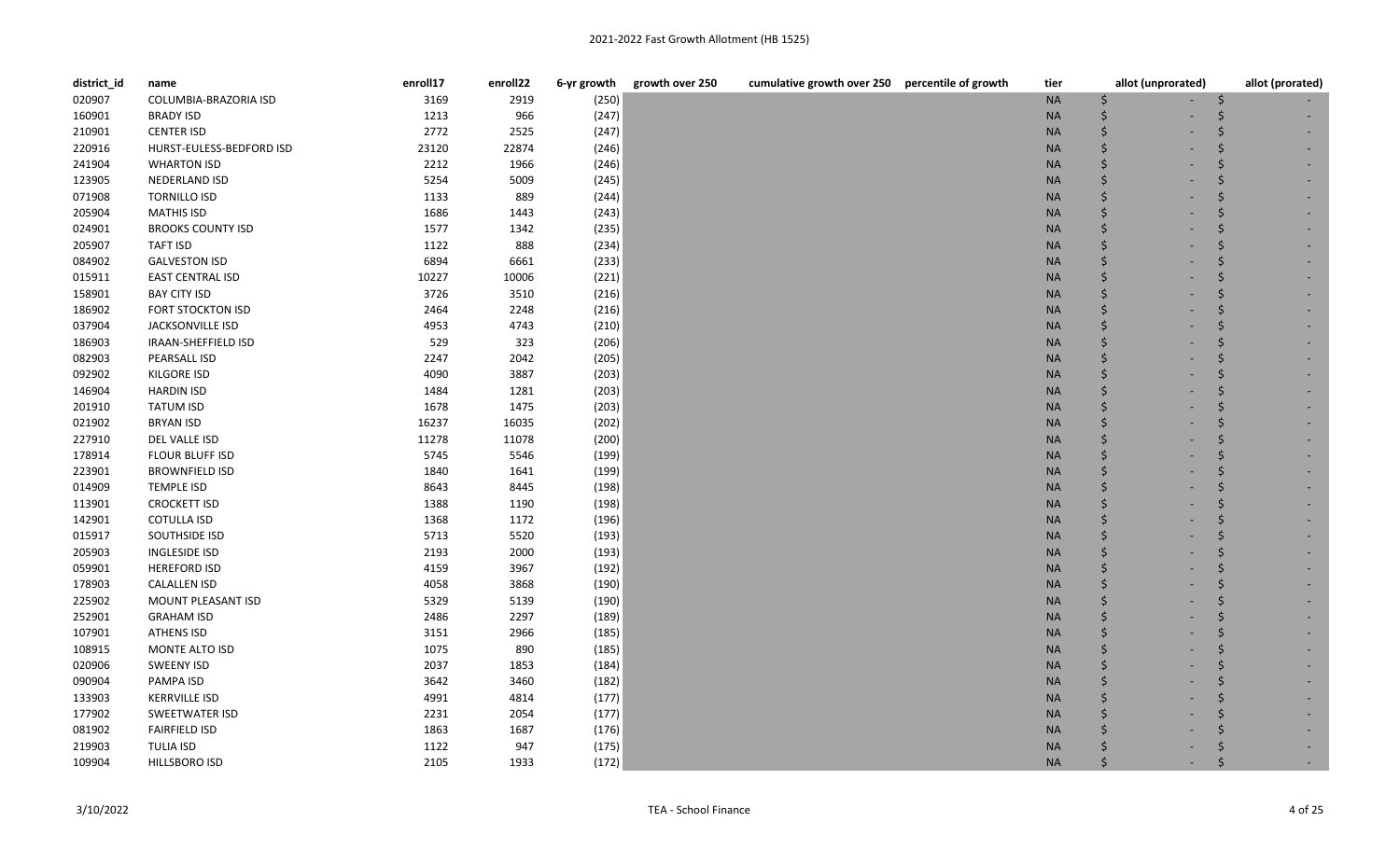| district_id | name                             | enroll17 | enroll22 | 6-yr growth | growth over 250 | cumulative growth over 250 percentile of growth | tier      | allot (unprorated) | allot (prorated) |
|-------------|----------------------------------|----------|----------|-------------|-----------------|-------------------------------------------------|-----------|--------------------|------------------|
| 244903      | <b>VERNON ISD</b>                | 2042     | 1871     | (171)       |                 |                                                 | <b>NA</b> | \$                 |                  |
| 003905      | <b>DIBOLL ISD</b>                | 1917     | 1749     | (168)       |                 |                                                 | <b>NA</b> | Ś                  |                  |
| 205905      | ODEM-EDROY ISD                   | 1007     | 839      | (168)       |                 |                                                 | <b>NA</b> | \$                 |                  |
| 238902      | MONAHANS-WICKETT-PYOTE ISD       | 2327     | 2162     | (165)       |                 |                                                 | <b>NA</b> | \$                 |                  |
| 116903      | <b>COMMERCE ISD</b>              | 1606     | 1442     | (164)       |                 |                                                 | <b>NA</b> | \$                 |                  |
| 246911      | <b>TAYLOR ISD</b>                | 3203     | 3040     | (163)       |                 |                                                 | <b>NA</b> | Ś                  |                  |
| 140904      | LITTLEFIELD ISD                  | 1394     | 1235     | (159)       |                 |                                                 | <b>NA</b> |                    |                  |
| 022901      | <b>ALPINE ISD</b>                | 1130     | 974      | (156)       |                 |                                                 | <b>NA</b> | Ś                  |                  |
| 106901      | <b>CANADIAN ISD</b>              | 997      | 841      | (156)       |                 |                                                 | <b>NA</b> | \$                 |                  |
| 125903      | ORANGE GROVE ISD                 | 1927     | 1773     | (154)       |                 |                                                 | <b>NA</b> | Ś                  |                  |
| 037907      | <b>RUSK ISD</b>                  | 2154     | 2001     | (153)       |                 |                                                 | <b>NA</b> | \$                 |                  |
| 254901      | <b>CRYSTAL CITY ISD</b>          | 1936     | 1785     | (151)       |                 |                                                 | <b>NA</b> | Ś                  |                  |
| 019905      | <b>NEW BOSTON ISD</b>            | 1345     | 1198     | (147)       |                 |                                                 | <b>NA</b> | Ś                  |                  |
| 031913      | SANTA MARIA ISD                  | 691      | 544      | (147)       |                 |                                                 | <b>NA</b> | Ś                  |                  |
| 218901      | SONORA ISD                       | 834      | 691      | (143)       |                 |                                                 | <b>NA</b> |                    |                  |
| 167902      | <b>MULLIN ISD</b>                | 337      | 195      | (142)       |                 |                                                 | <b>NA</b> | Ś                  |                  |
| 245902      | <b>LYFORD CISD</b>               | 1569     | 1428     | (141)       |                 |                                                 | <b>NA</b> | Ś                  |                  |
| 198905      | <b>HEARNE ISD</b>                | 879      | 741      | (138)       |                 |                                                 | <b>NA</b> | Ś                  |                  |
| 107902      | <b>BROWNSBORO ISD</b>            | 2721     | 2585     | (136)       |                 |                                                 | <b>NA</b> | \$                 |                  |
| 205906      | <b>SINTON ISD</b>                | 2168     | 2034     | (134)       |                 |                                                 | <b>NA</b> | Ś.                 |                  |
| 248901      | <b>KERMIT ISD</b>                | 1404     | 1271     | (133)       |                 |                                                 | <b>NA</b> | Ś                  |                  |
| 066901      | <b>BENAVIDES ISD</b>             | 363      | 233      | (130)       |                 |                                                 | <b>NA</b> | \$                 |                  |
| 015913      | <b>LACKLAND ISD</b>              | 1038     | 911      | (127)       |                 |                                                 | <b>NA</b> | \$                 |                  |
| 100904      | SILSBEE ISD                      | 2844     | 2718     | (126)       |                 |                                                 | <b>NA</b> | \$                 |                  |
| 251901      | <b>DENVER CITY ISD</b>           | 1727     | 1601     | (126)       |                 |                                                 | <b>NA</b> | Ś                  |                  |
| 075902      | LA GRANGE ISD                    | 1997     | 1873     | (124)       |                 |                                                 | <b>NA</b> | \$                 |                  |
| 158905      | PALACIOS ISD                     | 1446     | 1322     | (124)       |                 |                                                 | <b>NA</b> | Ś                  |                  |
| 181908      | LITTLE CYPRESS-MAURICEVILLE CISD | 3355     | 3233     | (122)       |                 |                                                 | <b>NA</b> | \$                 |                  |
| 038901      | <b>CHILDRESS ISD</b>             | 1135     | 1014     | (121)       |                 |                                                 | <b>NA</b> | Ś                  |                  |
| 001903      | <b>ELKHART ISD</b>               | 1269     | 1150     | (119)       |                 |                                                 | <b>NA</b> | \$                 |                  |
| 050902      | <b>GATESVILLE ISD</b>            | 2815     | 2697     | (118)       |                 |                                                 | <b>NA</b> | \$                 |                  |
| 077901      | <b>FLOYDADA ISD</b>              | 805      | 687      | (118)       |                 |                                                 | <b>NA</b> | \$                 |                  |
| 245901      | <b>LASARA ISD</b>                | 445      | 327      | (118)       |                 |                                                 | <b>NA</b> | Ś                  |                  |
| 062901      | <b>CUERO ISD</b>                 | 2045     | 1928     | (117)       |                 |                                                 | <b>NA</b> | \$                 |                  |
| 034903      | <b>HUGHES SPRINGS ISD</b>        | 1261     | 1146     | (115)       |                 |                                                 | <b>NA</b> | \$                 |                  |
| 166904      | <b>ROCKDALE ISD</b>              | 1540     | 1425     | (115)       |                 |                                                 | <b>NA</b> | \$                 |                  |
| 126901      | ALVARADO ISD                     | 3724     | 3610     | (114)       |                 |                                                 | <b>NA</b> | Ś                  |                  |
| 161919      | <b>BRUCEVILLE-EDDY ISD</b>       | 724      | 610      | (114)       |                 |                                                 | <b>NA</b> |                    |                  |
| 202905      | <b>WEST SABINE ISD</b>           | 672      | 560      | (112)       |                 |                                                 | <b>NA</b> | Ś                  |                  |
| 092901      | <b>GLADEWATER ISD</b>            | 1814     | 1703     | (111)       |                 |                                                 | <b>NA</b> | Ś                  |                  |
| 003904      | <b>HUNTINGTON ISD</b>            | 1724     | 1615     | (109)       |                 |                                                 | <b>NA</b> |                    |                  |
| 015909      | SOMERSET ISD                     | 4067     | 3958     | (109)       |                 |                                                 | <b>NA</b> | Ś                  |                  |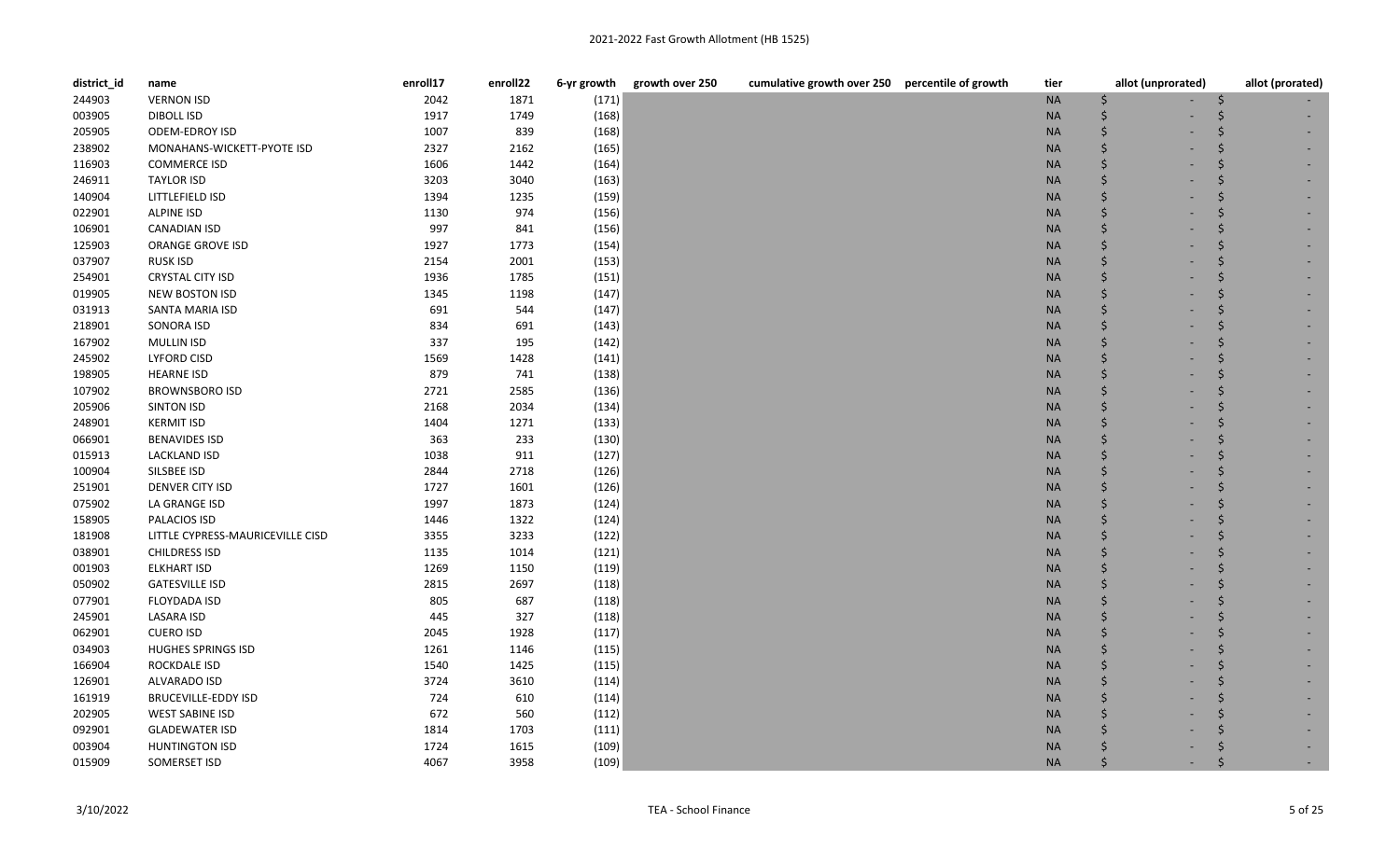| district_id | name                      | enroll17 | enroll22 | 6-yr growth | cumulative growth over 250 percentile of growth<br>growth over 250 | tier      | allot (unprorated) | allot (prorated) |
|-------------|---------------------------|----------|----------|-------------|--------------------------------------------------------------------|-----------|--------------------|------------------|
| 086901      | <b>FREDERICKSBURG ISD</b> | 3228     | 3121     | (107)       |                                                                    | $\sf NA$  | \$                 |                  |
| 210904      | <b>TENAHA ISD</b>         | 579      | 473      | (106)       |                                                                    | <b>NA</b> | Ś                  |                  |
| 245903      | RAYMONDVILLE ISD          | 2067     | 1961     | (106)       |                                                                    | $\sf NA$  | \$                 |                  |
| 009901      | MULESHOE ISD              | 1453     | 1348     | (105)       |                                                                    | <b>NA</b> | \$                 |                  |
| 007901      | <b>CHARLOTTE ISD</b>      | 501      | 397      | (104)       |                                                                    | <b>NA</b> | Ś                  |                  |
| 062903      | YOAKUM ISD                | 1611     | 1507     | (104)       |                                                                    | <b>NA</b> | Ś                  |                  |
| 232902      | SABINAL ISD               | 503      | 399      | (104)       |                                                                    | <b>NA</b> |                    |                  |
| 124901      | JIM HOGG COUNTY ISD       | 1181     | 1078     | (103)       |                                                                    | <b>NA</b> | Ś                  |                  |
| 168901      | <b>COLORADO ISD</b>       | 999      | 896      | (103)       |                                                                    | <b>NA</b> | \$                 |                  |
| 178912      | TULOSO-MIDWAY ISD         | 3850     | 3750     | (100)       |                                                                    | <b>NA</b> | Ś                  |                  |
| 188903      | <b>HIGHLAND PARK ISD</b>  | 926      | 826      | (100)       |                                                                    | <b>NA</b> | \$                 |                  |
| 102904      | <b>HALLSVILLE ISD</b>     | 4974     | 4875     | (99)        |                                                                    | <b>NA</b> | Ś                  |                  |
| 155901      | JEFFERSON ISD             | 1262     | 1163     | (99)        |                                                                    | $\sf NA$  | Ś                  |                  |
| 187904      | CORRIGAN-CAMDEN ISD       | 918      | 819      | (99)        |                                                                    | <b>NA</b> | Ś                  |                  |
| 204904      | SHEPHERD ISD              | 2012     | 1913     | (99)        |                                                                    | <b>NA</b> |                    |                  |
| 230904      | UNION HILL ISD            | 383      | 284      | (99)        |                                                                    | <b>NA</b> | Ś                  |                  |
| 007905      | PLEASANTON ISD            | 3482     | 3384     | (98)        |                                                                    | <b>NA</b> | Ś                  |                  |
| 034907      | <b>QUEEN CITY ISD</b>     | 1033     | 935      | (98)        |                                                                    | <b>NA</b> | Ś                  |                  |
| 121906      | EVADALE ISD               | 495      | 397      | (98)        |                                                                    | <b>NA</b> | Ś                  |                  |
| 200901      | <b>BALLINGER ISD</b>      | 937      | 839      | (98)        |                                                                    | <b>NA</b> | Ś                  |                  |
| 102903      | <b>WASKOM ISD</b>         | 940      | 845      | (95)        |                                                                    | <b>NA</b> | Ś                  |                  |
| 001907      | PALESTINE ISD             | 3455     | 3361     | (94)        |                                                                    | <b>NA</b> |                    |                  |
| 161916      | WEST ISD                  | 1332     | 1239     | (93)        |                                                                    | <b>NA</b> |                    |                  |
| 161921      | <b>CONNALLY ISD</b>       | 2363     | 2270     | (93)        |                                                                    | <b>NA</b> | Ś                  |                  |
| 205901      | ARANSAS PASS ISD          | 1769     | 1676     | (93)        |                                                                    | <b>NA</b> | Ś                  |                  |
| 228903      | <b>TRINITY ISD</b>        | 1252     | 1159     | (93)        |                                                                    | <b>NA</b> | Ś                  |                  |
| 180901      | <b>BOYS RANCH ISD</b>     | 270      | 178      | (92)        |                                                                    | <b>NA</b> | Ś                  |                  |
| 074909      | <b>LEONARD ISD</b>        | 918      | 827      | (91)        |                                                                    | <b>NA</b> | Ś                  |                  |
| 080901      | MOUNT VERNON ISD          | 1618     | 1528     | (90)        |                                                                    | <b>NA</b> | Ś                  |                  |
| 007906      | POTEET ISD                | 1769     | 1680     | (89)        |                                                                    | <b>NA</b> |                    |                  |
| 178913      | <b>BANQUETE ISD</b>       | 948      | 859      | (89)        |                                                                    | <b>NA</b> |                    |                  |
| 035901      | DIMMITT ISD               | 1246     | 1158     | (88)        |                                                                    | <b>NA</b> | Ś                  |                  |
| 072902      | <b>DUBLIN ISD</b>         | 1177     | 1089     | (88)        |                                                                    | <b>NA</b> | Ś                  |                  |
| 136901      | <b>BRACKETT ISD</b>       | 620      | 532      | (88)        |                                                                    | <b>NA</b> | Ś                  |                  |
| 178915      | WEST OSO ISD              | 2057     | 1969     | (88)        |                                                                    | <b>NA</b> | Ś                  |                  |
| 037901      | ALTO ISD                  | 643      | 556      | (87)        |                                                                    | <b>NA</b> | Ś                  |                  |
| 189901      | <b>MARFA ISD</b>          | 357      | 270      | (87)        |                                                                    | <b>NA</b> | Ś                  |                  |
| 018902      | <b>MERIDIAN ISD</b>       | 479      | 393      | (86)        |                                                                    | <b>NA</b> |                    |                  |
| 085902      | POST ISD                  | 872      | 786      | (86)        |                                                                    | <b>NA</b> |                    |                  |
| 149902      | THREE RIVERS ISD          | 694      | 608      | (86)        |                                                                    | <b>NA</b> | Ś                  |                  |
| 003906      | ZAVALLA ISD               | 386      | 301      | (85)        |                                                                    | <b>NA</b> |                    |                  |
| 042901      | <b>COLEMAN ISD</b>        | 887      | 802      | (85)        |                                                                    | <b>NA</b> | Ś                  |                  |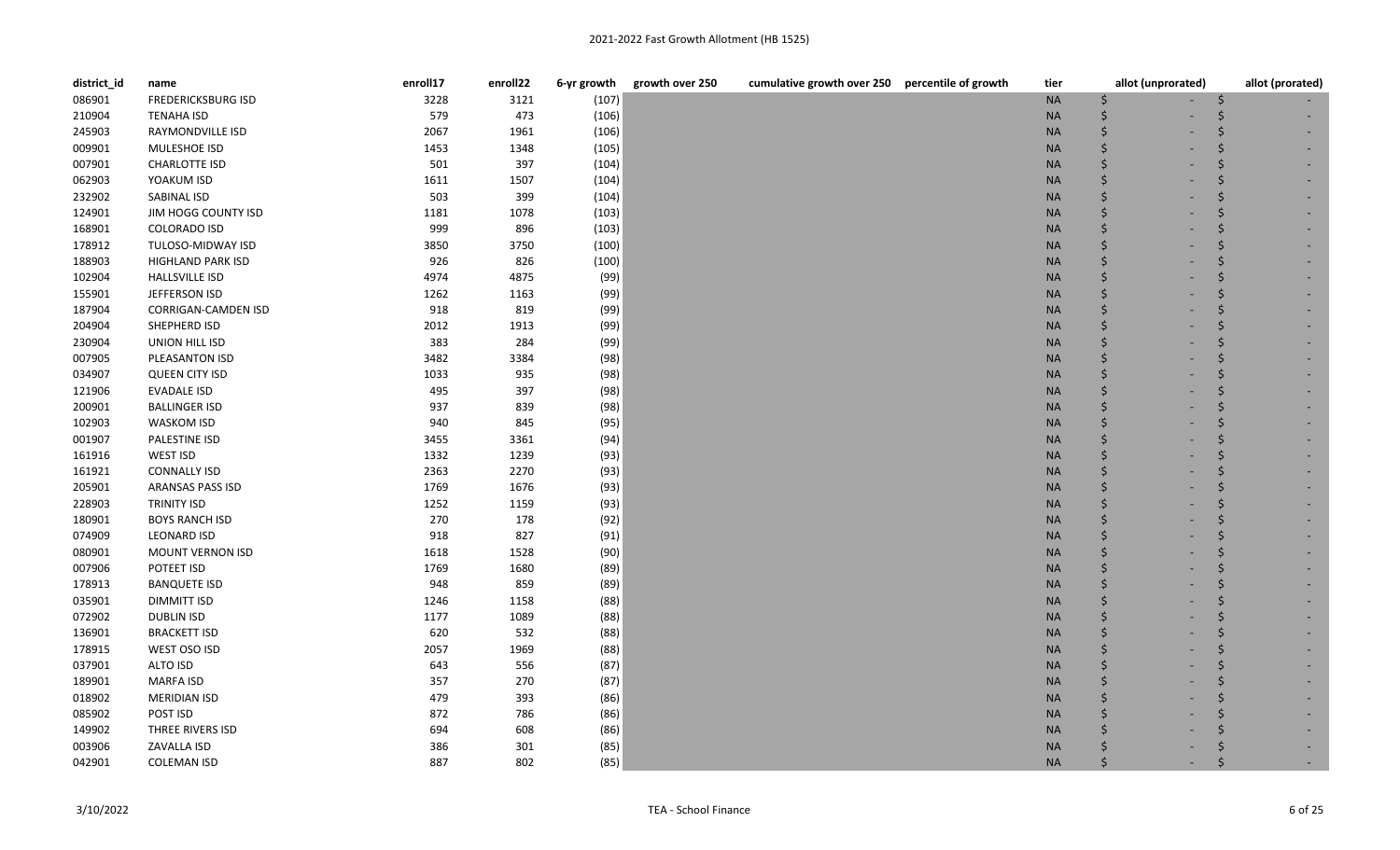| district_id | name                                  | enroll17 | enroll22 | 6-yr growth | growth over 250<br>cumulative growth over 250 percentile of growth | tier      | allot (unprorated) | allot (prorated) |
|-------------|---------------------------------------|----------|----------|-------------|--------------------------------------------------------------------|-----------|--------------------|------------------|
| 121905      | <b>KIRBYVILLE CISD</b>                | 1537     | 1452     | (85)        |                                                                    | $\sf NA$  | \$                 |                  |
| 137902      | <b>RICARDO ISD</b>                    | 710      | 625      | (85)        |                                                                    | <b>NA</b> | Ś                  |                  |
| 138902      | KNOX CITY-O'BRIEN CISD                | 313      | 228      | (85)        |                                                                    | <b>NA</b> | \$                 |                  |
| 082902      | DILLEY ISD                            | 993      | 909      | (84)        |                                                                    | <b>NA</b> | Ś                  |                  |
| 099903      | <b>QUANAH ISD</b>                     | 582      | 498      | (84)        |                                                                    | $\sf NA$  | \$                 |                  |
| 163902      | D'HANIS ISD                           | 380      | 296      | (84)        |                                                                    | <b>NA</b> |                    |                  |
| 239901      | <b>BRENHAM ISD</b>                    | 4965     | 4881     | (84)        |                                                                    | <b>NA</b> |                    |                  |
| 025901      | <b>BANGS ISD</b>                      | 954      | 871      | (83)        |                                                                    | <b>NA</b> |                    |                  |
| 102906      | ELYSIAN FIELDS ISD                    | 911      | 829      | (82)        |                                                                    | $\sf NA$  | Ś                  |                  |
| 140907      | SPRINGLAKE-EARTH ISD                  | 378      | 296      | (82)        |                                                                    | <b>NA</b> | Ś                  |                  |
| 096904      | <b>MEMPHIS ISD</b>                    | 523      | 442      | (81)        |                                                                    | <b>NA</b> |                    |                  |
| 121902      | <b>BROOKELAND ISD</b>                 | 447      | 369      | (78)        |                                                                    | <b>NA</b> |                    |                  |
| 152902      | NEW DEAL ISD                          | 803      | 725      | (78)        |                                                                    | <b>NA</b> | Ś                  |                  |
| 020910      | DAMON ISD                             | 193      | 116      | (77)        |                                                                    | <b>NA</b> |                    |                  |
| 110907      | <b>SUNDOWN ISD</b>                    | 668      | 592      | (76)        |                                                                    | <b>NA</b> |                    |                  |
| 215901      | <b>BRECKENRIDGE ISD</b>               | 1493     | 1417     | (76)        |                                                                    | <b>NA</b> |                    |                  |
| 128903      | <b>RUNGE ISD</b>                      | 291      | 217      | (74)        |                                                                    | <b>NA</b> |                    |                  |
| 067902      | CISCO ISD                             | 887      | 814      | (73)        |                                                                    | <b>NA</b> |                    |                  |
| 117904      | PLEMONS-STINNETT-PHILLIPS CISD        | 694      | 621      | (73)        |                                                                    | <b>NA</b> |                    |                  |
| 176902      | <b>NEWTON ISD</b>                     | 1037     | 964      | (73)        |                                                                    | <b>NA</b> |                    |                  |
| 196902      | WOODSBORO ISD                         | 511      | 438      | (73)        |                                                                    | <b>NA</b> |                    |                  |
| 203901      | SAN AUGUSTINE ISD                     | 735      | 662      | (73)        |                                                                    | <b>NA</b> |                    |                  |
| 235901      | <b>BLOOMINGTON ISD</b>                | 900      | 827      | (73)        |                                                                    | <b>NA</b> |                    |                  |
| 003907      | <b>CENTRAL ISD</b>                    | 1527     | 1455     | (72)        |                                                                    | <b>NA</b> |                    |                  |
| 071906      | <b>ANTHONY ISD</b>                    | 870      | 798      | (72)        |                                                                    | <b>NA</b> |                    |                  |
| 112901      | SULPHUR SPRINGS ISD                   | 4411     | 4339     | (72)        |                                                                    | <b>NA</b> |                    |                  |
| 158904      | <b>MATAGORDA ISD</b>                  | 173      | 101      | (72)        |                                                                    | <b>NA</b> |                    |                  |
| 081904      | <b>TEAGUE ISD</b>                     | 1254     | 1183     | (71)        |                                                                    | <b>NA</b> | Ś                  |                  |
| 102905      | <b>HARLETON ISD</b>                   | 782      | 711      | (71)        |                                                                    | $\sf NA$  |                    |                  |
| 207901      | SCHLEICHER ISD                        | 570      | 499      | (71)        |                                                                    | <b>NA</b> |                    |                  |
| 034905      | LINDEN-KILDARE CISD                   | 708      | 638      | (70)        |                                                                    | <b>NA</b> |                    |                  |
| 172905      | PEWITT CISD                           | 937      | 867      | (70)        |                                                                    | <b>NA</b> |                    |                  |
| 025905      | <b>MAY ISD</b>                        | 298      | 229      | (69)        |                                                                    | <b>NA</b> |                    |                  |
| 067904      | <b>GORMAN ISD</b>                     | 334      | 265      | (69)        |                                                                    | <b>NA</b> |                    |                  |
| 098904      | SPEARMAN ISD                          | 855      | 786      | (69)        |                                                                    | <b>NA</b> |                    |                  |
| 047901      | <b>COMANCHE ISD</b>                   | 1370     | 1304     | (66)        |                                                                    | <b>NA</b> | Ś                  |                  |
| 075903      | <b>SCHULENBURG ISD</b>                | 766      | 700      | (66)        |                                                                    | <b>NA</b> |                    |                  |
| 130902      | <b>COMFORT ISD</b>                    | 1133     | 1067     | (66)        |                                                                    | <b>NA</b> |                    |                  |
| 054903      | RALLS ISD                             | 549      | 484      | (65)        |                                                                    | <b>NA</b> |                    |                  |
| 055901      | <b>CULBERSON COUNTY-ALLAMOORE ISD</b> | 425      | 360      | (65)        |                                                                    | <b>NA</b> |                    |                  |
| 044902      | <b>WELLINGTON ISD</b>                 | 607      | 543      | (64)        |                                                                    | <b>NA</b> |                    |                  |
| 217901      | <b>ASPERMONT ISD</b>                  | 249      | 185      | (64)        |                                                                    | <b>NA</b> |                    |                  |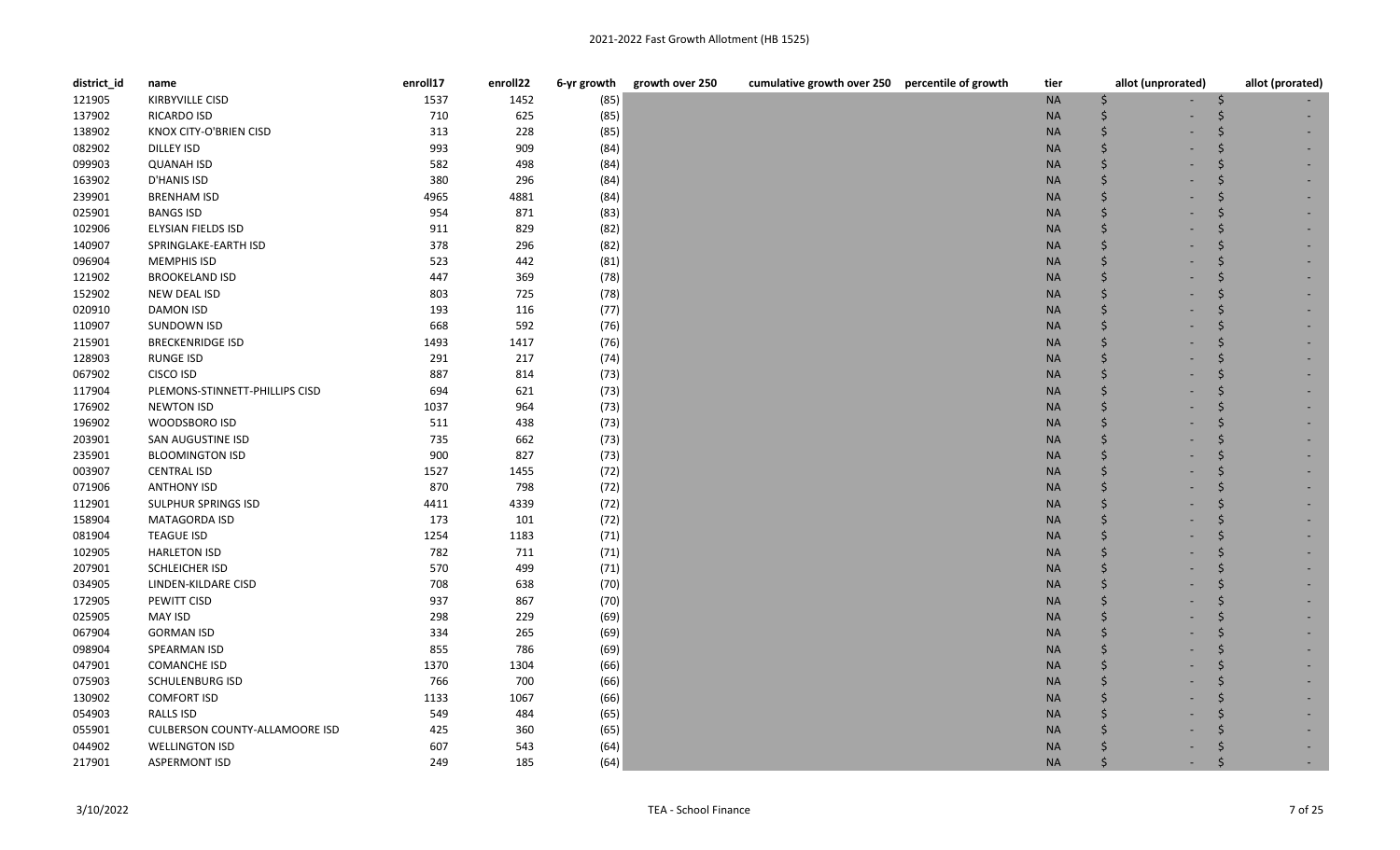| district_id | name                             | enroll17 | enroll22 | 6-yr growth | growth over 250 | cumulative growth over 250 percentile of growth | tier      | allot (unprorated) | allot (prorated) |
|-------------|----------------------------------|----------|----------|-------------|-----------------|-------------------------------------------------|-----------|--------------------|------------------|
| 230905      | <b>HARMONY ISD</b>               | 1101     | 1037     | (64)        |                 |                                                 | $\sf NA$  | \$                 |                  |
| 032902      | PITTSBURG ISD                    | 2421     | 2358     | (63)        |                 |                                                 | <b>NA</b> |                    |                  |
| 045903      | <b>RICE CISD</b>                 | 1338     | 1275     | (63)        |                 |                                                 | <b>NA</b> |                    |                  |
| 070901      | <b>AVALON ISD</b>                | 403      | 340      | (63)        |                 |                                                 | <b>NA</b> | Ś                  |                  |
| 039903      | PETROLIA CISD                    | 525      | 463      | (62)        |                 |                                                 | $\sf NA$  | \$                 |                  |
| 053001      | CROCKETT COUNTY CONSOLIDATED CSD | 791      | 729      | (62)        |                 |                                                 | <b>NA</b> |                    |                  |
| 104901      | <b>HASKELL CISD</b>              | 599      | 537      | (62)        |                 |                                                 | <b>NA</b> |                    |                  |
| 128902      | <b>KENEDY ISD</b>                | 795      | 733      | (62)        |                 |                                                 | <b>NA</b> |                    |                  |
| 230901      | <b>BIG SANDY ISD</b>             | 721      | 659      | (62)        |                 |                                                 | $\sf NA$  |                    |                  |
| 040901      | <b>MORTON ISD</b>                | 422      | 361      | (61)        |                 |                                                 | <b>NA</b> |                    |                  |
| 110901      | <b>ANTON ISD</b>                 | 243      | 182      | (61)        |                 |                                                 | <b>NA</b> |                    |                  |
| 185903      | <b>FRIONA ISD</b>                | 1141     | 1080     | (61)        |                 |                                                 | <b>NA</b> |                    |                  |
| 176903      | DEWEYVILLE ISD                   | 590      | 530      | (60)        |                 |                                                 | <b>NA</b> |                    |                  |
| 063903      | <b>SPUR ISD</b>                  | 280      | 221      | (59)        |                 |                                                 | <b>NA</b> |                    |                  |
| 133901      | <b>CENTER POINT ISD</b>          | 594      | 535      | (59)        |                 |                                                 | <b>NA</b> |                    |                  |
| 054901      | <b>CROSBYTON CISD</b>            | 389      | 331      | (58)        |                 |                                                 | <b>NA</b> |                    |                  |
| 090903      | MCLEAN ISD                       | 245      | 187      | (58)        |                 |                                                 | $\sf NA$  |                    |                  |
| 221905      | <b>TRENT ISD</b>                 | 196      | 138      | (58)        |                 |                                                 | <b>NA</b> |                    |                  |
| 013905      | SKIDMORE-TYNAN ISD               | 843      | 786      | (57)        |                 |                                                 | <b>NA</b> |                    |                  |
| 091910      | <b>WHITEWRIGHT ISD</b>           | 812      | 755      | (57)        |                 |                                                 | <b>NA</b> |                    |                  |
| 175907      | <b>KERENS ISD</b>                | 609      | 552      | (57)        |                 |                                                 | <b>NA</b> |                    |                  |
| 230908      | <b>UNION GROVE ISD</b>           | 760      | 703      | (57)        |                 |                                                 | <b>NA</b> |                    |                  |
| 249903      | <b>BRIDGEPORT ISD</b>            | 2088     | 2031     | (57)        |                 |                                                 | <b>NA</b> |                    |                  |
| 093904      | NAVASOTA ISD                     | 3047     | 2991     | (56)        |                 |                                                 | <b>NA</b> |                    |                  |
| 183902      | <b>CARTHAGE ISD</b>              | 2730     | 2674     | (56)        |                 |                                                 | <b>NA</b> |                    |                  |
| 074904      | DODD CITY ISD                    | 383      | 328      | (55)        |                 |                                                 | <b>NA</b> |                    |                  |
| 109907      | <b>ITASCA ISD</b>                | 683      | 628      | (55)        |                 |                                                 | <b>NA</b> |                    |                  |
| 145911      | <b>LEON ISD</b>                  | 772      | 717      | (55)        |                 |                                                 | <b>NA</b> |                    |                  |
| 120905      | <b>INDUSTRIAL ISD</b>            | 1212     | 1158     | (54)        |                 |                                                 | <b>NA</b> |                    |                  |
| 176901      | <b>BURKEVILLE ISD</b>            | 286      | 232      | (54)        |                 |                                                 | <b>NA</b> |                    |                  |
| 214902      | SAN ISIDRO ISD                   | 244      | 191      | (53)        |                 |                                                 | <b>NA</b> |                    |                  |
| 109913      | <b>BLUM ISD</b>                  | 396      | 344      | (52)        |                 |                                                 | <b>NA</b> |                    |                  |
| 066903      | <b>FREER ISD</b>                 | 811      | 760      | (51)        |                 |                                                 | <b>NA</b> |                    |                  |
| 083901      | SEAGRAVES ISD                    | 570      | 519      | (51)        |                 |                                                 | <b>NA</b> |                    |                  |
| 196903      | <b>REFUGIO ISD</b>               | 740      | 689      | (51)        |                 |                                                 | <b>NA</b> |                    |                  |
| 245904      | SAN PERLITA ISD                  | 274      | 223      | (51)        |                 |                                                 | <b>NA</b> |                    |                  |
| 001909      | SLOCUM ISD                       | 411      | 361      | (50)        |                 |                                                 | <b>NA</b> |                    |                  |
| 067907      | RANGER ISD                       | 386      | 336      | (50)        |                 |                                                 | <b>NA</b> |                    |                  |
| 116908      | <b>QUINLAN ISD</b>               | 2627     | 2577     | (50)        |                 |                                                 | <b>NA</b> |                    |                  |
| 154903      | NORTH ZULCH ISD                  | 365      | 315      | (50)        |                 |                                                 | <b>NA</b> |                    |                  |
| 117903      | SANFORD-FRITCH ISD               | 742      | 693      | (49)        |                 |                                                 | <b>NA</b> |                    |                  |
| 122901      | FT DAVIS ISD                     | 227      | 178      | (49)        |                 |                                                 | <b>NA</b> |                    |                  |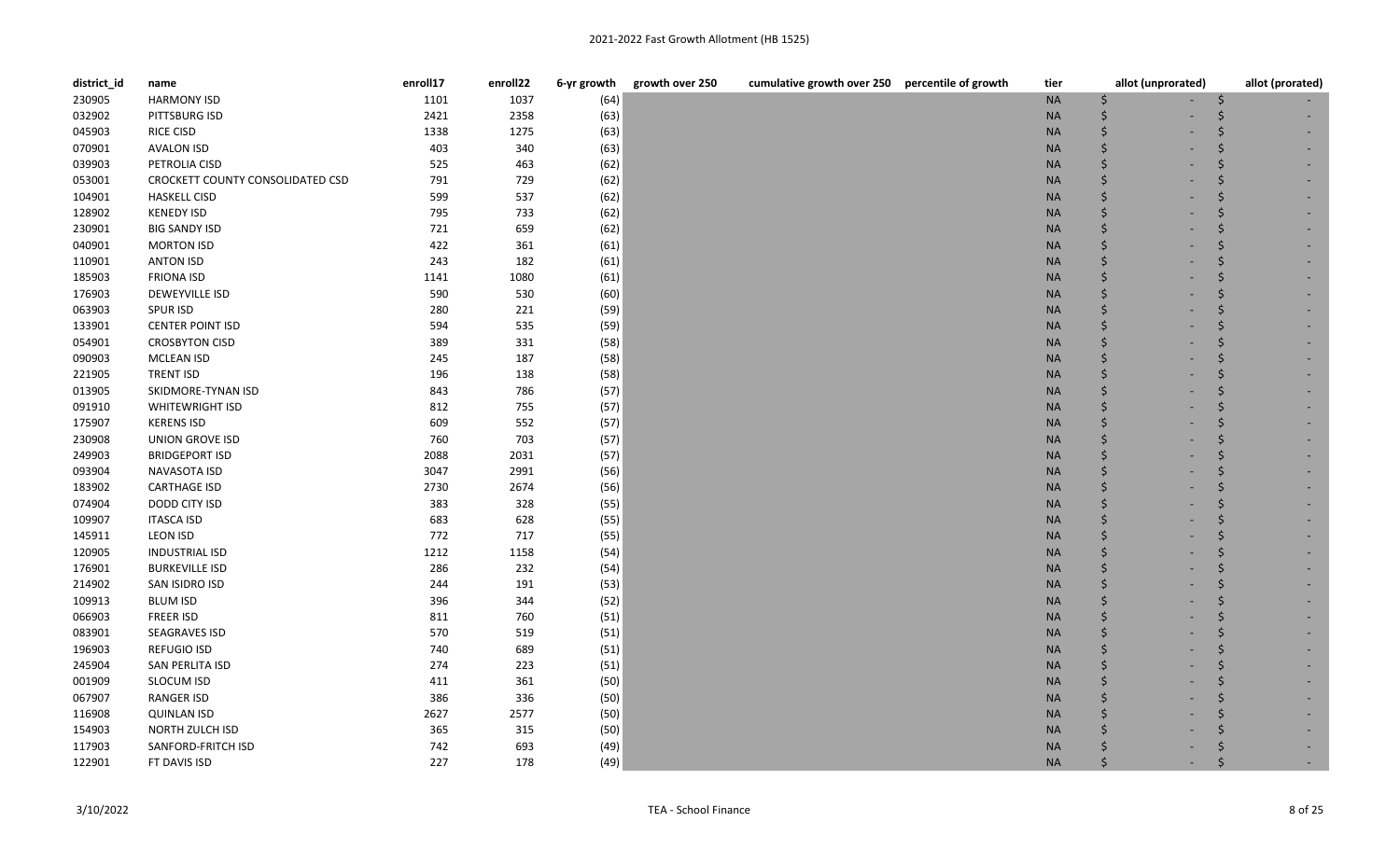| district_id | name                       | enroll17 | enroll22 | 6-yr growth | growth over 250 | cumulative growth over 250 percentile of growth | tier      | allot (unprorated) | allot (prorated) |
|-------------|----------------------------|----------|----------|-------------|-----------------|-------------------------------------------------|-----------|--------------------|------------------|
| 182902      | <b>GRAFORD ISD</b>         | 369      | 321      | (48)        |                 |                                                 | $\sf NA$  | \$                 |                  |
| 223902      | MEADOW ISD                 | 318      | 270      | (48)        |                 |                                                 | <b>NA</b> | Ś                  |                  |
| 104907      | PAINT CREEK ISD            | 142      | 95       | (47)        |                 |                                                 | <b>NA</b> | \$                 |                  |
| 201908      | <b>OVERTON ISD</b>         | 521      | 474      | (47)        |                 |                                                 | <b>NA</b> | \$                 |                  |
| 237902      | <b>HEMPSTEAD ISD</b>       | 1633     | 1586     | (47)        |                 |                                                 | $\sf NA$  | \$                 |                  |
| 251902      | PLAINS ISD                 | 459      | 412      | (47)        |                 |                                                 | <b>NA</b> | Ś                  |                  |
| 051901      | PADUCAH ISD                | 207      | 161      | (46)        |                 |                                                 | <b>NA</b> | \$                 |                  |
| 085903      | SOUTHLAND ISD              | 161      | 115      | (46)        |                 |                                                 | <b>NA</b> | \$                 |                  |
| 100903      | KOUNTZE ISD                | 1173     | 1127     | (46)        |                 |                                                 | <b>NA</b> | \$                 |                  |
| 174910      | <b>ETOILE ISD</b>          | 140      | 94       | (46)        |                 |                                                 | <b>NA</b> | Ś                  |                  |
| 187907      | <b>LIVINGSTON ISD</b>      | 4069     | 4023     | (46)        |                 |                                                 | <b>NA</b> | \$                 |                  |
| 120902      | <b>GANADO ISD</b>          | 783      | 738      | (45)        |                 |                                                 | <b>NA</b> | Ś                  |                  |
| 125902      | BEN BOLT-PALITO BLANCO ISD | 542      | 497      | (45)        |                 |                                                 | <b>NA</b> | Ś                  |                  |
| 003902      | <b>HUDSON ISD</b>          | 2846     | 2802     | (44)        |                 |                                                 | <b>NA</b> | Ś                  |                  |
| 014905      | <b>HOLLAND ISD</b>         | 701      | 657      | (44)        |                 |                                                 | <b>NA</b> | Ś                  |                  |
| 241902      | <b>EAST BERNARD ISD</b>    | 1009     | 965      | (44)        |                 |                                                 | <b>NA</b> | Ś                  |                  |
| 086902      | <b>HARPER ISD</b>          | 603      | 560      | (43)        |                 |                                                 | <b>NA</b> | \$                 |                  |
| 146907      | <b>TARKINGTON ISD</b>      | 1852     | 1809     | (43)        |                 |                                                 | <b>NA</b> | Ś                  |                  |
| 172902      | DAINGERFIELD-LONE STAR ISD | 1038     | 995      | (43)        |                 |                                                 | <b>NA</b> | \$                 |                  |
| 034909      | <b>BLOOMBURG ISD</b>       | 283      | 241      | (42)        |                 |                                                 | <b>NA</b> | Ś                  |                  |
| 229903      | WOODVILLE ISD              | 1305     | 1263     | (42)        |                 |                                                 | <b>NA</b> | Ś                  |                  |
| 008901      | <b>BELLVILLE ISD</b>       | 2239     | 2198     | (41)        |                 |                                                 | <b>NA</b> | Ŝ                  |                  |
| 019901      | <b>DEKALB ISD</b>          | 824      | 783      | (41)        |                 |                                                 | <b>NA</b> |                    |                  |
| 033902      | PANHANDLE ISD              | 705      | 664      | (41)        |                 |                                                 | <b>NA</b> | Ś                  |                  |
| 185901      | <b>BOVINA ISD</b>          | 499      | 458      | (41)        |                 |                                                 | <b>NA</b> | Ś                  |                  |
| 018907      | <b>KOPPERL ISD</b>         | 219      | 179      | (40)        |                 |                                                 | <b>NA</b> | Ś.                 |                  |
| 054902      | LORENZO ISD                | 277      | 237      | (40)        |                 |                                                 | <b>NA</b> | \$                 |                  |
| 075908      | ROUND TOP-CARMINE ISD      | 281      | 241      | (40)        |                 |                                                 | <b>NA</b> | Ś                  |                  |
| 148901      | <b>BOOKER ISD</b>          | 397      | 357      | (40)        |                 |                                                 | <b>NA</b> | \$                 |                  |
| 174909      | MARTINSVILLE ISD           | 385      | 345      | (40)        |                 |                                                 | <b>NA</b> | Ś                  |                  |
| 201913      | <b>CARLISLE ISD</b>        | 648      | 608      | (40)        |                 |                                                 | <b>NA</b> |                    |                  |
| 242903      | <b>WHEELER ISD</b>         | 448      | 408      | (40)        |                 |                                                 | <b>NA</b> | Ś                  |                  |
| 056901      | <b>DALHART ISD</b>         | 1774     | 1735     | (39)        |                 |                                                 | <b>NA</b> | Ś                  |                  |
| 127906      | <b>STAMFORD ISD</b>        | 659      | 620      | (39)        |                 |                                                 | <b>NA</b> | Ś                  |                  |
| 192901      | <b>REAGAN COUNTY ISD</b>   | 851      | 812      | (39)        |                 |                                                 | <b>NA</b> | Ś                  |                  |
| 001904      | <b>FRANKSTON ISD</b>       | 846      | 808      | (38)        |                 |                                                 | <b>NA</b> | Ś                  |                  |
| 139912      | PRAIRILAND ISD             | 1128     | 1090     | (38)        |                 |                                                 | <b>NA</b> | Ś                  |                  |
| 182906      | PALO PINTO ISD             | 122      | 84       | (38)        |                 |                                                 | <b>NA</b> |                    |                  |
| 019902      | <b>HOOKS ISD</b>           | 923      | 886      | (37)        |                 |                                                 | <b>NA</b> |                    |                  |
| 092908      | WHITE OAK ISD              | 1503     | 1466     | (37)        |                 |                                                 | <b>NA</b> | Ś                  |                  |
| 119903      | PERRIN-WHITT CISD          | 359      | 322      | (37)        |                 |                                                 | <b>NA</b> |                    |                  |
| 126906      | <b>KEENE ISD</b>           | 1058     | 1021     | (37)        |                 |                                                 | <b>NA</b> | Ś                  |                  |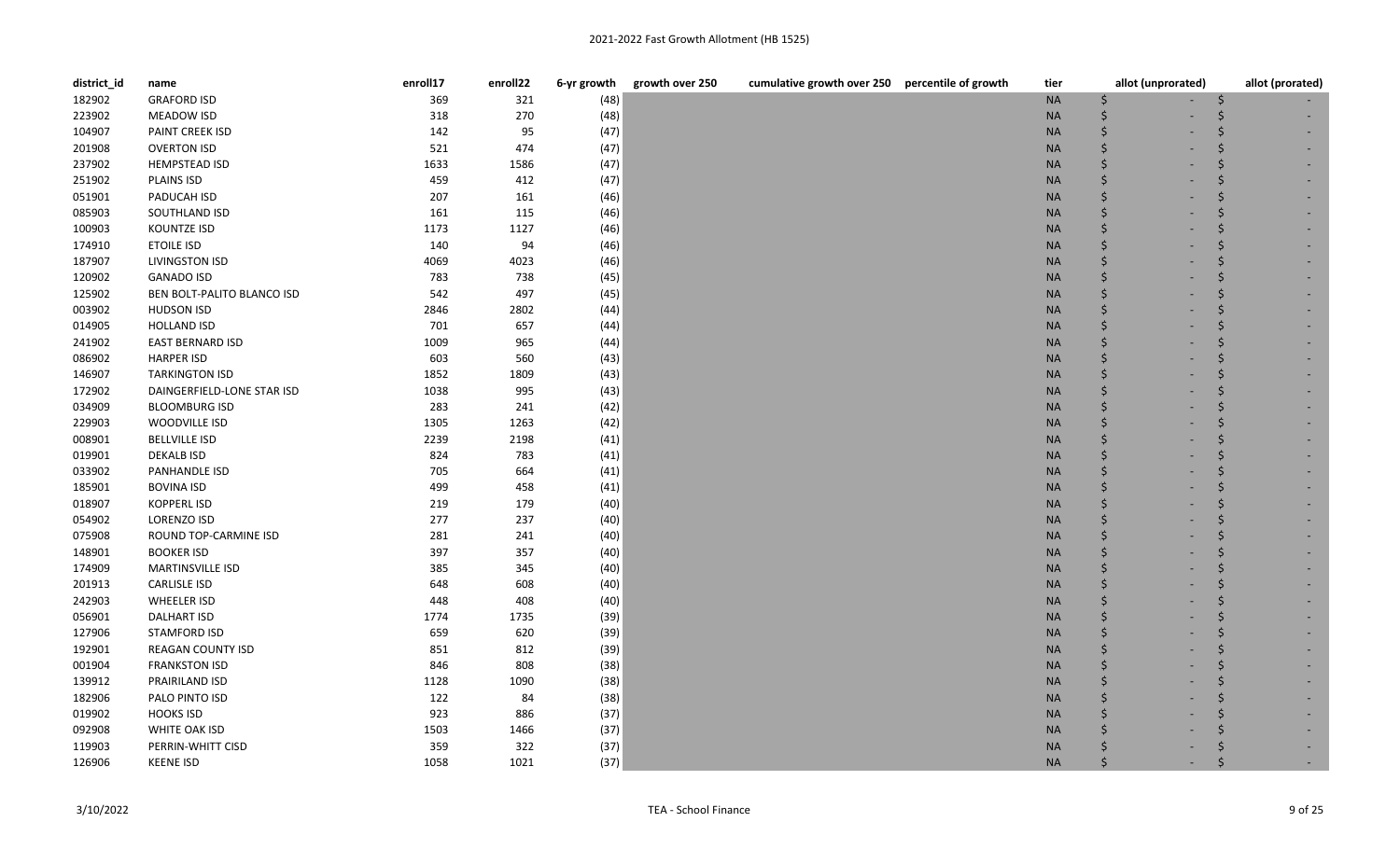| district_id | name                              | enroll17 | enroll22 | 6-yr growth | growth over 250 | cumulative growth over 250 percentile of growth | tier      | allot (unprorated) | allot (prorated) |
|-------------|-----------------------------------|----------|----------|-------------|-----------------|-------------------------------------------------|-----------|--------------------|------------------|
| 201914      | WEST RUSK COUNTY CONSOLIDATED ISD | 1075     | 1038     | (37)        |                 |                                                 | <b>NA</b> | Ś                  |                  |
| 203902      | <b>BROADDUS ISD</b>               | 402      | 365      | (37)        |                 |                                                 | <b>NA</b> |                    |                  |
| 108914      | LA VILLA ISD                      | 596      | 560      | (36)        |                 |                                                 | <b>NA</b> |                    |                  |
| 178905      | <b>DRISCOLL ISD</b>               | 313      | 277      | (36)        |                 |                                                 | <b>NA</b> |                    |                  |
| 240904      | <b>WEBB CISD</b>                  | 300      | 264      | (36)        |                 |                                                 | <b>NA</b> |                    |                  |
| 001906      | <b>NECHES ISD</b>                 | 378      | 343      | (35)        |                 |                                                 | <b>NA</b> |                    |                  |
| 025904      | <b>BLANKET ISD</b>                | 182      | 147      | (35)        |                 |                                                 | <b>NA</b> |                    |                  |
| 078901      | <b>CROWELL ISD</b>                | 227      | 192      | (35)        |                 |                                                 | <b>NA</b> |                    |                  |
| 081906      | DEW ISD                           | 168      | 133      | (35)        |                 |                                                 | <b>NA</b> |                    |                  |
| 116905      | <b>GREENVILLE ISD</b>             | 5360     | 5325     | (35)        |                 |                                                 | <b>NA</b> |                    |                  |
| 168902      | <b>LORAINE ISD</b>                | 170      | 135      | (35)        |                 |                                                 | <b>NA</b> |                    |                  |
| 112908      | <b>COMO-PICKTON CISD</b>          | 759      | 725      | (34)        |                 |                                                 | <b>NA</b> |                    |                  |
| 146905      | HULL-DAISETTA ISD                 | 467      | 433      | (34)        |                 |                                                 | <b>NA</b> |                    |                  |
| 232901      | <b>KNIPPA ISD</b>                 | 446      | 412      | (34)        |                 |                                                 | <b>NA</b> |                    |                  |
| 008903      | <b>BRAZOS ISD</b>                 | 801      | 768      | (33)        |                 |                                                 | <b>NA</b> |                    |                  |
| 015901      | <b>ALAMO HEIGHTS ISD</b>          | 4857     | 4824     | (33)        |                 |                                                 | <b>NA</b> |                    |                  |
| 041902      | ROBERT LEE ISD                    | 296      | 263      | (33)        |                 |                                                 | <b>NA</b> |                    |                  |
| 140901      | <b>AMHERST ISD</b>                | 161      | 128      | (33)        |                 |                                                 | <b>NA</b> |                    |                  |
| 013903      | PETTUS ISD                        | 411      | 379      | (32)        |                 |                                                 | <b>NA</b> |                    |                  |
| 042903      | SANTA ANNA ISD                    | 285      | 253      | (32)        |                 |                                                 | <b>NA</b> |                    |                  |
| 161918      | <b>AXTELL ISD</b>                 | 790      | 758      | (32)        |                 |                                                 | <b>NA</b> |                    |                  |
| 212904      | <b>TROUP ISD</b>                  | 1085     | 1053     | (32)        |                 |                                                 | <b>NA</b> |                    |                  |
| 010901      | <b>MEDINA ISD</b>                 | 298      | 267      | (31)        |                 |                                                 | <b>NA</b> |                    |                  |
| 077902      | <b>LOCKNEY ISD</b>                | 464      | 433      | (31)        |                 |                                                 | <b>NA</b> |                    |                  |
| 116910      | CAMPBELL ISD                      | 334      | 303      | (31)        |                 |                                                 | <b>NA</b> |                    |                  |
| 175902      | <b>BLOOMING GROVE ISD</b>         | 934      | 903      | (31)        |                 |                                                 | <b>NA</b> |                    |                  |
| 182903      | MINERAL WELLS ISD                 | 3266     | 3235     | (31)        |                 |                                                 | <b>NA</b> |                    |                  |
| 201903      | LANEVILLE ISD                     | 187      | 156      | (31)        |                 |                                                 | <b>NA</b> |                    |                  |
| 069901      | ROCKSPRINGS ISD                   | 287      | 257      | (30)        |                 |                                                 | <b>NA</b> |                    |                  |
| 113903      | LOVELADY ISD                      | 534      | 504      | (30)        |                 |                                                 | <b>NA</b> |                    |                  |
| 229905      | SPURGER ISD                       | 401      | 371      | (30)        |                 |                                                 | <b>NA</b> |                    |                  |
| 242902      | <b>SHAMROCK ISD</b>               | 412      | 382      | (30)        |                 |                                                 | <b>NA</b> |                    |                  |
| 060914      | <b>FANNINDEL ISD</b>              | 177      | 148      | (29)        |                 |                                                 | <b>NA</b> |                    |                  |
| 069902      | NUECES CANYON CISD                | 283      | 254      | (29)        |                 |                                                 | <b>NA</b> |                    |                  |
| 006902      | <b>CLAUDE ISD</b>                 | 335      | 307      | (28)        |                 |                                                 | <b>NA</b> |                    |                  |
| 030902      | <b>CLYDE CISD</b>                 | 1463     | 1435     | (28)        |                 |                                                 | <b>NA</b> |                    |                  |
| 091918      | TOM BEAN ISD                      | 685      | 657      | (28)        |                 |                                                 | <b>NA</b> |                    |                  |
| 109911      | <b>WHITNEY ISD</b>                | 1506     | 1478     | (28)        |                 |                                                 | <b>NA</b> |                    |                  |
| 178908      | PORT ARANSAS ISD                  | 552      | 524      | (28)        |                 |                                                 | <b>NA</b> |                    |                  |
| 236901      | NEW WAVERLY ISD                   | 1024     | 996      | (28)        |                 |                                                 | <b>NA</b> |                    |                  |
| 033904      | WHITE DEER ISD                    | 366      | 339      | (27)        |                 |                                                 | <b>NA</b> |                    |                  |
| 048901      | <b>EDEN CISD</b>                  | 249      | 222      | (27)        |                 |                                                 | <b>NA</b> |                    |                  |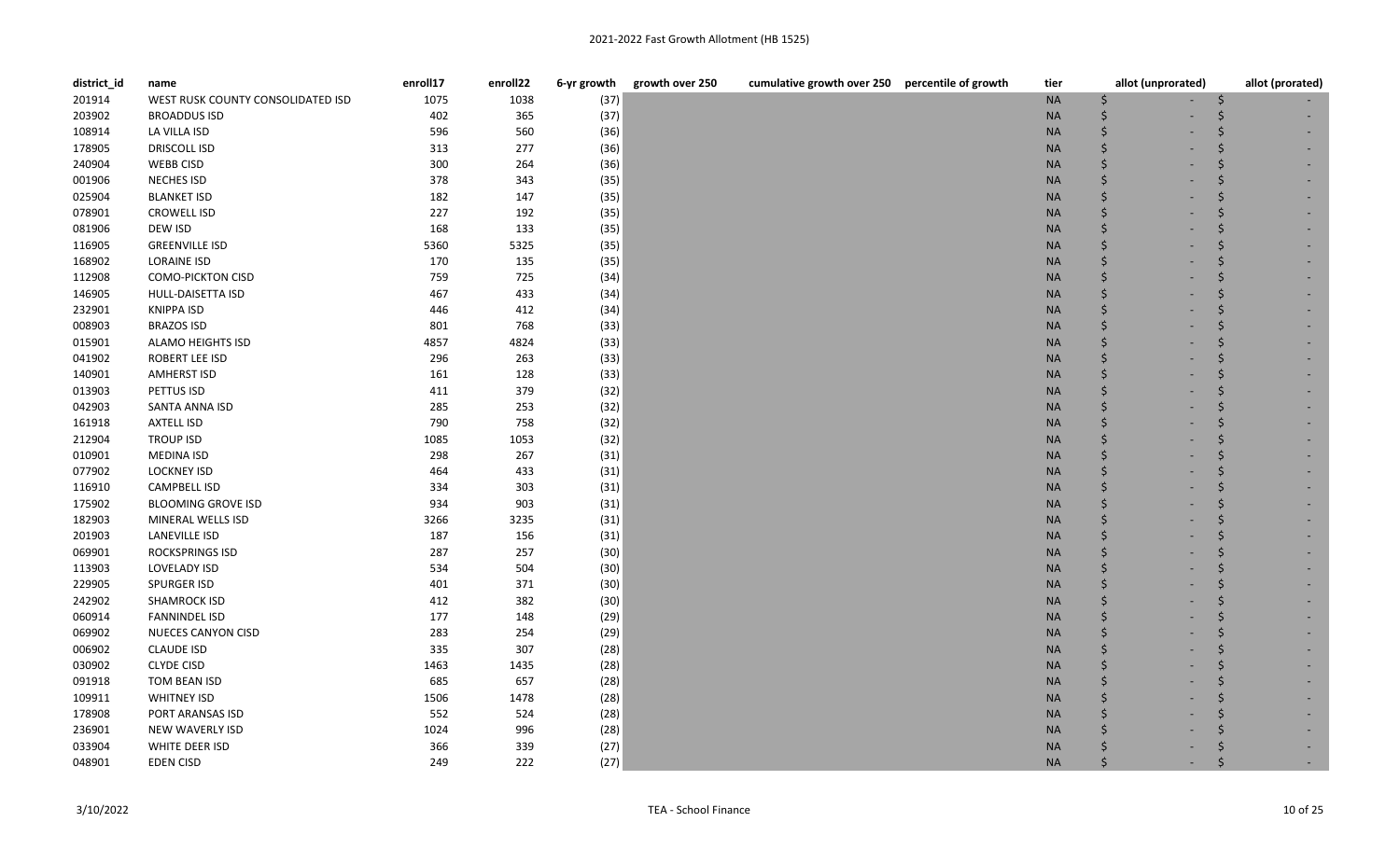| district_id | name                       | enroll17 | enroll22 | 6-yr growth | growth over 250<br>cumulative growth over 250 percentile of growth | tier      | allot (unprorated) | allot (prorated) |
|-------------|----------------------------|----------|----------|-------------|--------------------------------------------------------------------|-----------|--------------------|------------------|
| 050901      | <b>EVANT ISD</b>           | 240      | 213      | (27)        |                                                                    | <b>NA</b> | \$                 | S                |
| 067903      | <b>EASTLAND ISD</b>        | 1111     | 1084     | (27)        |                                                                    | <b>NA</b> | $\zeta$            |                  |
| 103901      | <b>CHANNING ISD</b>        | 190      | 163      | (27)        |                                                                    | <b>NA</b> | $\zeta$            |                  |
| 140905      | <b>OLTON ISD</b>           | 609      | 582      | (27)        |                                                                    | <b>NA</b> | $\zeta$            |                  |
| 167901      | <b>GOLDTHWAITE ISD</b>     | 560      | 533      | (27)        |                                                                    | <b>NA</b> | $\dot{\mathsf{S}}$ |                  |
| 249904      | CHICO ISD                  | 603      | 576      | (27)        |                                                                    | <b>NA</b> | Ś                  |                  |
| 011905      | MCDADE ISD                 | 345      | 319      | (26)        |                                                                    | <b>NA</b> | Ŝ.                 |                  |
| 025909      | <b>EARLY ISD</b>           | 1169     | 1143     | (26)        |                                                                    | <b>NA</b> | $\zeta$            |                  |
| 037909      | WELLS ISD                  | 284      | 258      | (26)        |                                                                    | <b>NA</b> | $\dot{\mathsf{S}}$ |                  |
| 079910      | STAFFORD MSD               | 3539     | 3513     | (26)        |                                                                    | <b>NA</b> | $\dot{\mathsf{S}}$ |                  |
| 109914      | PENELOPE ISD               | 225      | 199      | (26)        |                                                                    | <b>NA</b> | $\dot{\mathsf{S}}$ |                  |
| 065901      | <b>CLARENDON ISD</b>       | 481      | 456      | (25)        |                                                                    | <b>NA</b> | $\zeta$            |                  |
| 116902      | <b>CELESTE ISD</b>         | 510      | 485      | (25)        |                                                                    | <b>NA</b> | $\zeta$            |                  |
| 161906      | LA VEGA ISD                | 3116     | 3091     | (25)        |                                                                    | <b>NA</b> | Ś                  |                  |
| 180903      | <b>ADRIAN ISD</b>          | 138      | 113      | (25)        |                                                                    | <b>NA</b> | Ŝ.                 | Ŝ                |
| 185904      | LAZBUDDIE ISD              | 189      | 164      | (25)        |                                                                    | <b>NA</b> | $\dot{\mathsf{S}}$ |                  |
| 198902      | <b>CALVERT ISD</b>         | 167      | 142      | (25)        |                                                                    | <b>NA</b> | Ŝ.                 |                  |
| 210906      | <b>EXCELSIOR ISD</b>       | 93       | 68       | (25)        |                                                                    | <b>NA</b> | $\zeta$            |                  |
| 228901      | <b>GROVETON ISD</b>        | 766      | 742      | (24)        |                                                                    | <b>NA</b> | $\zeta$            |                  |
| 095903      | HALE CENTER ISD            | 622      | 599      | (23)        |                                                                    | <b>NA</b> | Ś                  |                  |
| 125906      | LA GLORIA ISD              | 117      | 94       | (23)        |                                                                    | <b>NA</b> | Ś                  |                  |
| 174906      | WODEN ISD                  | 783      | 760      | (23)        |                                                                    | <b>NA</b> | <sup>5</sup>       |                  |
| 243901      | <b>BURKBURNETT ISD</b>     | 3337     | 3314     | (23)        |                                                                    | <b>NA</b> | Ŝ.                 |                  |
| 035902      | <b>HART ISD</b>            | 233      | 211      | (22)        |                                                                    | <b>NA</b> | Ś                  |                  |
| 088902      | <b>GOLIAD ISD</b>          | 1337     | 1315     | (22)        |                                                                    | <b>NA</b> | Ś                  |                  |
| 161925      | <b>GHOLSON ISD</b>         | 254      | 232      | (22)        |                                                                    | <b>NA</b> | Ś                  |                  |
| 229901      | <b>COLMESNEIL ISD</b>      | 475      | 453      | (22)        |                                                                    | <b>NA</b> | $\zeta$            |                  |
| 019909      | SIMMS ISD                  | 494      | 473      | (21)        |                                                                    | <b>NA</b> | $\dot{\mathsf{S}}$ |                  |
| 030903      | <b>BAIRD ISD</b>           | 314      | 293      | (21)        |                                                                    | <b>NA</b> | Ś                  |                  |
| 058902      | DAWSON ISD                 | 170      | 149      | (21)        |                                                                    | <b>NA</b> | Ś                  |                  |
| 174908      | <b>CENTRAL HEIGHTS ISD</b> | 1158     | 1137     | (21)        |                                                                    | <b>NA</b> | $\zeta$            |                  |
| 182905      | <b>STRAWN ISD</b>          | 183      | 162      | (21)        |                                                                    | <b>NA</b> | Ś                  |                  |
| 200904      | <b>WINTERS ISD</b>         | 575      | 554      | (21)        |                                                                    | <b>NA</b> | Ś                  |                  |
| 250906      | ALBA-GOLDEN ISD            | 882      | 861      | (21)        |                                                                    | <b>NA</b> | Ŝ.                 |                  |
| 070909      | MILFORD ISD                | 258      | 238      | (20)        |                                                                    | <b>NA</b> | $\zeta$            |                  |
| 101905      | CHANNELVIEW ISD            | 9529     | 9509     | (20)        |                                                                    | <b>NA</b> | $\dot{\mathsf{S}}$ |                  |
| 128901      | <b>KARNES CITY ISD</b>     | 1073     | 1053     | (20)        |                                                                    | <b>NA</b> | $\dot{\mathsf{S}}$ |                  |
| 152910      | <b>IDALOU ISD</b>          | 1026     | 1006     | (20)        |                                                                    | <b>NA</b> | $\dot{\mathsf{S}}$ |                  |
| 230903      | ORE CITY ISD               | 880      | 861      | (19)        |                                                                    | <b>NA</b> | $\zeta$            |                  |
| 231901      | MCCAMEY ISD                | 542      | 523      | (19)        |                                                                    | <b>NA</b> | Ŝ.                 |                  |
| 008902      | <b>SEALY ISD</b>           | 2845     | 2827     | (18)        |                                                                    | <b>NA</b> |                    |                  |
| 041901      | <b>BRONTE ISD</b>          | 256      | 238      | (18)        |                                                                    | <b>NA</b> | Ś                  |                  |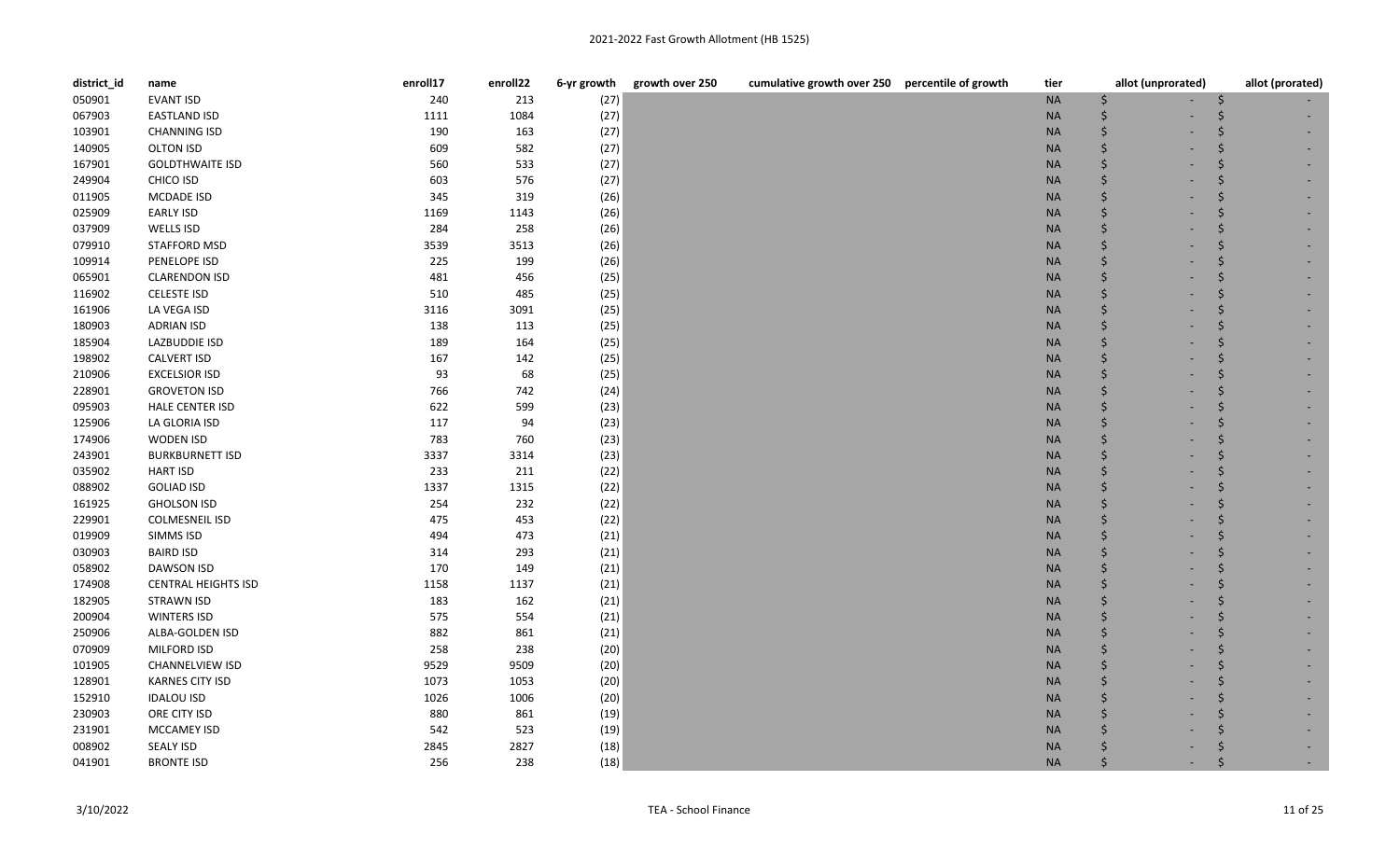| district_id | name                        | enroll17 | enroll22 | 6-yr growth | growth over 250<br>cumulative growth over 250 percentile of growth | tier      | allot (unprorated) | allot (prorated) |
|-------------|-----------------------------|----------|----------|-------------|--------------------------------------------------------------------|-----------|--------------------|------------------|
| 049908      | WALNUT BEND ISD             | 74       | 56       | (18)        |                                                                    | <b>NA</b> | \$                 |                  |
| 049909      | SIVELLS BEND ISD            | 81       | 63       | (18)        |                                                                    | <b>NA</b> | Ś                  |                  |
| 101911      | <b>GOOSE CREEK CISD</b>     | 23926    | 23908    | (18)        |                                                                    | <b>NA</b> | \$                 |                  |
| 143905      | <b>SWEET HOME ISD</b>       | 154      | 136      | (18)        |                                                                    | <b>NA</b> | \$                 |                  |
| 163901      | <b>DEVINE ISD</b>           | 1983     | 1965     | (18)        |                                                                    | <b>NA</b> | \$                 |                  |
| 221904      | <b>MERKEL ISD</b>           | 1105     | 1087     | (18)        |                                                                    | <b>NA</b> | Ś                  |                  |
| 040902      | <b>WHITEFACE CISD</b>       | 330      | 313      | (17)        |                                                                    | <b>NA</b> | Ś                  |                  |
| 063906      | PATTON SPRINGS ISD          | 103      | 86       | (17)        |                                                                    | <b>NA</b> | Ś                  |                  |
| 110906      | <b>SMYER ISD</b>            | 434      | 417      | (17)        |                                                                    | <b>NA</b> | Ś                  |                  |
| 112907      | MILLER GROVE ISD            | 316      | 299      | (17)        |                                                                    | <b>NA</b> | Ś                  |                  |
| 161924      | <b>HALLSBURG ISD</b>        | 179      | 162      | (17)        |                                                                    | <b>NA</b> | Ś                  |                  |
| 175905      | <b>FROST ISD</b>            | 456      | 439      | (17)        |                                                                    | <b>NA</b> | \$                 |                  |
| 196901      | AUSTWELL-TIVOLI ISD         | 148      | 131      | (17)        |                                                                    | <b>NA</b> | \$                 |                  |
| 020902      | <b>ANGLETON ISD</b>         | 6798     | 6782     | (16)        |                                                                    | <b>NA</b> | Ś                  |                  |
| 047903      | <b>GUSTINE ISD</b>          | 161      | 145      | (16)        |                                                                    | <b>NA</b> |                    |                  |
| 198906      | <b>MUMFORD ISD</b>          | 627      | 611      | (16)        |                                                                    | <b>NA</b> | Ś                  |                  |
| 019913      | <b>HUBBARD ISD</b>          | 84       | 69       | (15)        |                                                                    | <b>NA</b> | Ś                  |                  |
| 087901      | <b>GLASSCOCK COUNTY ISD</b> | 308      | 293      | (15)        |                                                                    | <b>NA</b> | Ś                  |                  |
| 123913      | SABINE PASS ISD             | 380      | 365      | (15)        |                                                                    | <b>NA</b> | Ś                  |                  |
| 147901      | COOLIDGE ISD                | 318      | 303      | (15)        |                                                                    | <b>NA</b> | Ś                  |                  |
| 156905      | <b>GRADY ISD</b>            | 264      | 249      | (15)        |                                                                    | <b>NA</b> | \$                 |                  |
| 201904      | LEVERETTS CHAPEL ISD        | 260      | 245      | (15)        |                                                                    | <b>NA</b> | Ś                  |                  |
| 019906      | <b>REDWATER ISD</b>         | 1117     | 1103     | (14)        |                                                                    | <b>NA</b> |                    |                  |
| 098901      | <b>GRUVER ISD</b>           | 436      | 422      | (14)        |                                                                    | <b>NA</b> | Ś                  |                  |
| 112910      | <b>SULPHUR BLUFF ISD</b>    | 217      | 203      | (14)        |                                                                    | <b>NA</b> | Ś                  |                  |
| 149901      | <b>GEORGE WEST ISD</b>      | 1050     | 1036     | (14)        |                                                                    | <b>NA</b> | Ś                  |                  |
| 168903      | <b>WESTBROOK ISD</b>        | 272      | 258      | (14)        |                                                                    | <b>NA</b> | Ś                  |                  |
| 195902      | <b>BALMORHEA ISD</b>        | 162      | 148      | (14)        |                                                                    | <b>NA</b> | Ś                  |                  |
| 202903      | <b>HEMPHILL ISD</b>         | 916      | 902      | (14)        |                                                                    | <b>NA</b> | Ś                  |                  |
| 211901      | <b>TEXHOMA ISD</b>          | 188      | 174      | (14)        |                                                                    | <b>NA</b> | Ś                  |                  |
| 018905      | <b>WALNUT SPRINGS ISD</b>   | 191      | 178      | (13)        |                                                                    | $\sf NA$  |                    |                  |
| 022902      | <b>MARATHON ISD</b>         | 70       | 57       | (13)        |                                                                    | <b>NA</b> | Ś                  |                  |
| 023902      | SILVERTON ISD               | 200      | 187      | (13)        |                                                                    | <b>NA</b> | Ś                  |                  |
| 127901      | <b>ANSON ISD</b>            | 753      | 740      | (13)        |                                                                    | <b>NA</b> | Ś                  |                  |
| 222901      | <b>TERRELL COUNTY ISD</b>   | 146      | 133      | (13)        |                                                                    | <b>NA</b> |                    |                  |
| 249902      | <b>BOYD ISD</b>             | 1245     | 1232     | (13)        |                                                                    | <b>NA</b> | Ś                  |                  |
| 252902      | <b>NEWCASTLE ISD</b>        | 225      | 212      | (13)        |                                                                    | <b>NA</b> |                    |                  |
| 047905      | SIDNEY ISD                  | 140      | 128      | (12)        |                                                                    | <b>NA</b> |                    |                  |
| 234905      | <b>MARTINS MILL ISD</b>     | 523      | 511      | (12)        |                                                                    | <b>NA</b> |                    |                  |
| 250905      | YANTIS ISD                  | 380      | 368      | (12)        |                                                                    | <b>NA</b> |                    |                  |
| 113905      | LATEXO ISD                  | 500      | 489      | (11)        |                                                                    | <b>NA</b> |                    |                  |
| 119901      | <b>BRYSON ISD</b>           | 263      | 252      | (11)        |                                                                    | <b>NA</b> |                    |                  |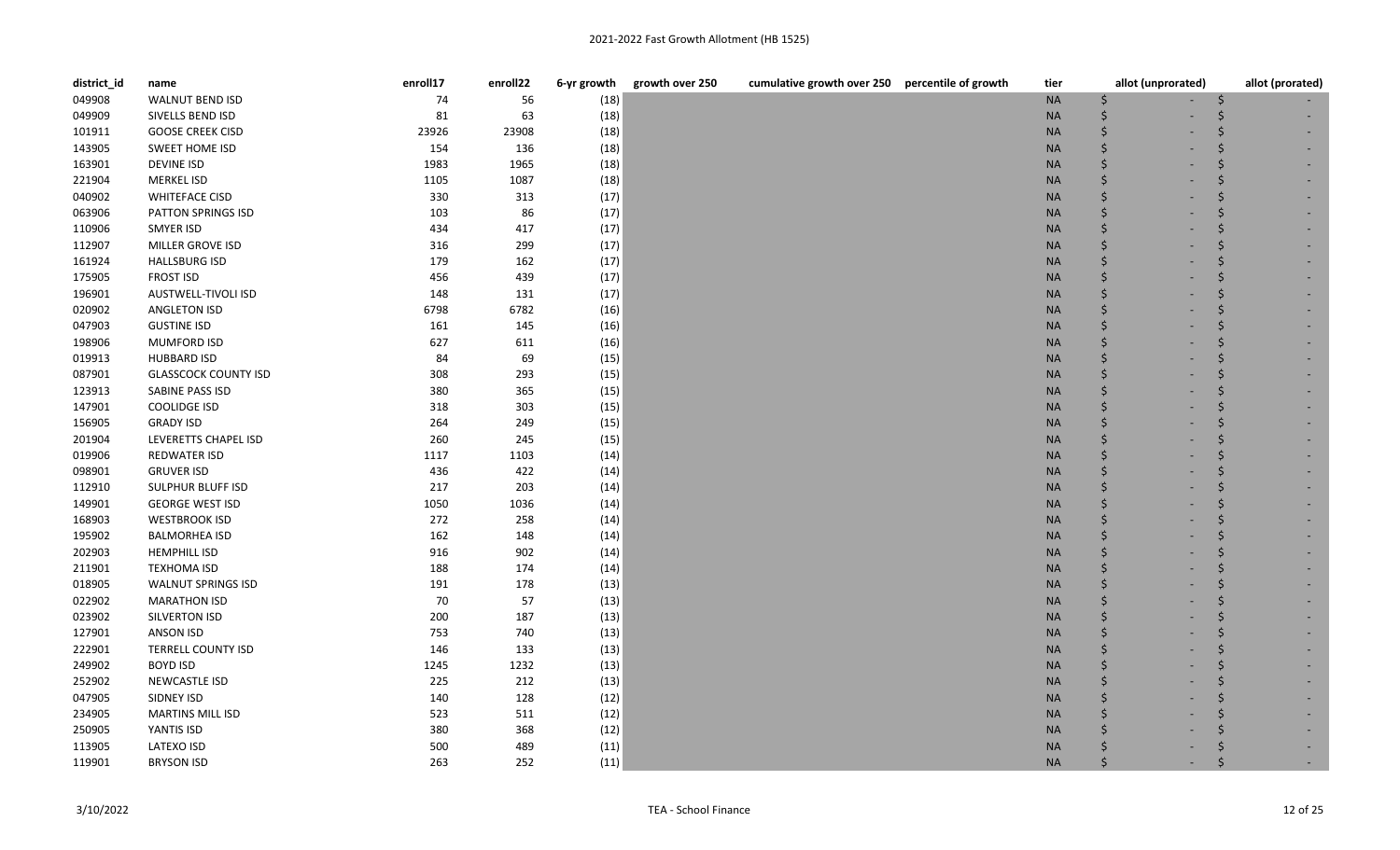| district_id | name                     | enroll17 | enroll22 | 6-yr growth | cumulative growth over 250 percentile of growth<br>growth over 250 | tier      | allot (unprorated) | allot (prorated) |
|-------------|--------------------------|----------|----------|-------------|--------------------------------------------------------------------|-----------|--------------------|------------------|
| 166902      | <b>GAUSE ISD</b>         | 174      | 163      | (11)        |                                                                    | $\sf NA$  | \$                 |                  |
| 183904      | <b>GARY ISD</b>          | 498      | 487      | (11)        |                                                                    | <b>NA</b> | Ś                  |                  |
| 206901      | SAN SABA ISD             | 742      | 731      | (11)        |                                                                    | $\sf NA$  | \$                 |                  |
| 244901      | <b>HARROLD ISD</b>       | 116      | 105      | (11)        |                                                                    | <b>NA</b> | \$                 |                  |
| 248902      | <b>WINK-LOVING ISD</b>   | 418      | 407      | (11)        |                                                                    | <b>NA</b> | Ś                  |                  |
| 022903      | SAN VICENTE ISD          | 19       | 9        | (10)        |                                                                    | <b>NA</b> | Ś                  |                  |
| 096905      | TURKEY-QUITAQUE ISD      | 203      | 193      | (10)        |                                                                    | <b>NA</b> |                    |                  |
| 113906      | <b>KENNARD ISD</b>       | 257      | 247      | (10)        |                                                                    | <b>NA</b> | \$                 |                  |
| 115901      | FT HANCOCK ISD           | 410      | 400      | (10)        |                                                                    | <b>NA</b> | \$                 |                  |
| 122902      | <b>VALENTINE ISD</b>     | 46       | 36       | (10)        |                                                                    | <b>NA</b> | Ś                  |                  |
| 229904      | <b>WARREN ISD</b>        | 1273     | 1263     | (10)        |                                                                    | <b>NA</b> | \$                 |                  |
| 252903      | OLNEY ISD                | 708      | 698      | (10)        |                                                                    | <b>NA</b> | \$                 |                  |
| 017901      | <b>BORDEN COUNTY ISD</b> | 254      | 245      | (9)         |                                                                    | $\sf NA$  | Ś                  |                  |
| 020904      | <b>DANBURY ISD</b>       | 783      | 774      | (9)         |                                                                    | <b>NA</b> |                    |                  |
| 127905      | LUEDERS-AVOCA ISD        | 108      | 99       | (9)         |                                                                    | $\sf NA$  |                    |                  |
| 174911      | <b>DOUGLASS ISD</b>      | 466      | 457      | (9)         |                                                                    | <b>NA</b> | Ś                  |                  |
| 210902      | <b>JOAQUIN ISD</b>       | 691      | 682      | (9)         |                                                                    | <b>NA</b> | Ś                  |                  |
| 025906      | ZEPHYR ISD               | 220      | 212      | (8)         |                                                                    | <b>NA</b> | Ś                  |                  |
| 049905      | <b>CALLISBURG ISD</b>    | 1148     | 1140     | (8)         |                                                                    | <b>NA</b> |                    |                  |
| 074905      | <b>ECTOR ISD</b>         | 242      | 234      | (8)         |                                                                    | <b>NA</b> | Ś                  |                  |
| 074917      | <b>SAM RAYBURN ISD</b>   | 526      | 518      | (8)         |                                                                    | <b>NA</b> | Ś                  |                  |
| 107907      | TRINIDAD ISD             | 162      | 154      | (8)         |                                                                    | <b>NA</b> |                    |                  |
| 209901      | <b>ALBANY ISD</b>        | 518      | 510      | (8)         |                                                                    | $\sf NA$  |                    |                  |
| 062902      | <b>NORDHEIM ISD</b>      | 156      | 149      | (7)         |                                                                    | <b>NA</b> | Ś                  |                  |
| 143906      | <b>EZZELL ISD</b>        | 102      | 95       | (7)         |                                                                    | $\sf NA$  | Ś                  |                  |
| 007902      | <b>JOURDANTON ISD</b>    | 1576     | 1570     | (6)         |                                                                    | <b>NA</b> | Ś                  |                  |
| 037908      | NEW SUMMERFIELD ISD      | 544      | 538      | (6)         |                                                                    | <b>NA</b> | Ś                  |                  |
| 089905      | <b>WAELDER ISD</b>       | 311      | 305      | (6)         |                                                                    | <b>NA</b> | Ś                  |                  |
| 018906      | <b>IREDELL ISD</b>       | 140      | 135      | (5)         |                                                                    | <b>NA</b> | Ś                  |                  |
| 028903      | LULING ISD               | 1445     | 1440     | (5)         |                                                                    | <b>NA</b> |                    |                  |
| 033901      | <b>GROOM ISD</b>         | 148      | 143      | (5)         |                                                                    | <b>NA</b> |                    |                  |
| 115902      | SIERRA BLANCA ISD        | 123      | 118      | (5)         |                                                                    | $\sf NA$  | Ś                  |                  |
| 116906      | LONE OAK ISD             | 1032     | 1027     | (5)         |                                                                    | <b>NA</b> | Ś                  |                  |
| 180902      | <b>VEGA ISD</b>          | 375      | 370      | (5)         |                                                                    | <b>NA</b> | Ś                  |                  |
| 209902      | <b>MORAN ISD</b>         | 119      | 114      | (5)         |                                                                    | <b>NA</b> | Ś                  |                  |
| 232904      | UTOPIA ISD               | 218      | 213      | (5)         |                                                                    | <b>NA</b> | Ś                  |                  |
| 001902      | CAYUGA ISD               | 580      | 576      | (4)         |                                                                    | <b>NA</b> | Ś                  |                  |
| 018904      | <b>VALLEY MILLS ISD</b>  | 624      | 620      | (4)         |                                                                    | <b>NA</b> |                    |                  |
| 018908      | <b>CRANFILLS GAP ISD</b> | 136      | 132      | (4)         |                                                                    | <b>NA</b> |                    |                  |
| 019903      | <b>MAUD ISD</b>          | 478      | 474      | (4)         |                                                                    | <b>NA</b> |                    |                  |
| 019914      | <b>LEARY ISD</b>         | 109      | 105      | (4)         |                                                                    | <b>NA</b> |                    |                  |
| 048903      | PAINT ROCK ISD           | 230      | 226      | (4)         |                                                                    | <b>NA</b> | Ś                  |                  |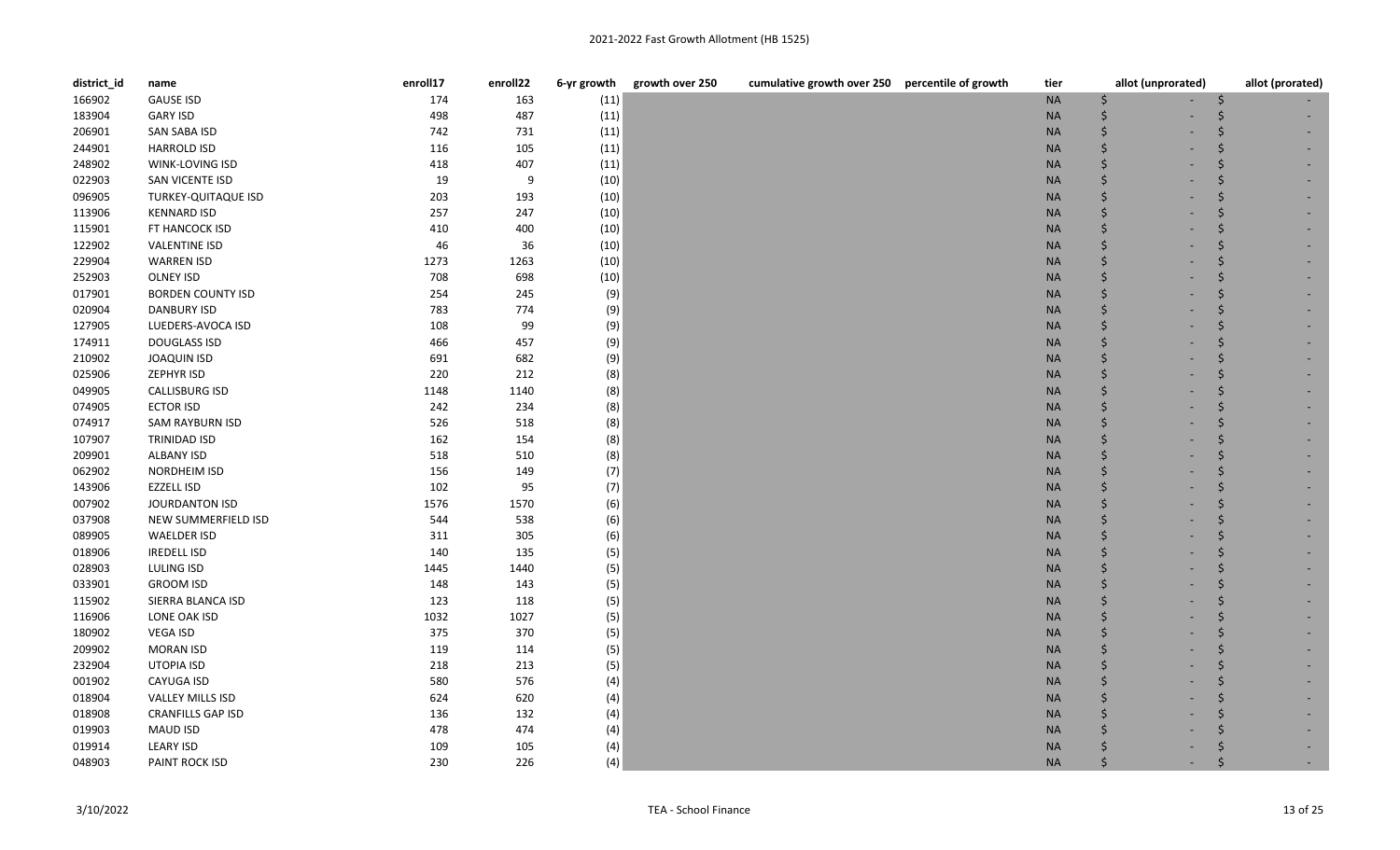| district_id | name                         | enroll17 | enroll22 | 6-yr growth              | growth over 250<br>cumulative growth over 250 percentile of growth | tier      | allot (unprorated) | allot (prorated) |
|-------------|------------------------------|----------|----------|--------------------------|--------------------------------------------------------------------|-----------|--------------------|------------------|
| 076904      | <b>ROTAN ISD</b>             | 246      | 242      | (4)                      |                                                                    | <b>NA</b> | .s                 |                  |
| 084908      | HITCHCOCK ISD                | 1721     | 1717     | (4)                      |                                                                    | <b>NA</b> | Ŝ.                 |                  |
| 089903      | NIXON-SMILEY CISD            | 1069     | 1065     | (4)                      |                                                                    | <b>NA</b> | $\zeta$            |                  |
| 102901      | <b>KARNACK ISD</b>           | 138      | 134      | (4)                      |                                                                    | <b>NA</b> | Ś                  |                  |
| 107904      | <b>CROSS ROADS ISD</b>       | 542      | 538      | (4)                      |                                                                    | <b>NA</b> | Ś                  |                  |
| 112909      | SALTILLO ISD                 | 248      | 244      | (4)                      |                                                                    | <b>NA</b> |                    |                  |
| 117907      | <b>SPRING CREEK ISD</b>      | 103      | 99       | (4)                      |                                                                    | <b>NA</b> | Ŝ.                 |                  |
| 174902      | <b>CUSHING ISD</b>           | 560      | 556      | (4)                      |                                                                    | <b>NA</b> | Ś                  |                  |
| 019911      | RED LICK ISD                 | 504      | 501      | (3)                      |                                                                    | <b>NA</b> | Ś                  |                  |
| 166903      | MILANO ISD                   | 412      | 409      | (3)                      |                                                                    | <b>NA</b> | Ś                  |                  |
| 169909      | PRAIRIE VALLEY ISD           | 150      | 147      | (3)                      |                                                                    | <b>NA</b> | Ŝ.                 |                  |
| 201902      | <b>HENDERSON ISD</b>         | 3417     | 3414     | (3)                      |                                                                    | <b>NA</b> | $\zeta$            |                  |
| 210903      | SHELBYVILLE ISD              | 778      | 775      | (3)                      |                                                                    | <b>NA</b> | $\dot{\mathsf{S}}$ |                  |
| 115903      | DELL CITY ISD                | 72       | 70       | (2)                      |                                                                    | <b>NA</b> | Ŝ.                 |                  |
| 116916      | <b>BOLES ISD</b>             | 531      | 529      | (2)                      |                                                                    | <b>NA</b> | .s                 |                  |
| 143904      | <b>VYSEHRAD ISD</b>          | 113      | 111      | (2)                      |                                                                    | <b>NA</b> | Ŝ.                 |                  |
| 169901      | <b>BOWIE ISD</b>             | 1691     | 1689     | (2)                      |                                                                    | <b>NA</b> | Ŝ.                 |                  |
| 173901      | MOTLEY COUNTY ISD            | 159      | 157      | (2)                      |                                                                    | <b>NA</b> | Ś                  |                  |
| 242906      | FORT ELLIOTT CISD            | 161      | 159      | (2)                      |                                                                    | <b>NA</b> | Ŝ.                 |                  |
| 066005      | RAMIREZ CSD                  | 27       | 26       | (1)                      |                                                                    | <b>NA</b> | Ś                  |                  |
| 073904      | <b>WESTPHALIA ISD</b>        | 156      | 155      | (1)                      |                                                                    | <b>NA</b> | Ś                  |                  |
| 109901      | ABBOTT ISD                   | 284      | 283      | (1)                      |                                                                    | <b>NA</b> | <sup>5</sup>       |                  |
| 194905      | <b>DETROIT ISD</b>           | 531      | 530      | (1)                      |                                                                    | <b>NA</b> | Ŝ.                 |                  |
| 049907      | LINDSAY ISD                  | 490      | 490      | $\overline{\phantom{a}}$ |                                                                    | <b>NA</b> | Ś                  |                  |
| 103902      | <b>HARTLEY ISD</b>           | 232      | 232      | $\blacksquare$           |                                                                    | <b>NA</b> | Ś                  |                  |
| 154901      | MADISONVILLE CISD            | 2319     | 2319     | $\overline{\phantom{a}}$ |                                                                    | <b>NA</b> | Ś                  |                  |
| 177905      | <b>HIGHLAND ISD</b>          | 226      | 226      | $\overline{\phantom{a}}$ |                                                                    | <b>NA</b> | Ŝ.                 |                  |
| 058905      | <b>KLONDIKE ISD</b>          | 259      | 260      | 1                        |                                                                    | <b>NA</b> | Ś                  |                  |
| 098903      | PRINGLE-MORSE CISD           | 128      | 129      | 1                        |                                                                    | <b>NA</b> | Ŝ.                 |                  |
| 197902      | <b>MIAMI ISD</b>             | 195      | 196      | $\mathbf{1}$             |                                                                    | <b>NA</b> |                    |                  |
| 211902      | <b>STRATFORD ISD</b>         | 580      | 581      | 1                        |                                                                    | <b>NA</b> | .s                 |                  |
| 039905      | <b>MIDWAY ISD</b>            | 129      | 131      | $\overline{2}$           |                                                                    | <b>NA</b> | Ś                  |                  |
| 062905      | <b>WESTHOFF ISD</b>          | 69       | 71       | $\overline{2}$           |                                                                    | <b>NA</b> | Ś                  |                  |
| 090905      | <b>GRANDVIEW-HOPKINS ISD</b> | 44       | 46       | $\overline{2}$           |                                                                    | <b>NA</b> | $\zeta$            |                  |
| 107908      | <b>MURCHISON ISD</b>         | 177      | 179      | $\overline{2}$           |                                                                    | <b>NA</b> | Ŝ.                 |                  |
| 109902      | <b>BYNUM ISD</b>             | 179      | 181      | $\overline{2}$           |                                                                    | <b>NA</b> | $\zeta$            |                  |
| 169908      | MONTAGUE ISD                 | 146      | 148      | $\overline{2}$           |                                                                    | <b>NA</b> |                    |                  |
| 224901      | THROCKMORTON ISD             | 155      | 157      | $\overline{2}$           |                                                                    | <b>NA</b> |                    |                  |
| 042905      | PANTHER CREEK CISD           | 162      | 165      | 3                        |                                                                    | <b>NA</b> |                    |                  |
| 120901      | EDNA ISD                     | 1556     | 1559     | 3                        |                                                                    | <b>NA</b> |                    |                  |
| 153903      | O'DONNELL ISD                | 293      | 296      | 3                        |                                                                    | <b>NA</b> |                    |                  |
| 166907      | <b>BUCKHOLTS ISD</b>         | 137      | 140      | 3                        |                                                                    | <b>NA</b> |                    |                  |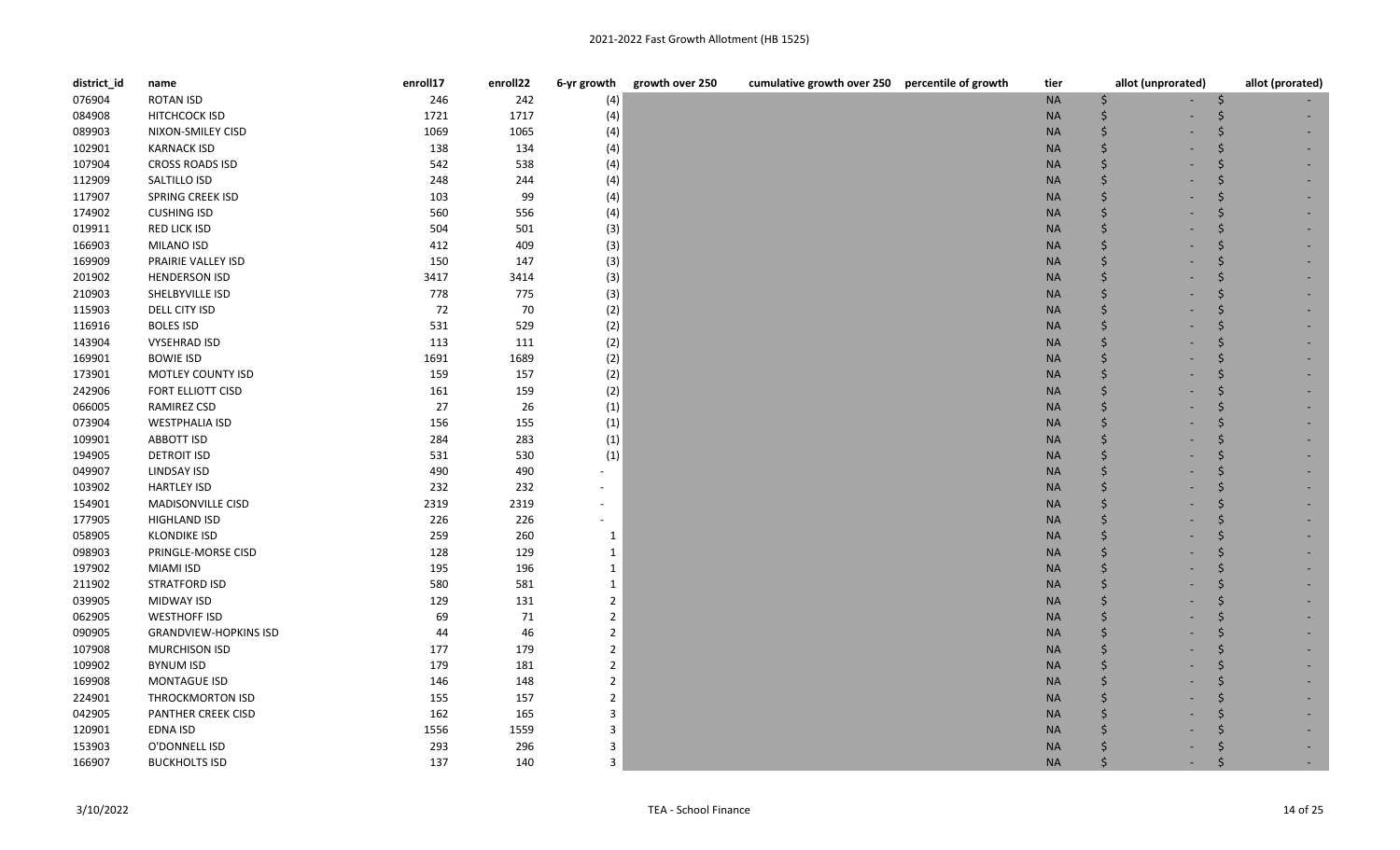| district_id | name                          | enroll17 | enroll22 | 6-yr growth    | growth over 250<br>cumulative growth over 250 percentile of growth | tier      | allot (unprorated) | allot (prorated) |
|-------------|-------------------------------|----------|----------|----------------|--------------------------------------------------------------------|-----------|--------------------|------------------|
| 187901      | <b>BIG SANDY ISD</b>          | 529      | 532      | 3              |                                                                    | <b>NA</b> | \$                 | S                |
| 194903      | <b>RIVERCREST ISD</b>         | 682      | 685      | 3              |                                                                    | <b>NA</b> | Ŝ.                 |                  |
| 194904      | <b>CLARKSVILLE ISD</b>        | 520      | 523      | 3              |                                                                    | <b>NA</b> | Ŝ.                 |                  |
| 254902      | LA PRYOR ISD                  | 482      | 485      | 3              |                                                                    | <b>NA</b> | $\zeta$            |                  |
| 104903      | <b>RULE ISD</b>               | 139      | 143      | 4              |                                                                    | <b>NA</b> | Ŝ.                 |                  |
| 223904      | <b>WELLMAN-UNION CISD</b>     | 280      | 284      | 4              |                                                                    | <b>NA</b> | Ś                  |                  |
| 022004      | <b>TERLINGUA CSD</b>          | 106      | 111      | 5              |                                                                    | <b>NA</b> | Ŝ.                 |                  |
| 034902      | <b>AVINGER ISD</b>            | 132      | 137      | 5              |                                                                    | <b>NA</b> | $\dot{\mathsf{S}}$ |                  |
| 072910      | MORGAN MILL ISD               | 114      | 119      | 5              |                                                                    | <b>NA</b> | $\dot{\mathsf{S}}$ |                  |
| 081905      | <b>WORTHAM ISD</b>            | 515      | 520      | 5              |                                                                    | <b>NA</b> | Ŝ.                 |                  |
| 160904      | ROCHELLE ISD                  | 189      | 194      | 5              |                                                                    | <b>NA</b> | Ŝ.                 |                  |
| 174901      | <b>CHIRENO ISD</b>            | 403      | 408      | 5              |                                                                    | <b>NA</b> | $\zeta$            |                  |
| 177903      | <b>BLACKWELL CISD</b>         | 150      | 155      | 5              |                                                                    | <b>NA</b> | Ŝ.                 |                  |
| 238904      | <b>GRANDFALLS-ROYALTY ISD</b> | 143      | 148      | 5              |                                                                    | <b>NA</b> | Ś                  |                  |
| 072903      | STEPHENVILLE ISD              | 3689     | 3695     | 6              |                                                                    | <b>NA</b> | Ŝ.                 |                  |
| 100908      | WEST HARDIN COUNTY CISD       | 562      | 568      | 6              |                                                                    | <b>NA</b> | Ś                  |                  |
| 134901      | <b>JUNCTION ISD</b>           | 633      | 639      | 6              |                                                                    | <b>NA</b> | Ŝ.                 |                  |
| 161908      | <b>MART ISD</b>               | 527      | 533      | 6              |                                                                    | <b>NA</b> | <sup>5</sup>       |                  |
| 161912      | RIESEL ISD                    | 617      | 623      | 6              |                                                                    | <b>NA</b> | Ŝ.                 |                  |
| 164901      | <b>MENARD ISD</b>             | 294      | 300      | 6              |                                                                    | <b>NA</b> | Ś                  |                  |
| 226908      | <b>VERIBEST ISD</b>           | 272      | 278      | 6              |                                                                    | <b>NA</b> | <sup>5</sup>       |                  |
| 016901      | JOHNSON CITY ISD              | 690      | 697      | $\overline{7}$ |                                                                    | <b>NA</b> |                    |                  |
| 045902      | <b>COLUMBUS ISD</b>           | 1573     | 1580     | $\overline{7}$ |                                                                    | <b>NA</b> | Ŝ.                 |                  |
| 219901      | <b>HAPPY ISD</b>              | 252      | 259      | $\overline{7}$ |                                                                    | <b>NA</b> | Ś                  |                  |
| 224902      | WOODSON ISD                   | 153      | 160      | $\overline{7}$ |                                                                    | <b>NA</b> | Ś                  |                  |
| 250903      | MINEOLA ISD                   | 1625     | 1632     | $\overline{7}$ |                                                                    | <b>NA</b> | $\zeta$            |                  |
| 065902      | <b>HEDLEY ISD</b>             | 116      | 124      | 8              |                                                                    | <b>NA</b> | .s                 |                  |
| 084903      | HIGH ISLAND ISD               | 150      | 158      | 8              |                                                                    | <b>NA</b> | Ś                  |                  |
| 095902      | <b>COTTON CENTER ISD</b>      | 91       | 99       | 8              |                                                                    | <b>NA</b> | <sup>5</sup>       |                  |
| 109910      | MOUNT CALM ISD                | 185      | 193      | 8              |                                                                    | <b>NA</b> | $\zeta$            |                  |
| 153907      | <b>WILSON ISD</b>             | 120      | 128      | 8              |                                                                    | <b>NA</b> | Ś                  |                  |
| 208903      | <b>IRA ISD</b>                | 268      | 276      | 8              |                                                                    | <b>NA</b> | Ś                  |                  |
| 153904      | <b>TAHOKA ISD</b>             | 589      | 598      | 9              |                                                                    | <b>NA</b> | Ś                  |                  |
| 161901      | <b>CRAWFORD ISD</b>           | 549      | 558      | 9              |                                                                    | <b>NA</b> | $\zeta$            |                  |
| 206902      | RICHLAND SPRINGS ISD          | 112      | 121      | 9              |                                                                    | <b>NA</b> | . Ś                |                  |
| 206903      | <b>CHEROKEE ISD</b>           | 119      | 128      | 9              |                                                                    | <b>NA</b> | $\zeta$            |                  |
| 144901      | <b>GIDDINGS ISD</b>           | 1929     | 1939     | 10             |                                                                    | <b>NA</b> |                    |                  |
| 144903      | DIME BOX ISD                  | 171      | 181      | 10             |                                                                    | <b>NA</b> |                    |                  |
| 169902      | NOCONA ISD                    | 796      | 806      | 10             |                                                                    | <b>NA</b> | Ś                  |                  |
| 186901      | <b>BUENA VISTA ISD</b>        | 230      | 240      | 10             |                                                                    | <b>NA</b> |                    |                  |
| 219905      | <b>KRESS ISD</b>              | 261      | 271      | 10             |                                                                    | <b>NA</b> |                    |                  |
| 138903      | <b>MUNDAY CISD</b>            | 394      | 405      | 11             |                                                                    | <b>NA</b> |                    |                  |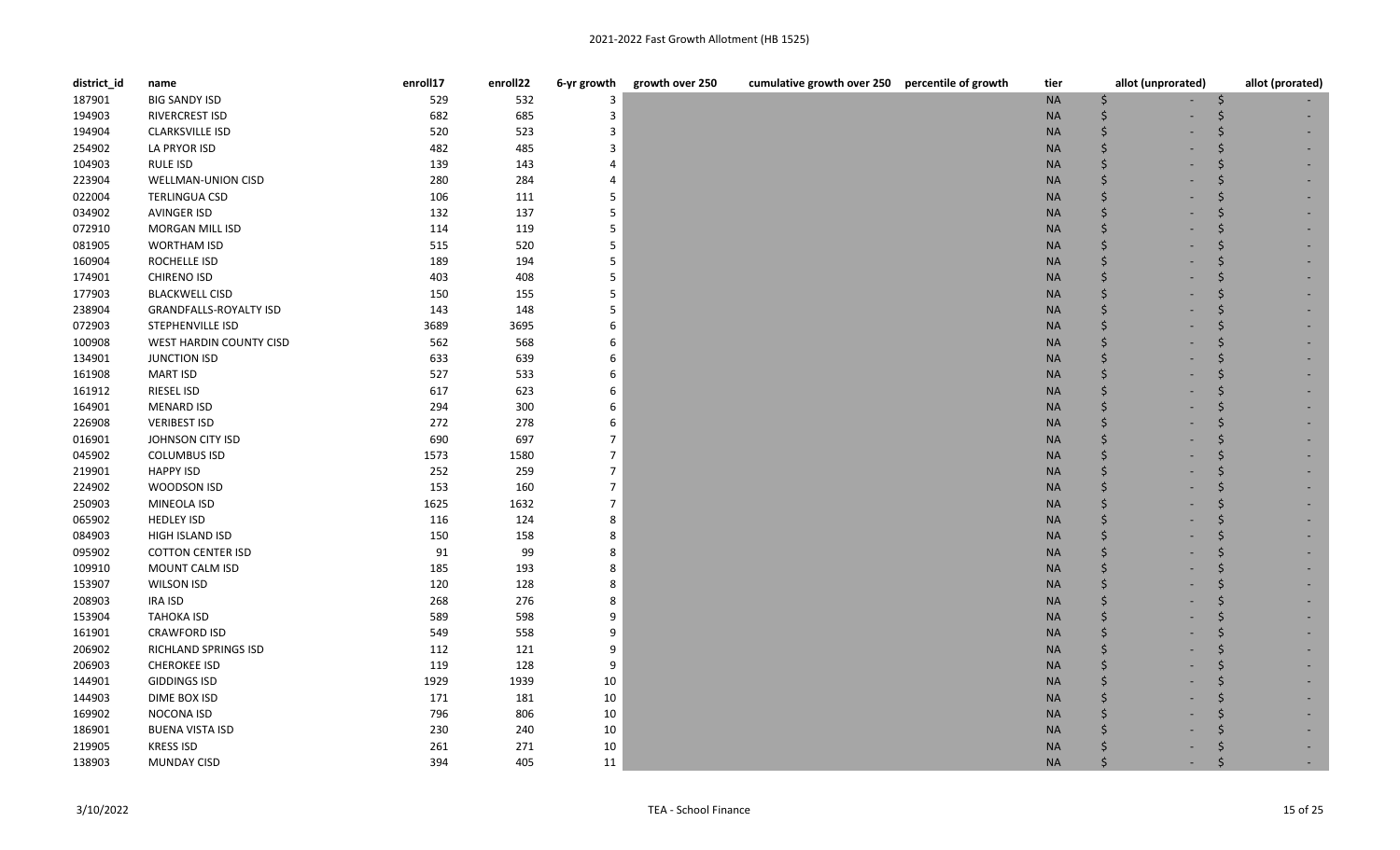| district_id | name                     | enroll17 | enroll22 | 6-yr growth | growth over 250<br>cumulative growth over 250 percentile of growth | tier      | allot (unprorated) | allot (prorated) |
|-------------|--------------------------|----------|----------|-------------|--------------------------------------------------------------------|-----------|--------------------|------------------|
| 039904      | <b>BELLEVUE ISD</b>      | 139      | 151      | 12          |                                                                    | <b>NA</b> | \$                 | S                |
| 073903      | <b>MARLIN ISD</b>        | 870      | 882      | 12          |                                                                    | <b>NA</b> | Ŝ.                 |                  |
| 114904      | <b>FORSAN ISD</b>        | 757      | 769      | 12          |                                                                    | <b>NA</b> | Ŝ.                 |                  |
| 183901      | <b>BECKVILLE ISD</b>     | 674      | 686      | 12          |                                                                    | <b>NA</b> | $\zeta$            |                  |
| 194902      | <b>AVERY ISD</b>         | 347      | 359      | 12          |                                                                    | <b>NA</b> | Ŝ.                 |                  |
| 241901      | <b>BOLING ISD</b>        | 1129     | 1141     | 12          |                                                                    | <b>NA</b> | Ś                  |                  |
| 050910      | <b>COPPERAS COVE ISD</b> | 8099     | 8112     | 13          |                                                                    | <b>NA</b> | Ŝ.                 |                  |
| 059902      | <b>WALCOTT ISD</b>       | 139      | 152      | 13          |                                                                    | <b>NA</b> | $\zeta$            |                  |
| 072909      | LINGLEVILLE ISD          | 271      | 284      | 13          |                                                                    | <b>NA</b> | $\dot{\mathsf{S}}$ |                  |
| 090902      | <b>LEFORS ISD</b>        | 164      | 177      | 13          |                                                                    | <b>NA</b> | Ŝ.                 |                  |
| 184903      | <b>WEATHERFORD ISD</b>   | 8021     | 8034     | 13          |                                                                    | <b>NA</b> | Ŝ.                 |                  |
| 208901      | <b>HERMLEIGH ISD</b>     | 245      | 258      | 13          |                                                                    | <b>NA</b> | $\zeta$            |                  |
| 226905      | <b>WATER VALLEY ISD</b>  | 339      | 352      | 13          |                                                                    | <b>NA</b> | Ŝ.                 |                  |
| 018903      | <b>MORGAN ISD</b>        | 125      | 139      | 14          |                                                                    | <b>NA</b> | Ś                  |                  |
| 039902      | <b>HENRIETTA ISD</b>     | 931      | 945      | 14          |                                                                    | <b>NA</b> | Ŝ.                 | Ŝ.               |
| 058909      | <b>SANDS CISD</b>        | 235      | 249      | 14          |                                                                    | <b>NA</b> | Ś                  |                  |
| 099902      | CHILLICOTHE ISD          | 185      | 199      | 14          |                                                                    | <b>NA</b> | Ŝ.                 |                  |
| 133905      | DIVIDE ISD               | 18       | 32       | 14          |                                                                    | <b>NA</b> | <sup>5</sup>       |                  |
| 226907      | <b>GRAPE CREEK ISD</b>   | 1119     | 1133     | 14          |                                                                    | <b>NA</b> | Ŝ.                 |                  |
| 109908      | <b>MALONE ISD</b>        | 138      | 153      | 15          |                                                                    | <b>NA</b> | Ś                  |                  |
| 143902      | MOULTON ISD              | 294      | 309      | 15          |                                                                    | <b>NA</b> | Ś                  |                  |
| 169910      | <b>FORESTBURG ISD</b>    | 161      | 176      | 15          |                                                                    | <b>NA</b> | $\zeta$            |                  |
| 109903      | <b>COVINGTON ISD</b>     | 286      | 302      | 16          |                                                                    | <b>NA</b> | Ŝ.                 |                  |
| 035903      | NAZARETH ISD             | 233      | 250      | 17          |                                                                    | <b>NA</b> | Ś                  |                  |
| 074911      | SAVOY ISD                | 289      | 306      | $17\,$      |                                                                    | <b>NA</b> | Ś                  |                  |
| 083902      | LOOP ISD                 | 134      | 151      | 17          |                                                                    | <b>NA</b> | $\zeta$            |                  |
| 095904      | PETERSBURG ISD           | 259      | 276      | 17          |                                                                    | <b>NA</b> | $\dot{\mathsf{S}}$ |                  |
| 167904      | PRIDDY ISD               | 107      | 124      | 17          |                                                                    | <b>NA</b> | Ś                  |                  |
| 187903      | <b>GOODRICH ISD</b>      | 227      | 244      | 17          |                                                                    | <b>NA</b> | Ś                  |                  |
| 210905      | <b>TIMPSON ISD</b>       | 628      | 645      | 17          |                                                                    | <b>NA</b> | $\zeta$            |                  |
| 074903      | <b>BONHAM ISD</b>        | 1869     | 1887     | 18          |                                                                    | <b>NA</b> | Ŝ.                 |                  |
| 086024      | DOSS CONSOLIDATED CSD    | 6        | 24       | 18          |                                                                    | <b>NA</b> | Ś                  |                  |
| 097902      | <b>HAMILTON ISD</b>      | 815      | 833      | 18          |                                                                    | <b>NA</b> | Ś                  |                  |
| 127903      | <b>HAMLIN ISD</b>        | 413      | 431      | 18          |                                                                    | <b>NA</b> | $\zeta$            |                  |
| 162904      | MCMULLEN COUNTY ISD      | 265      | 283      | 18          |                                                                    | <b>NA</b> | $\dot{\mathsf{S}}$ |                  |
| 166905      | THORNDALE ISD            | 578      | 596      | 18          |                                                                    | <b>NA</b> | $\zeta$            |                  |
| 212905      | <b>TYLER ISD</b>         | 18130    | 18148    | 18          |                                                                    | <b>NA</b> | Ŝ.                 |                  |
| 228905      | <b>APPLE SPRINGS ISD</b> | 187      | 205      | 18          |                                                                    | <b>NA</b> | <sup>5</sup>       |                  |
| 234909      | <b>FRUITVALE ISD</b>     | 410      | 428      | 18          |                                                                    | <b>NA</b> | Ŝ                  |                  |
| 060902      | <b>COOPER ISD</b>        | 830      | 849      | 19          |                                                                    | <b>NA</b> | Ś                  |                  |
| 112906      | <b>NORTH HOPKINS ISD</b> | 516      | 535      | 19          |                                                                    | <b>NA</b> |                    |                  |
| 161910      | MOODY ISD                | 669      | 688      | 19          |                                                                    | <b>NA</b> |                    |                  |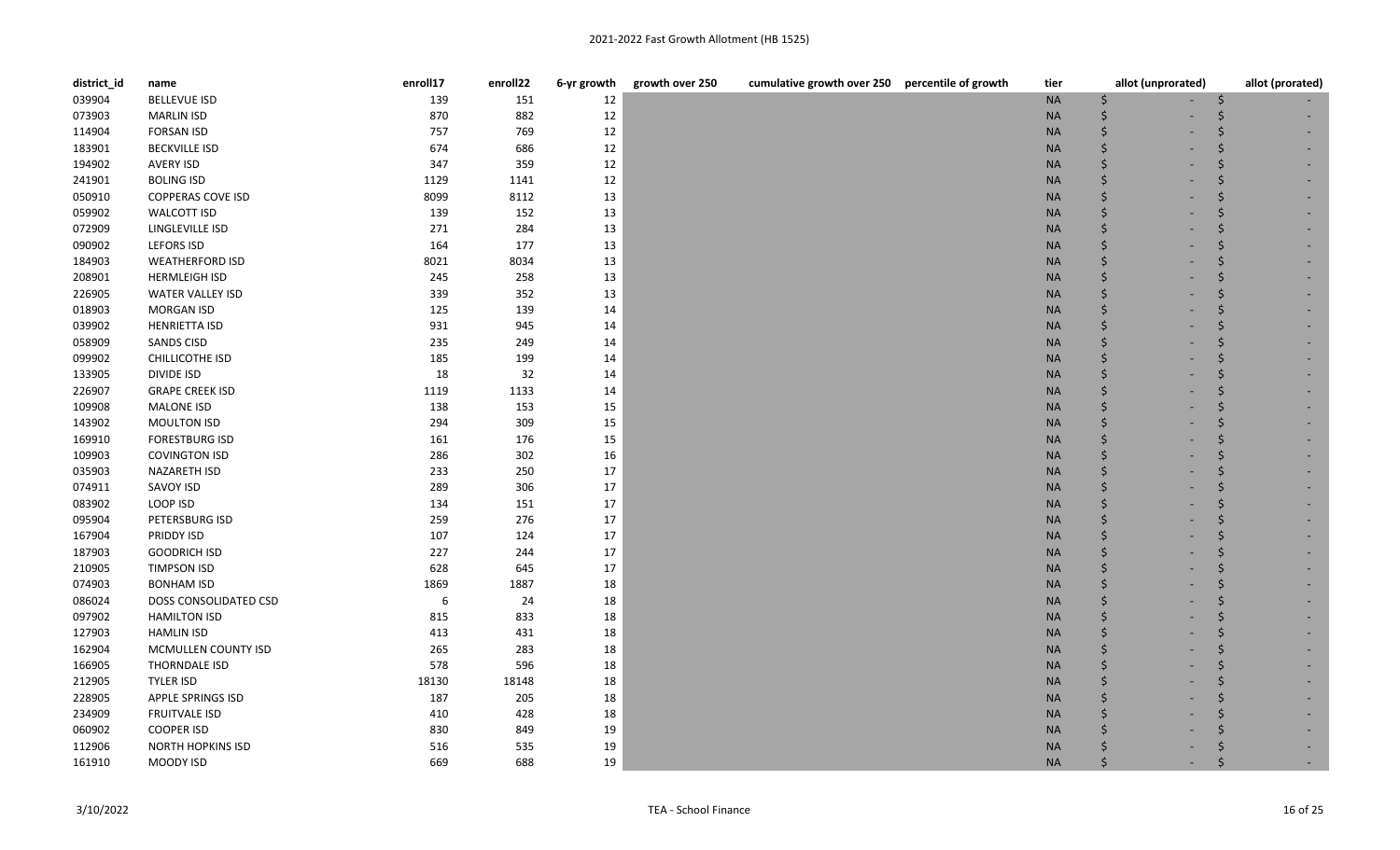| district_id | name                   | enroll17 | enroll22 | 6-yr growth | growth over 250<br>cumulative growth over 250 percentile of growth | tier      | allot (unprorated) | allot (prorated) |
|-------------|------------------------|----------|----------|-------------|--------------------------------------------------------------------|-----------|--------------------|------------------|
| 229906      | <b>CHESTER ISD</b>     | 194      | 213      | 19          |                                                                    | <b>NA</b> | \$                 | S                |
| 049902      | MUENSTER ISD           | 518      | 538      | 20          |                                                                    | <b>NA</b> | Ŝ.                 |                  |
| 097903      | HICO ISD               | 584      | 604      | 20          |                                                                    | <b>NA</b> | $\zeta$            |                  |
| 014902      | <b>BARTLETT ISD</b>    | 374      | 395      | 21          |                                                                    | <b>NA</b> | $\zeta$            |                  |
| 140908      | <b>SUDAN ISD</b>       | 462      | 483      | 21          |                                                                    | <b>NA</b> | $\dot{\mathsf{S}}$ |                  |
| 148902      | <b>FOLLETT ISD</b>     | 155      | 176      | 21          |                                                                    | <b>NA</b> | Ŝ.                 |                  |
| 161923      | <b>BOSQUEVILLE ISD</b> | 681      | 702      | $21\,$      |                                                                    | <b>NA</b> | Ŝ.                 |                  |
| 225906      | CHAPEL HILL ISD        | 1025     | 1046     | 21          |                                                                    | <b>NA</b> | $\dot{\mathsf{S}}$ |                  |
| 234906      | VAN ISD                | 2352     | 2373     | 21          |                                                                    | $\sf NA$  | Ŝ.                 |                  |
| 150901      | <b>LLANO ISD</b>       | 1859     | 1881     | 22          |                                                                    | <b>NA</b> | Ŝ.                 |                  |
| 062904      | YORKTOWN ISD           | 515      | 538      | 23          |                                                                    | <b>NA</b> | Ŝ.                 |                  |
| 092904      | PINE TREE ISD          | 4659     | 4682     | 23          |                                                                    | <b>NA</b> | $\zeta$            |                  |
| 127904      | <b>HAWLEY ISD</b>      | 745      | 768      | 23          |                                                                    | <b>NA</b> | Ŝ.                 |                  |
| 182904      | <b>SANTO ISD</b>       | 476      | 499      | 23          |                                                                    | <b>NA</b> | $\zeta$            |                  |
| 228904      | <b>CENTERVILLE ISD</b> | 115      | 138      | 23          |                                                                    | <b>NA</b> | .s                 | .S               |
| 247906      | STOCKDALE ISD          | 794      | 817      | 23          |                                                                    | <b>NA</b> | Ś                  |                  |
| 135001      | <b>GUTHRIE CSD</b>     | 112      | 136      | 24          |                                                                    | <b>NA</b> | Ŝ.                 |                  |
| 169906      | <b>GOLD BURG ISD</b>   | 120      | 144      | 24          |                                                                    | <b>NA</b> | $\zeta$            |                  |
| 005901      | <b>ARCHER CITY ISD</b> | 483      | 508      | 25          |                                                                    | <b>NA</b> | Ŝ.                 |                  |
| 012901      | SEYMOUR ISD            | 595      | 620      | 25          |                                                                    | <b>NA</b> | Ś                  |                  |
| 091913      | POTTSBORO ISD          | 1409     | 1434     | 25          |                                                                    | <b>NA</b> | Ś                  |                  |
| 107910      | <b>LAPOYNOR ISD</b>    | 465      | 491      | 26          |                                                                    | <b>NA</b> | $\zeta$            |                  |
| 131001      | KENEDY COUNTY WIDE CSD | 75       | 101      | 26          |                                                                    | <b>NA</b> | .s                 |                  |
| 244905      | NORTHSIDE ISD          | 210      | 236      | 26          |                                                                    | <b>NA</b> | Ś                  |                  |
| 250902      | <b>HAWKINS ISD</b>     | 721      | 747      | 26          |                                                                    | <b>NA</b> | Ŝ                  |                  |
| 049906      | ERA ISD                | 468      | 495      | 27          |                                                                    | <b>NA</b> | Ś                  |                  |
| 071907      | CANUTILLO ISD          | 6064     | 6091     | 27          |                                                                    | <b>NA</b> | $\zeta$            |                  |
| 148905      | <b>DARROUZETT ISD</b>  | 123      | 150      | 27          |                                                                    | <b>NA</b> | Ś                  |                  |
| 193902      | <b>LEAKEY ISD</b>      | 302      | 329      | 27          |                                                                    | <b>NA</b> | Ŝ.                 |                  |
| 243902      | ELECTRA ISD            | 427      | 454      | 27          |                                                                    | <b>NA</b> | <sup>5</sup>       |                  |
| 198901      | <b>BREMOND ISD</b>     | 470      | 498      | 28          |                                                                    | <b>NA</b> | Ŝ.                 |                  |
| 235904      | <b>NURSERY ISD</b>     | 108      | 136      | 28          |                                                                    | <b>NA</b> | Ś                  |                  |
| 011904      | SMITHVILLE ISD         | 1759     | 1788     | 29          |                                                                    | <b>NA</b> | Ś                  |                  |
| 014907      | ROGERS ISD             | 867      | 896      | 29          |                                                                    | <b>NA</b> | Ś                  |                  |
| 095901      | <b>ABERNATHY ISD</b>   | 796      | 825      | 29          |                                                                    | <b>NA</b> | $\zeta$            |                  |
| 160905      | LOHN ISD               | 96       | 125      | 29          |                                                                    | <b>NA</b> | Ś                  |                  |
| 018901      | <b>CLIFTON ISD</b>     | 995      | 1025     | 30          |                                                                    | <b>NA</b> | Ŝ.                 |                  |
| 093901      | ANDERSON-SHIRO CISD    | 857      | 887      | 30          |                                                                    | <b>NA</b> | Ŝ.                 |                  |
| 121903      | <b>BUNA ISD</b>        | 1459     | 1489     | 30          |                                                                    | <b>NA</b> | \$                 |                  |
| 188904      | <b>BUSHLAND ISD</b>    | 1520     | 1550     | $30\,$      |                                                                    | <b>NA</b> | Ś                  |                  |
| 015906      | RANDOLPH FIELD ISD     | 1429     | 1460     | 31          |                                                                    | <b>NA</b> |                    |                  |
| 034906      | MCLEOD ISD             | 369      | 400      | 31          |                                                                    | <b>NA</b> | Ś                  |                  |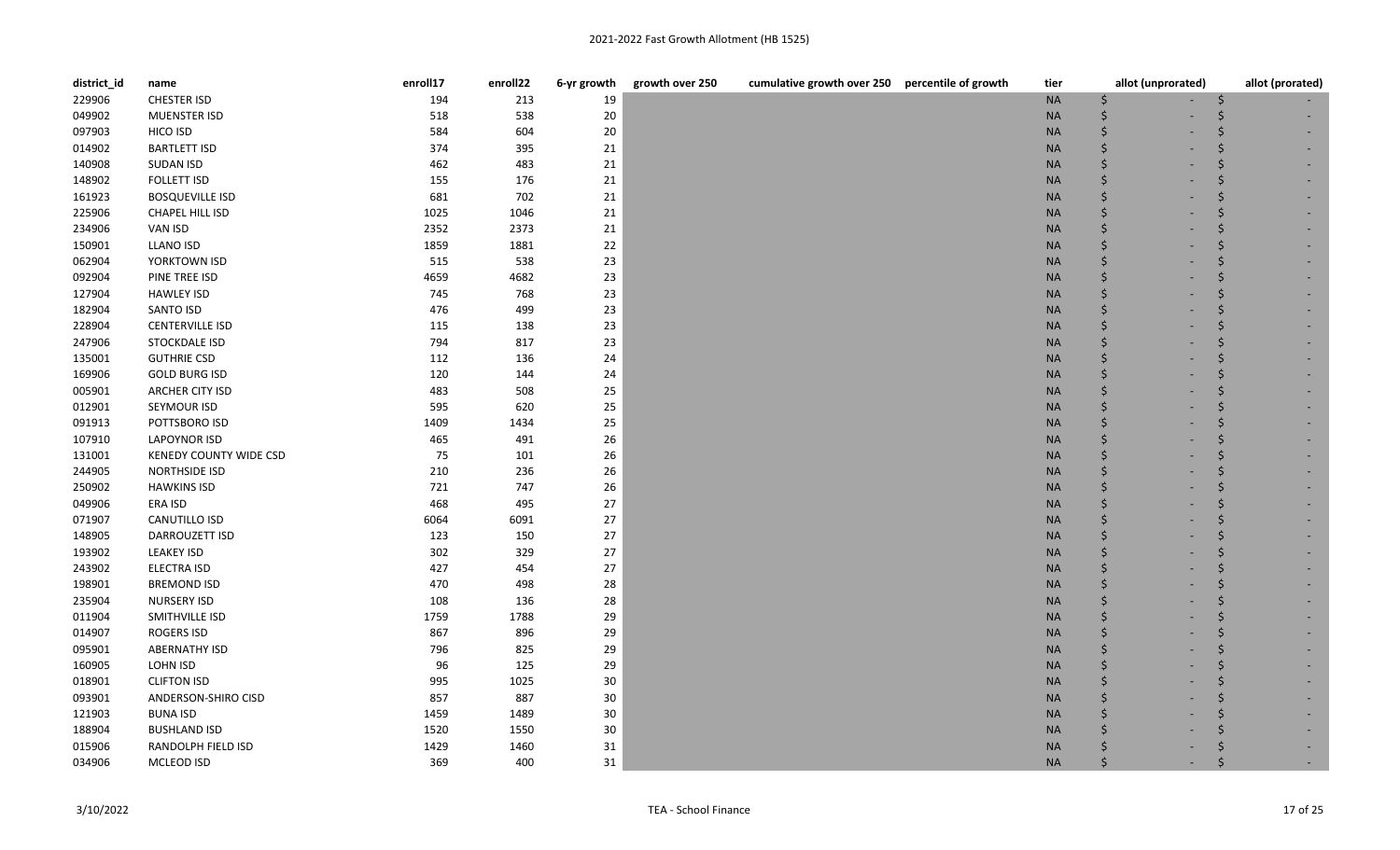| district_id | name                        | enroll17 | enroll22 | 6-yr growth | growth over 250 | cumulative growth over 250 percentile of growth | tier      | allot (unprorated) |   | allot (prorated) |
|-------------|-----------------------------|----------|----------|-------------|-----------------|-------------------------------------------------|-----------|--------------------|---|------------------|
| 094904      | <b>MARION ISD</b>           | 1443     | 1475     | 32          |                 |                                                 | <b>NA</b> | \$                 | S |                  |
| 143901      | <b>HALLETTSVILLE ISD</b>    | 1124     | 1156     | 32          |                 |                                                 | <b>NA</b> | Ŝ.                 |   |                  |
| 200902      | MILES ISD                   | 455      | 487      | 32          |                 |                                                 | <b>NA</b> | Ŝ.                 |   |                  |
| 138904      | <b>BENJAMIN ISD</b>         | 100      | 133      | 33          |                 |                                                 | <b>NA</b> | $\zeta$            |   |                  |
| 161909      | MCGREGOR ISD                | 1461     | 1494     | 33          |                 |                                                 | <b>NA</b> | Ŝ.                 |   |                  |
| 242905      | <b>KELTON ISD</b>           | 104      | 137      | 33          |                 |                                                 | <b>NA</b> | Ś                  |   |                  |
| 146903      | <b>DEVERS ISD</b>           | 182      | 216      | 34          |                 |                                                 | <b>NA</b> | Ŝ.                 |   |                  |
| 152903      | <b>SLATON ISD</b>           | 1250     | 1284     | 34          |                 |                                                 | <b>NA</b> | $\zeta$            |   |                  |
| 158906      | VAN VLECK ISD               | 1046     | 1080     | 34          |                 |                                                 | <b>NA</b> | $\dot{\mathsf{S}}$ |   |                  |
| 028906      | PRAIRIE LEA ISD             | 200      | 235      | 35          |                 |                                                 | <b>NA</b> | Ŝ.                 |   |                  |
| 052901      | <b>CRANE ISD</b>            | 1116     | 1151     | 35          |                 |                                                 | <b>NA</b> | Ŝ.                 |   |                  |
| 062906      | MEYERSVILLE ISD             | 110      | 145      | 35          |                 |                                                 | <b>NA</b> | $\zeta$            |   |                  |
| 073901      | <b>CHILTON ISD</b>          | 512      | 547      | 35          |                 |                                                 | <b>NA</b> | Ŝ.                 |   |                  |
| 091902      | <b>COLLINSVILLE ISD</b>     | 525      | 560      | 35          |                 |                                                 | <b>NA</b> | Ś                  |   |                  |
| 147903      | <b>MEXIA ISD</b>            | 1821     | 1856     | 35          |                 |                                                 | <b>NA</b> | Ŝ.                 | Ŝ |                  |
| 231902      | <b>RANKIN ISD</b>           | 277      | 312      | 35          |                 |                                                 | <b>NA</b> | Ś                  |   |                  |
| 016902      | <b>BLANCO ISD</b>           | 1027     | 1063     | 36          |                 |                                                 | <b>NA</b> | Ŝ.                 |   |                  |
| 030901      | <b>CROSS PLAINS ISD</b>     | 343      | 379      | 36          |                 |                                                 | <b>NA</b> | <sup>5</sup>       |   |                  |
| 076903      | <b>ROBY CISD</b>            | 294      | 330      | 36          |                 |                                                 | <b>NA</b> | . Ś                |   |                  |
| 241906      | LOUISE ISD                  | 482      | 518      | 36          |                 |                                                 | <b>NA</b> | Ś                  |   |                  |
| 074907      | <b>HONEY GROVE ISD</b>      | 603      | 640      | 37          |                 |                                                 | <b>NA</b> | Ś                  |   |                  |
| 075906      | <b>FAYETTEVILLE ISD</b>     | 240      | 279      | 39          |                 |                                                 | <b>NA</b> |                    |   |                  |
| 050904      | OGLESBY ISD                 | 158      | 198      | 40          |                 |                                                 | <b>NA</b> | Ŝ.                 |   |                  |
| 045905      | <b>WEIMAR ISD</b>           | 647      | 688      | 41          |                 |                                                 | <b>NA</b> | Ś                  |   |                  |
| 061912      | LAKE DALLAS ISD             | 3963     | 4004     | 41          |                 |                                                 | <b>NA</b> | Ś                  |   |                  |
| 212910      | <b>WINONA ISD</b>           | 1037     | 1078     | 41          |                 |                                                 | <b>NA</b> | $\zeta$            |   |                  |
| 015914      | FT SAM HOUSTON ISD          | 1597     | 1639     | 42          |                 |                                                 | <b>NA</b> | . Ś                |   |                  |
| 056902      | <b>TEXLINE ISD</b>          | 175      | 217      | 42          |                 |                                                 | <b>NA</b> | Ś                  |   |                  |
| 116909      | WOLFE CITY ISD              | 661      | 703      | 42          |                 |                                                 | <b>NA</b> | Ś                  |   |                  |
| 133902      | <b>HUNT ISD</b>             | 167      | 209      | 42          |                 |                                                 | <b>NA</b> |                    |   |                  |
| 141902      | <b>LOMETA ISD</b>           | 275      | 317      | 42          |                 |                                                 | <b>NA</b> | Ŝ.                 |   |                  |
| 178901      | AGUA DULCE ISD              | 358      | 400      | 42          |                 |                                                 | <b>NA</b> | Ś                  |   |                  |
| 132902      | JAYTON-GIRARD ISD           | 128      | 171      | 43          |                 |                                                 | <b>NA</b> | Ś                  |   |                  |
| 174903      | <b>GARRISON ISD</b>         | 706      | 749      | 43          |                 |                                                 | <b>NA</b> | $\zeta$            |   |                  |
| 190903      | RAINS ISD                   | 1686     | 1729     | 43          |                 |                                                 | <b>NA</b> | . Ś                |   |                  |
| 216901      | STERLING CITY ISD           | 294      | 337      | 43          |                 |                                                 | <b>NA</b> | $\zeta$            |   |                  |
| 250907      | WINNSBORO ISD               | 1494     | 1537     | 43          |                 |                                                 | <b>NA</b> |                    |   |                  |
| 201907      | <b>MOUNT ENTERPRISE ISD</b> | 423      | 467      | 44          |                 |                                                 | <b>NA</b> |                    |   |                  |
| 137904      | SANTA GERTRUDIS ISD         | 736      | 781      | 45          |                 |                                                 | <b>NA</b> |                    |   |                  |
| 184911      | <b>GARNER ISD</b>           | 200      | 245      | 45          |                 |                                                 | <b>NA</b> |                    |   |                  |
| 233903      | <b>COMSTOCK ISD</b>         | 195      | 240      | 45          |                 |                                                 | <b>NA</b> |                    |   |                  |
| 047902      | DE LEON ISD                 | 708      | 754      | 46          |                 |                                                 | <b>NA</b> |                    |   |                  |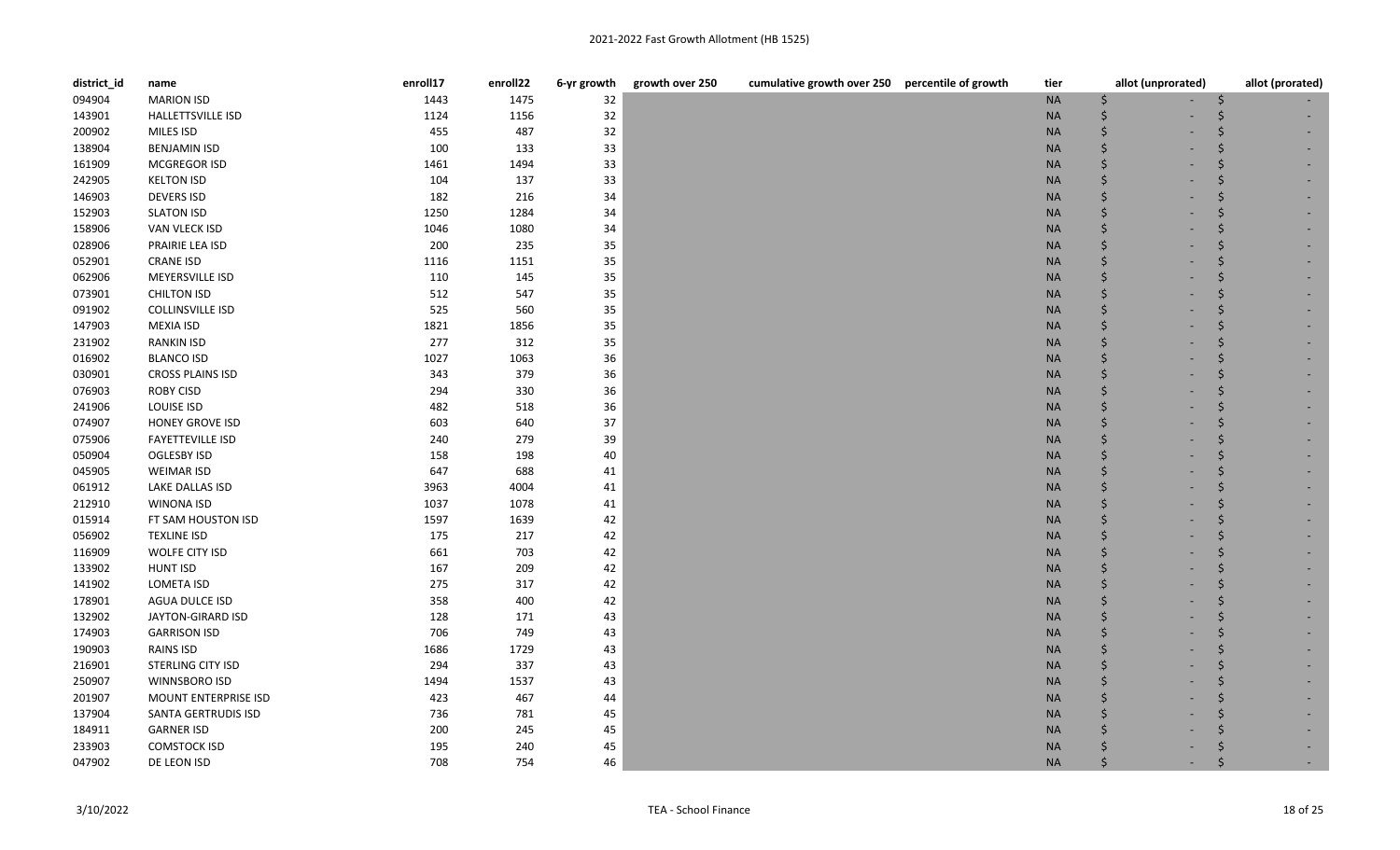| district_id | name                     | enroll17 | enroll22 | 6-yr growth | growth over 250 | cumulative growth over 250 percentile of growth | tier      | allot (unprorated) | allot (prorated) |
|-------------|--------------------------|----------|----------|-------------|-----------------|-------------------------------------------------|-----------|--------------------|------------------|
| 025908      | <b>BROOKESMITH ISD</b>   | 143      | 191      | 48          |                 |                                                 | <b>NA</b> | . Ś                | S                |
| 145907      | OAKWOOD ISD              | 186      | 234      | 48          |                 |                                                 | <b>NA</b> | Ś                  |                  |
| 185902      | <b>FARWELL ISD</b>       | 539      | 588      | 49          |                 |                                                 | <b>NA</b> | $\zeta$            |                  |
| 026903      | <b>SNOOK ISD</b>         | 480      | 530      | 50          |                 |                                                 | <b>NA</b> | $\zeta$            |                  |
| 067908      | RISING STAR ISD          | 141      | 191      | 50          |                 |                                                 | <b>NA</b> | Ś                  |                  |
| 070905      | <b>FERRIS ISD</b>        | 2580     | 2630     | 50          |                 |                                                 | <b>NA</b> |                    |                  |
| 152908      | ROOSEVELT ISD            | 1064     | 1114     | 50          |                 |                                                 | <b>NA</b> | Ŝ.                 |                  |
| 109905      | <b>HUBBARD ISD</b>       | 389      | 440      | 51          |                 |                                                 | <b>NA</b> | Ŝ.                 |                  |
| 188902      | RIVER ROAD ISD           | 1289     | 1340     | 51          |                 |                                                 | <b>NA</b> | Ŝ.                 |                  |
| 050909      | JONESBORO ISD            | 287      | 339      | 52          |                 |                                                 | <b>NA</b> | \$                 |                  |
| 157901      | <b>MASON ISD</b>         | 707      | 759      | 52          |                 |                                                 | <b>NA</b> | Ŝ.                 |                  |
| 169911      | SAINT JO ISD             | 270      | 322      | 52          |                 |                                                 | <b>NA</b> | $\zeta$            |                  |
| 010902      | <b>BANDERA ISD</b>       | 2251     | 2304     | 53          |                 |                                                 | <b>NA</b> | $\dot{\mathsf{S}}$ |                  |
| 030906      | <b>EULA ISD</b>          | 411      | 464      | 53          |                 |                                                 | <b>NA</b> | $\dot{\mathsf{S}}$ |                  |
| 141901      | <b>LAMPASAS ISD</b>      | 3370     | 3423     | 53          |                 |                                                 | <b>NA</b> | Ŝ.                 |                  |
| 075901      | <b>FLATONIA ISD</b>      | 576      | 630      | 54          |                 |                                                 | <b>NA</b> | Ŝ.                 | Ŝ                |
| 093905      | <b>RICHARDS ISD</b>      | 157      | 213      | 56          |                 |                                                 | <b>NA</b> | $\zeta$            | Ŝ                |
| 109912      | <b>AQUILLA ISD</b>       | 279      | 335      | 56          |                 |                                                 | <b>NA</b> | Ŝ.                 |                  |
| 187906      | <b>LEGGETT ISD</b>       | 163      | 219      | 56          |                 |                                                 | <b>NA</b> | $\zeta$            |                  |
| 112905      | <b>CUMBY ISD</b>         | 377      | 435      | 58          |                 |                                                 | <b>NA</b> | $\zeta$            |                  |
| 145906      | NORMANGEE ISD            | 569      | 627      | 58          |                 |                                                 | <b>NA</b> | Ŝ.                 |                  |
| 175904      | <b>DAWSON ISD</b>        | 468      | 526      | 58          |                 |                                                 | <b>NA</b> | <sup>5</sup>       |                  |
| 019910      | <b>MALTA ISD</b>         | 149      | 208      | 59          |                 |                                                 | <b>NA</b> | .s                 | Ŝ.               |
| 110908      | <b>WHITHARRAL ISD</b>    | 176      | 236      | 60          |                 |                                                 | <b>NA</b> | Ś                  |                  |
| 111903      | <b>TOLAR ISD</b>         | 791      | 851      | 60          |                 |                                                 | <b>NA</b> | Ś                  |                  |
| 182901      | <b>GORDON ISD</b>        | 204      | 264      | 60          |                 |                                                 | <b>NA</b> | Ś                  |                  |
| 163903      | <b>NATALIA ISD</b>       | 1085     | 1146     | 61          |                 |                                                 | <b>NA</b> | $\zeta$            |                  |
| 070907      | <b>ITALY ISD</b>         | 585      | 647      | 62          |                 |                                                 | <b>NA</b> | Ś                  |                  |
| 107906      | <b>MALAKOFF ISD</b>      | 1357     | 1420     | 63          |                 |                                                 | <b>NA</b> | Ŝ.                 |                  |
| 250904      | <b>QUITMAN ISD</b>       | 1116     | 1179     | 63          |                 |                                                 | <b>NA</b> | <sup>5</sup>       |                  |
| 061908      | SANGER ISD               | 2686     | 2750     | 64          |                 |                                                 | <b>NA</b> | Ŝ.                 | Ŝ                |
| 200906      | OLFEN ISD                | 77       | 141      | 64          |                 |                                                 | <b>NA</b> | Ś                  |                  |
| 145902      | <b>CENTERVILLE ISD</b>   | 650      | 715      | 65          |                 |                                                 | <b>NA</b> | Ś                  |                  |
| 036903      | <b>EAST CHAMBERS ISD</b> | 1475     | 1542     | 67          |                 |                                                 | <b>NA</b> | Ś                  |                  |
| 128904      | <b>FALLS CITY ISD</b>    | 364      | 431      | 67          |                 |                                                 | <b>NA</b> | Ŝ.                 |                  |
| 249901      | ALVORD ISD               | 722      | 789      | 67          |                 |                                                 | <b>NA</b> | Ś                  |                  |
| 247901      | FLORESVILLE ISD          | 3948     | 4016     | 68          |                 |                                                 | <b>NA</b> |                    |                  |
| 070910      | PALMER ISD               | 1187     | 1256     | 69          |                 |                                                 | <b>NA</b> |                    |                  |
| 111902      | <b>LIPAN ISD</b>         | 379      | 448      | 69          |                 |                                                 | <b>NA</b> | Ś                  |                  |
| 143903      | SHINER ISD               | 641      | 710      | 69          |                 |                                                 | <b>NA</b> |                    |                  |
| 061903      | PILOT POINT ISD          | 1362     | 1432     | 70          |                 |                                                 | <b>NA</b> |                    |                  |
| 161907      | <b>LORENA ISD</b>        | 1696     | 1766     | 70          |                 |                                                 | <b>NA</b> |                    |                  |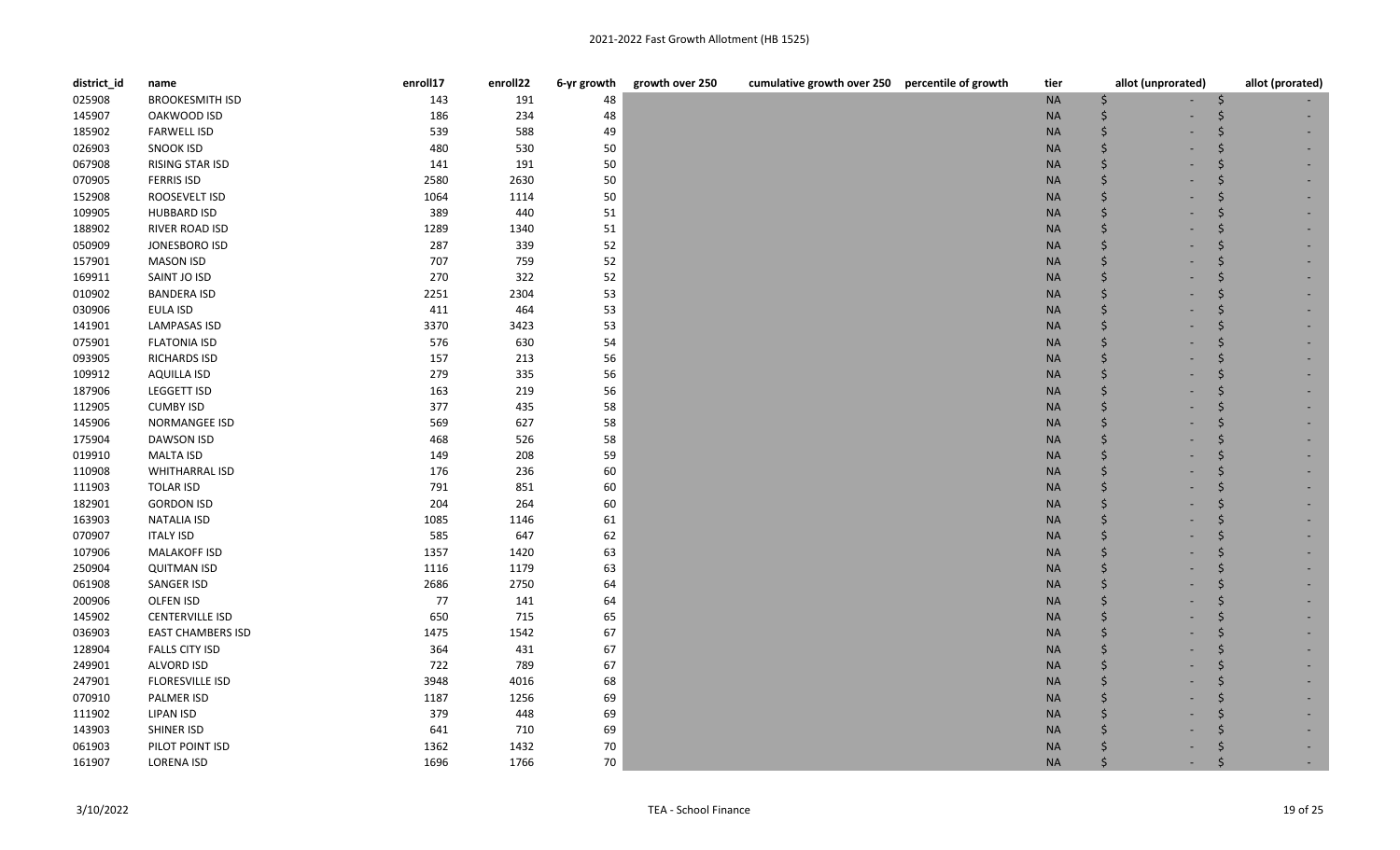| district_id | name                     | enroll17 | enroll22 | 6-yr growth | growth over 250<br>cumulative growth over 250 percentile of growth | tier      | allot (unprorated) | allot (prorated) |
|-------------|--------------------------|----------|----------|-------------|--------------------------------------------------------------------|-----------|--------------------|------------------|
| 175911      | RICE ISD                 | 927      | 997      | 70          |                                                                    | <b>NA</b> | Ŝ.                 | S                |
| 119902      | JACKSBORO ISD            | 1007     | 1078     | 71          |                                                                    | <b>NA</b> |                    |                  |
| 129910      | <b>SCURRY-ROSSER ISD</b> | 1014     | 1085     | 71          |                                                                    | <b>NA</b> | $\zeta$            |                  |
| 152909      | SHALLOWATER ISD          | 1675     | 1746     | 71          |                                                                    | <b>NA</b> | $\dot{\mathsf{S}}$ |                  |
| 171902      | <b>SUNRAY ISD</b>        | 548      | 619      | 71          |                                                                    | <b>NA</b> | Ŝ.                 |                  |
| 073905      | ROSEBUD-LOTT ISD         | 646      | 720      | 74          |                                                                    | <b>NA</b> |                    |                  |
| 092906      | SABINE ISD               | 1457     | 1531     | 74          |                                                                    | <b>NA</b> | Ŝ.                 |                  |
| 118902      | <b>IRION COUNTY ISD</b>  | 260      | 334      | 74          |                                                                    | <b>NA</b> | <sup>\$</sup>      |                  |
| 178902      | <b>BISHOP CISD</b>       | 1386     | 1460     | 74          |                                                                    | <b>NA</b> | Ŝ.                 | Ŝ.               |
| 247903      | LA VERNIA ISD            | 3288     | 3363     | 75          |                                                                    | <b>NA</b> | Ŝ.                 |                  |
| 066902      | SAN DIEGO ISD            | 1377     | 1453     | 76          |                                                                    | <b>NA</b> | $\zeta$            |                  |
| 133904      | <b>INGRAM ISD</b>        | 1097     | 1173     | 76          |                                                                    | <b>NA</b> | $\zeta$            |                  |
| 145901      | <b>BUFFALO ISD</b>       | 950      | 1026     | 76          |                                                                    | <b>NA</b> | Ŝ.                 |                  |
| 246905      | <b>GRANGER ISD</b>       | 430      | 506      | 76          |                                                                    | <b>NA</b> |                    |                  |
| 247904      | POTH ISD                 | 836      | 912      | 76          |                                                                    | <b>NA</b> | <sup>5</sup>       | .S               |
| 212901      | ARP ISD                  | 847      | 924      | 77          |                                                                    | <b>NA</b> | Ś.                 |                  |
| 239903      | <b>BURTON ISD</b>        | 446      | 523      | 77          |                                                                    | <b>NA</b> | Ŝ.                 |                  |
| 137903      | RIVIERA ISD              | 401      | 479      | 78          |                                                                    | <b>NA</b> | $\zeta$            |                  |
| 070915      | MAYPEARL ISD             | 1099     | 1178     | 79          |                                                                    | <b>NA</b> | Ŝ.                 |                  |
| 126907      | RIO VISTA ISD            | 741      | 820      | 79          |                                                                    | <b>NA</b> | Ś.                 |                  |
| 243903      | <b>IOWA PARK CISD</b>    | 1847     | 1926     | 79          |                                                                    | <b>NA</b> |                    |                  |
| 234903      | EDGEWOOD ISD             | 949      | 1029     | 80          |                                                                    | <b>NA</b> |                    |                  |
| 093903      | <b>IOLA ISD</b>          | 464      | 545      | 81          |                                                                    | <b>NA</b> |                    |                  |
| 105902      | SAN MARCOS CISD          | 8090     | 8171     | 81          |                                                                    | <b>NA</b> | $\zeta$            |                  |
| 204901      | COLDSPRING-OAKHURST CISD | 1510     | 1591     | 81          |                                                                    | <b>NA</b> |                    |                  |
| 036901      | <b>ANAHUAC ISD</b>       | 1314     | 1397     | 83          |                                                                    | <b>NA</b> | Ŝ.                 |                  |
| 026902      | SOMERVILLE ISD           | 459      | 544      | 85          |                                                                    | <b>NA</b> | Ś                  |                  |
| 226901      | CHRISTOVAL ISD           | 479      | 566      | 87          |                                                                    | <b>NA</b> | Ś.                 |                  |
| 026901      | <b>CALDWELL ISD</b>      | 1749     | 1840     | 91          |                                                                    | <b>NA</b> |                    |                  |
| 181905      | ORANGEFIELD ISD          | 1759     | 1851     | 92          |                                                                    | <b>NA</b> |                    |                  |
| 184901      | POOLVILLE ISD            | 553      | 645      | 92          |                                                                    | <b>NA</b> |                    |                  |
| 246902      | <b>FLORENCE ISD</b>      | 1025     | 1117     | 92          |                                                                    | <b>NA</b> | $\zeta$            |                  |
| 084911      | FRIENDSWOOD ISD          | 6087     | 6180     | 93          |                                                                    | <b>NA</b> |                    |                  |
| 005904      | <b>WINDTHORST ISD</b>    | 436      | 530      | 94          |                                                                    | <b>NA</b> | Ś.                 |                  |
| 116915      | <b>BLAND ISD</b>         | 666      | 761      | 95          |                                                                    | <b>NA</b> |                    |                  |
| 107905      | <b>EUSTACE ISD</b>       | 1554     | 1650     | 96          |                                                                    | <b>NA</b> | Ś.                 |                  |
| 072908      | <b>HUCKABAY ISD</b>      | 208      | 305      | 97          |                                                                    | <b>NA</b> |                    |                  |
| 234904      | <b>GRAND SALINE ISD</b>  | 1078     | 1175     | 97          |                                                                    | <b>NA</b> |                    |                  |
| 246914      | <b>COUPLAND ISD</b>      | 166      | 263      | 97          |                                                                    | <b>NA</b> |                    |                  |
| 014906      | KILLEEN ISD              | 43782    | 43882    | 100         |                                                                    | <b>NA</b> | Ś                  |                  |
| 161922      | ROBINSON ISD             | 2302     | 2403     | 101         |                                                                    | <b>NA</b> |                    |                  |
| 092907      | SPRING HILL ISD          | 1935     | 2038     | 103         |                                                                    | <b>NA</b> |                    |                  |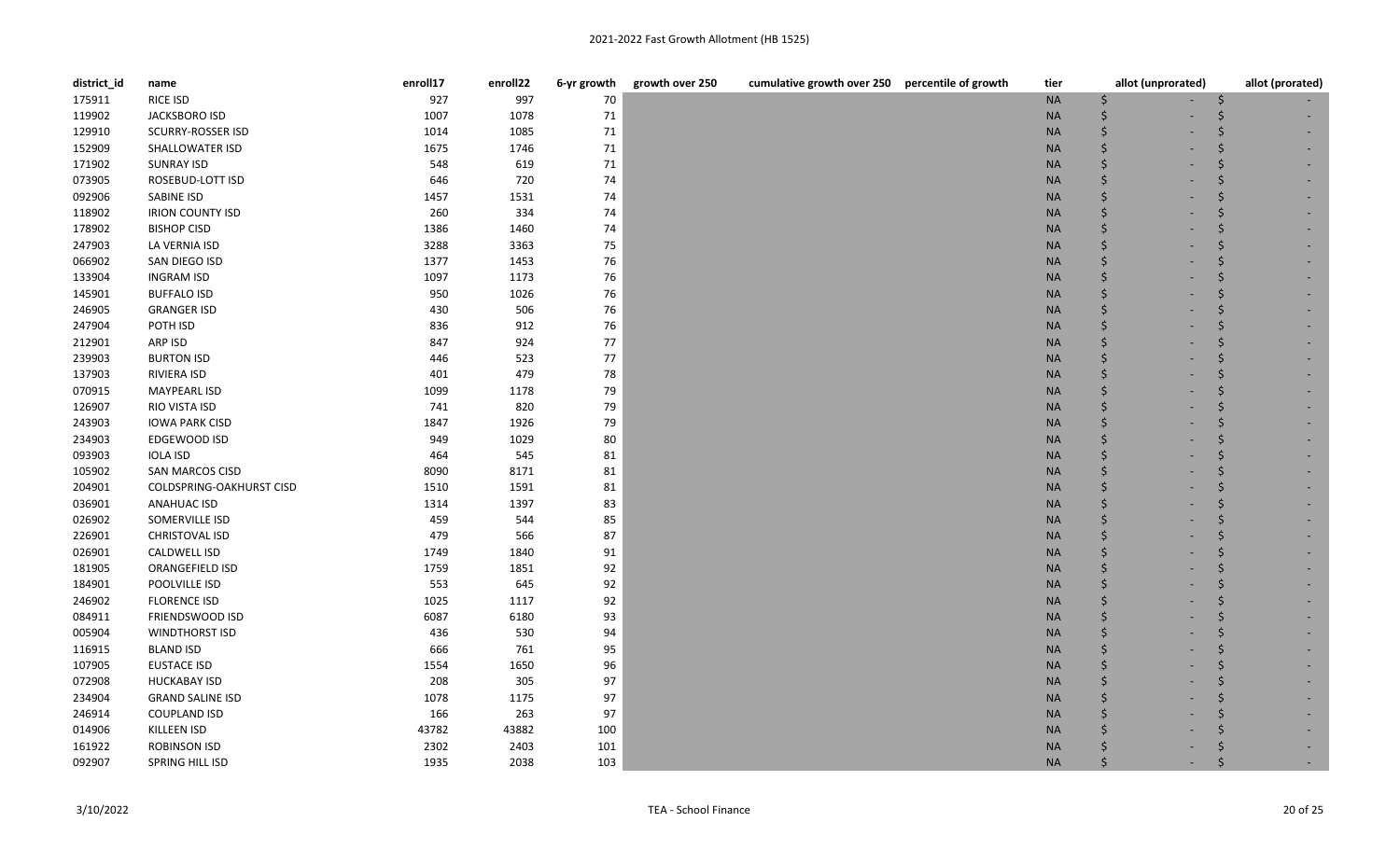| district_id | name                   | enroll17 | enroll22 | 6-yr growth | growth over 250 | cumulative growth over 250 percentile of growth | tier      | allot (unprorated) | allot (prorated) |
|-------------|------------------------|----------|----------|-------------|-----------------|-------------------------------------------------|-----------|--------------------|------------------|
| 146906      | <b>LIBERTY ISD</b>     | 2143     | 2248     | 105         |                 |                                                 | $\sf NA$  | Ś                  |                  |
| 144902      | <b>LEXINGTON ISD</b>   | 986      | 1093     | 107         |                 |                                                 | <b>NA</b> |                    |                  |
| 175910      | MILDRED ISD            | 727      | 834      | 107         |                 |                                                 | <b>NA</b> |                    |                  |
| 091901      | <b>BELLS ISD</b>       | 776      | 885      | 109         |                 |                                                 | <b>NA</b> |                    |                  |
| 249906      | <b>PARADISE ISD</b>    | 1173     | 1283     | 110         |                 |                                                 | <b>NA</b> |                    |                  |
| 091914      | S AND S CISD           | 880      | 991      | 111         |                 |                                                 | <b>NA</b> |                    |                  |
| 181906      | WEST ORANGE-COVE CISD  | 2449     | 2560     | 111         |                 |                                                 | <b>NA</b> |                    |                  |
| 180904      | WILDORADO ISD          | 118      | 230      | 112         |                 |                                                 | <b>NA</b> |                    |                  |
| 123914      | HAMSHIRE-FANNETT ISD   | 1838     | 1954     | 116         |                 |                                                 | <b>NA</b> |                    |                  |
| 072901      | THREE WAY ISD          | 120      | 237      | 117         |                 |                                                 | <b>NA</b> |                    |                  |
| 243906      | <b>CITY VIEW ISD</b>   | 1004     | 1121     | 117         |                 |                                                 | <b>NA</b> |                    |                  |
| 156902      | <b>STANTON ISD</b>     | 983      | 1103     | 120         |                 |                                                 | <b>NA</b> |                    |                  |
| 091909      | WHITESBORO ISD         | 1599     | 1720     | 121         |                 |                                                 | <b>NA</b> |                    |                  |
| 234902      | <b>CANTON ISD</b>      | 2163     | 2284     | 121         |                 |                                                 | <b>NA</b> |                    |                  |
| 246912      | THRALL ISD             | 666      | 788      | 122         |                 |                                                 | <b>NA</b> |                    |                  |
| 061905      | <b>KRUM ISD</b>        | 2093     | 2217     | 124         |                 |                                                 | <b>NA</b> |                    |                  |
| 072904      | <b>BLUFF DALE ISD</b>  | 104      | 228      | 124         |                 |                                                 | <b>NA</b> |                    |                  |
| 101925      | <b>HUFFMAN ISD</b>     | 3443     | 3569     | 126         |                 |                                                 | <b>NA</b> |                    |                  |
| 113902      | <b>GRAPELAND ISD</b>   | 505      | 632      | 127         |                 |                                                 | <b>NA</b> |                    |                  |
| 184904      | MILLSAP ISD            | 974      | 1101     | 127         |                 |                                                 | <b>NA</b> |                    |                  |
| 220910      | LAKE WORTH ISD         | 3507     | 3634     | 127         |                 |                                                 | <b>NA</b> |                    |                  |
| 249908      | SLIDELL ISD            | 253      | 383      | 130         |                 |                                                 | <b>NA</b> |                    |                  |
| 083903      | SEMINOLE ISD           | 2825     | 2961     | 136         |                 |                                                 | <b>NA</b> |                    |                  |
| 198903      | <b>FRANKLIN ISD</b>    | 1213     | 1349     | 136         |                 |                                                 | <b>NA</b> |                    |                  |
| 158902      | <b>TIDEHAVEN ISD</b>   | 873      | 1010     | 137         |                 |                                                 | <b>NA</b> |                    |                  |
| 230906      | NEW DIANA ISD          | 1080     | 1217     | 137         |                 |                                                 | <b>NA</b> |                    |                  |
| 110905      | ROPES ISD              | 376      | 514      | 138         |                 |                                                 | <b>NA</b> |                    |                  |
| 007904      | LYTLE ISD              | 1600     | 1743     | 143         |                 |                                                 | <b>NA</b> |                    |                  |
| 014910      | <b>TROY ISD</b>        | 1492     | 1637     | 145         |                 |                                                 | <b>NA</b> |                    |                  |
| 129904      | <b>KEMP ISD</b>        | 1542     | 1692     | 150         |                 |                                                 | <b>NA</b> |                    |                  |
| 181901      | <b>BRIDGE CITY ISD</b> | 2953     | 3106     | 153         |                 |                                                 | <b>NA</b> |                    |                  |
| 220907      | <b>KELLER ISD</b>      | 34660    | 34813    | 153         |                 |                                                 | <b>NA</b> |                    |                  |
| 070903      | <b>ENNIS ISD</b>       | 5857     | 6013     | 156         |                 |                                                 | <b>NA</b> |                    |                  |
| 049903      | <b>VALLEY VIEW ISD</b> | 786      | 943      | 157         |                 |                                                 | <b>NA</b> |                    |                  |
| 114902      | COAHOMA ISD            | 925      | 1086     | 161         |                 |                                                 | <b>NA</b> |                    |                  |
| 153905      | NEW HOME ISD           | 423      | 588      | 165         |                 |                                                 | <b>NA</b> |                    |                  |
| 139909      | PARIS ISD              | 3642     | 3808     | 166         |                 |                                                 | <b>NA</b> |                    |                  |
| 005902      | <b>HOLLIDAY ISD</b>    | 959      | 1128     | 169         |                 |                                                 | <b>NA</b> |                    |                  |
| 027903      | <b>BURNET CISD</b>     | 3108     | 3277     | 169         |                 |                                                 | <b>NA</b> |                    |                  |
| 123908      | PORT NECHES-GROVES ISD | 5025     | 5196     | 171         |                 |                                                 | <b>NA</b> |                    |                  |
| 091903      | <b>DENISON ISD</b>     | 4505     | 4677     | 172         |                 |                                                 | <b>NA</b> |                    |                  |
| 212906      | <b>WHITEHOUSE ISD</b>  | 4731     | 4906     | 175         |                 |                                                 | <b>NA</b> |                    |                  |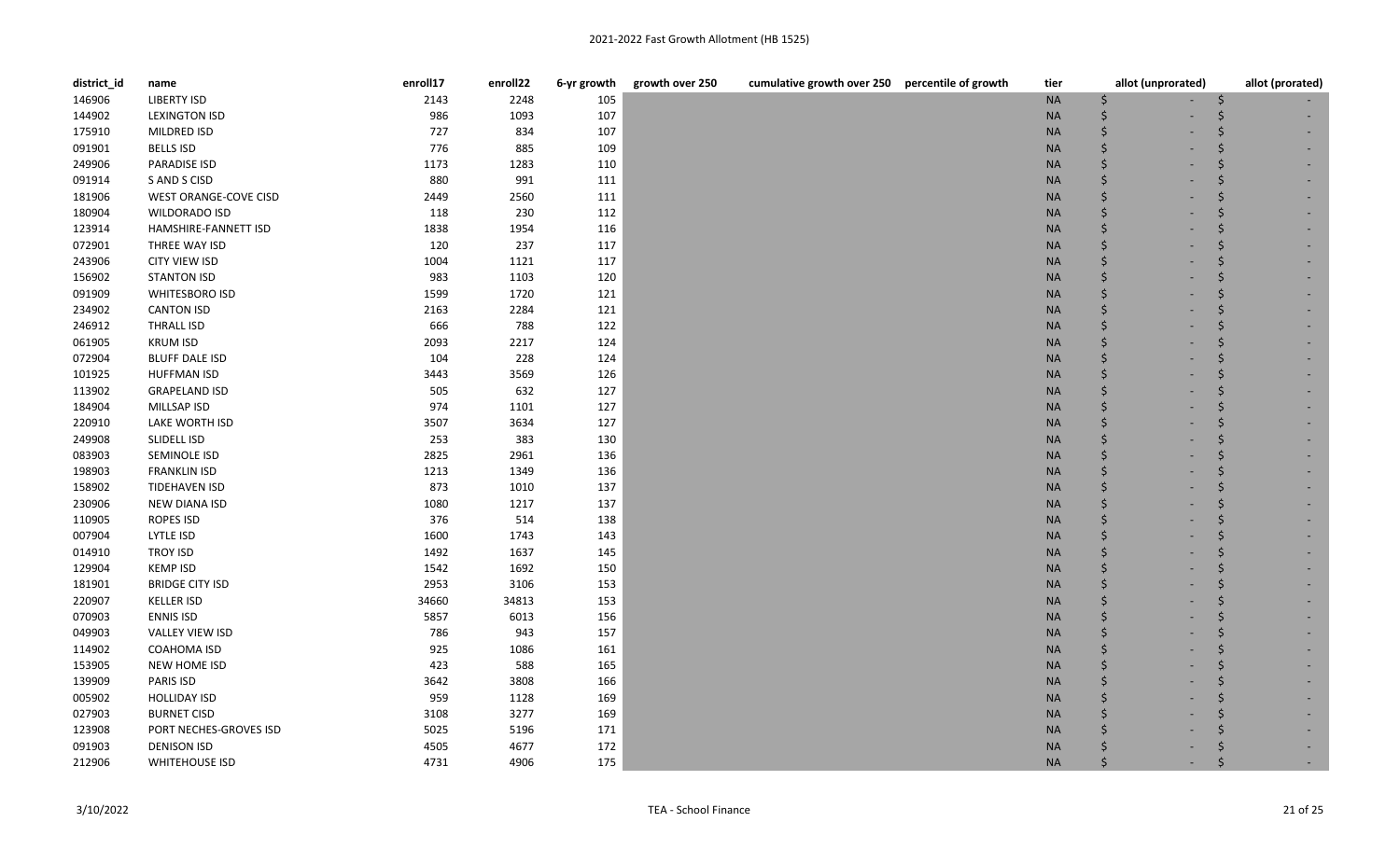| district_id | name                        | enroll17 | enroll22 | 6-yr growth | growth over 250 | cumulative growth over 250 percentile of growth |       | tier           | allot (unprorated)    | allot (prorated) |
|-------------|-----------------------------|----------|----------|-------------|-----------------|-------------------------------------------------|-------|----------------|-----------------------|------------------|
| 226906      | <b>WALL ISD</b>             | 1115     | 1290     | 175         |                 |                                                 |       | <b>NA</b>      |                       |                  |
| 091907      | <b>TIOGA ISD</b>            | 528      | 706      | 178         |                 |                                                 |       | <b>NA</b>      |                       |                  |
| 094903      | <b>NAVARRO ISD</b>          | 1812     | 1992     | 180         |                 |                                                 |       | <b>NA</b>      |                       |                  |
| 002901      | <b>ANDREWS ISD</b>          | 3966     | 4147     | 181         |                 |                                                 |       | <b>NA</b>      |                       |                  |
| 013902      | <b>PAWNEE ISD</b>           | 317      | 498      | 181         |                 |                                                 |       | <b>NA</b>      |                       |                  |
| 220919      | <b>CARROLL ISD</b>          | 8208     | 8389     | 181         |                 |                                                 |       | <b>NA</b>      |                       |                  |
| 091905      | <b>HOWE ISD</b>             | 1066     | 1249     | 183         |                 |                                                 |       | <b>NA</b>      |                       |                  |
| 195901      | PECOS-BARSTOW-TOYAH ISD     | 2486     | 2671     | 185         |                 |                                                 |       | <b>NA</b>      |                       |                  |
| 187910      | <b>ONALASKA ISD</b>         | 1027     | 1215     | 188         |                 |                                                 |       | <b>NA</b>      |                       |                  |
| 019912      | PLEASANT GROVE ISD          | 2127     | 2321     | 194         |                 |                                                 |       | <b>NA</b>      |                       |                  |
| 074912      | <b>TRENTON ISD</b>          | 529      | 725      | 196         |                 |                                                 |       | <b>NA</b>      |                       |                  |
| 205902      | <b>GREGORY-PORTLAND ISD</b> | 4539     | 4736     | 197         |                 |                                                 |       | <b>NA</b>      |                       |                  |
| 126904      | <b>GRANDVIEW ISD</b>        | 1175     | 1374     | 199         |                 |                                                 |       | <b>NA</b>      |                       |                  |
| 049901      | <b>GAINESVILLE ISD</b>      | 2945     | 3145     | 200         |                 |                                                 |       | <b>NA</b>      |                       |                  |
| 129905      | <b>MABANK ISD</b>           | 3459     | 3659     | 200         |                 |                                                 |       | <b>NA</b>      |                       |                  |
| 043917      | <b>BLUE RIDGE ISD</b>       | 759      | 961      | 202         |                 |                                                 |       | <b>NA</b>      |                       |                  |
| 079906      | NEEDVILLE ISD               | 3181     | 3385     | 204         |                 |                                                 |       | <b>NA</b>      |                       |                  |
| 237905      | ROYAL ISD                   | 2365     | 2575     | 210         |                 |                                                 |       | <b>NA</b>      |                       |                  |
| 175903      | <b>CORSICANA ISD</b>        | 5794     | 6006     | 212         |                 |                                                 |       | <b>NA</b>      |                       |                  |
| 146902      | <b>DAYTON ISD</b>           | 5403     | 5619     | 216         |                 |                                                 |       | <b>NA</b>      |                       |                  |
| 034901      | ATLANTA ISD                 | 1693     | 1911     | 218         |                 |                                                 |       | <b>NA</b>      |                       |                  |
| 125905      | PREMONT ISD                 | 511      | 730      | 219         |                 |                                                 |       | <b>NA</b>      |                       |                  |
| 212903      | LINDALE ISD                 | 4046     | 4268     | 222         |                 |                                                 |       | <b>NA</b>      |                       |                  |
| 126908      | <b>VENUS ISD</b>            | 2080     | 2303     | 223         |                 |                                                 |       | <b>NA</b>      |                       |                  |
| 139905      | <b>CHISUM ISD</b>           | 922      | 1145     | 223         |                 |                                                 |       | <b>NA</b>      |                       |                  |
| 225907      | <b>HARTS BLUFF ISD</b>      | 578      | 805      | 227         |                 |                                                 |       | <b>NA</b>      |                       |                  |
| 213901      | <b>GLEN ROSE ISD</b>        | 1759     | 1989     | 230         |                 |                                                 |       | <b>NA</b>      |                       |                  |
| 234907      | WILLS POINT ISD             | 2403     | 2635     | 232         |                 |                                                 |       | <b>NA</b>      |                       |                  |
| 014901      | <b>ACADEMY ISD</b>          | 1523     | 1759     | 236         |                 |                                                 |       | <b>NA</b>      |                       |                  |
| 220920      | WHITE SETTLEMENT ISD        | 6797     | 7036     | 239         |                 |                                                 |       | <b>NA</b>      |                       |                  |
| 212902      | <b>BULLARD ISD</b>          | 2549     | 2791     | 242         |                 |                                                 |       | <b>NA</b>      | $\zeta$               |                  |
| 061906      | PONDER ISD                  | 1330     | 1582     | 252         | $\overline{2}$  | $\overline{2}$                                  | 0.00% | $\overline{3}$ | $\zeta$<br>$2,218$ \$ | 1,834            |
| 129903      | <b>KAUFMAN ISD</b>          | 3848     | 4103     | 255         | 5               | $\overline{7}$                                  | 0.00% | $\overline{3}$ | \$<br>$5,544$ \$      | 4,584            |
| 230902      | <b>GILMER ISD</b>           | 2418     | 2678     | 260         | $10\,$          | $17\,$                                          | 0.01% | $\overline{3}$ | \$<br>11,088 \$       | 9,168            |
| 161920      | <b>CHINA SPRING ISD</b>     | 2696     | 2958     | 262         | 12              | 29                                              | 0.02% | $\overline{3}$ | \$<br>$13,306$ \$     | 11,002           |
| 043919      | LOVEJOY ISD                 | 4070     | 4345     | 275         | 25              | 54                                              | 0.03% | $\overline{3}$ | \$<br>27,720 \$       | 22,921           |
| 100907      | <b>LUMBERTON ISD</b>        | 3911     | 4202     | 291         | 41              | 95                                              | 0.05% | $\overline{3}$ | $\zeta$<br>45,461 \$  | 37,590           |
| 091917      | <b>GUNTER ISD</b>           | 823      | 1115     | 292         | 42              | 137                                             | 0.08% | $\overline{3}$ | $\zeta$<br>46,570 \$  | 38,507           |
| 126903      | <b>CLEBURNE ISD</b>         | 6774     | 7068     | 294         | 44              | 181                                             | 0.10% | $\overline{3}$ | \$<br>48,787 \$       | 40,341           |
| 105905      | <b>WIMBERLEY ISD</b>        | 2303     | 2613     | 310         | 60              | 241                                             | 0.14% | $\overline{3}$ | Ś.<br>66,528 \$       | 55,010           |
| 068901      | <b>ECTOR COUNTY ISD</b>     | 31481    | 31810    | 329         | 79              | 320                                             | 0.18% | $\overline{3}$ | \$<br>87,595 \$       | 72,430           |
| 091906      | SHERMAN ISD                 | 7380     | 7719     | 339         | 89              | 409                                             | 0.23% | $\overline{3}$ | Ś<br>98,683 \$        | 81,598           |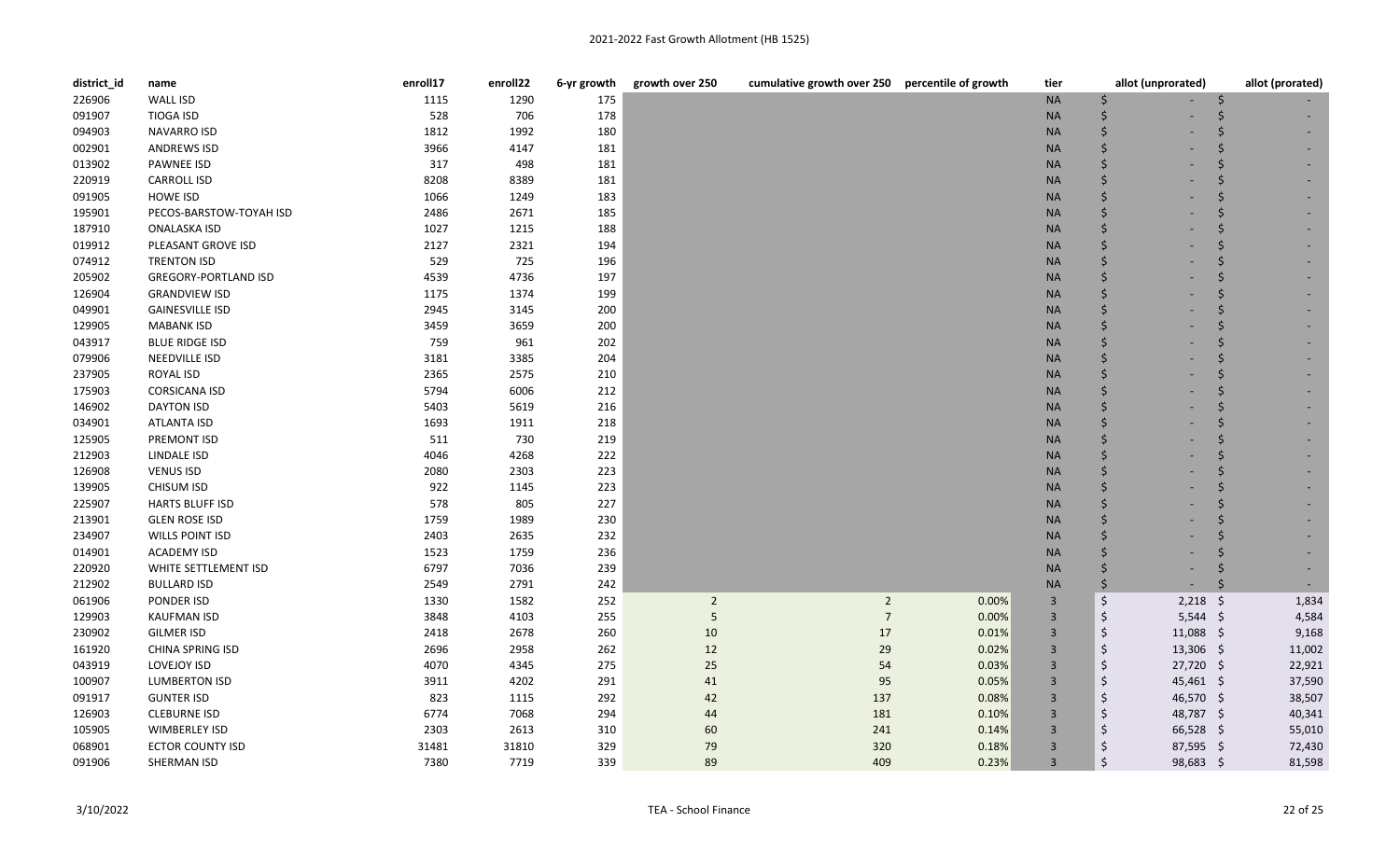| district_id | name                        | enroll17 | enroll22 | 6-yr growth | growth over 250 | cumulative growth over 250 percentile of growth |       | tier           | allot (unprorated)      | allot (prorated) |
|-------------|-----------------------------|----------|----------|-------------|-----------------|-------------------------------------------------|-------|----------------|-------------------------|------------------|
| 100905      | <b>HARDIN-JEFFERSON ISD</b> | 2257     | 2609     | 352         | 102             | 511                                             | 0.29% | $\overline{3}$ | \$<br>$113,098$ \$      | 93,517           |
| 227912      | LAGO VISTA ISD              | 1449     | 1808     | 359         | 109             | 620                                             | 0.35% | $\overline{3}$ | \$<br>$120,859$ \$      | 99,935           |
| 057919      | SUNNYVALE ISD               | 1738     | 2111     | 373         | 123             | 743                                             | 0.42% | $\overline{3}$ | Ś.<br>$136,382 \quad $$ | 112,771          |
| 094902      | SCHERTZ-CIBOLO-U CITY ISD   | 15497    | 15890    | 393         | 143             | 886                                             | 0.51% | $\overline{3}$ | \$<br>158,558 \$        | 131,108          |
| 227907      | <b>MANOR ISD</b>            | 8870     | 9270     | 400         | 150             | 1,036                                           | 0.59% | $\overline{3}$ | Ś.<br>166,320 \$        | 137,525          |
| 031916      | SOUTH TEXAS ISD             | 3848     | 4251     | 403         | 153             | 1,189                                           | 0.68% | $\overline{3}$ | Ś.<br>169,646 \$        | 140,276          |
| 184902      | SPRINGTOWN ISD              | 3477     | 3888     | 411         | 161             | 1,350                                           | 0.77% | $\overline{3}$ | \$<br>178,517 \$        | 147,611          |
| 221911      | JIM NED CISD                | 1166     | 1578     | 412         | 162             | 1,512                                           | 0.86% | $\overline{3}$ | \$<br>179,626 \$        | 148,528          |
| 043904      | <b>FARMERSVILLE ISD</b>     | 1596     | 2025     | 429         | 179             | 1,691                                           | 0.97% | $\overline{3}$ | \$<br>198,475 \$        | 164,114          |
| 028902      | <b>LOCKHART ISD</b>         | 5680     | 6128     | 448         | 198             | 1,889                                           | 1.08% | $\overline{3}$ | Ś.<br>219,542 \$        | 181,534          |
| 091908      | VAN ALSTYNE ISD             | 1589     | 2048     | 459         | 209             | 2,098                                           | 1.20% | $\overline{3}$ | \$<br>231,739 \$        | 191,619          |
| 178906      | <b>LONDON ISD</b>           | 959      | 1428     | 469         | 219             | 2,317                                           | 1.33% | $\overline{3}$ | \$<br>242,827 \$        | 200,787          |
| 249905      | <b>DECATUR ISD</b>          | 3135     | 3616     | 481         | 231             | 2,548                                           | 1.46% | $\overline{3}$ | Ś.<br>$256,133$ \$      | 211,789          |
| 014908      | <b>SALADO ISD</b>           | 1756     | 2242     | 486         | 236             | 2,784                                           | 1.59% | $\overline{3}$ | Ś.<br>261,677 \$        | 216,373          |
| 101906      | <b>CROSBY ISD</b>           | 5992     | 6480     | 488         | 238             | 3,022                                           | 1.73% | $\overline{3}$ | \$<br>263,894 \$        | 218,207          |
| 170907      | SPLENDORA ISD               | 3886     | 4384     | 498         | 248             | 3,270                                           | 1.87% | $\overline{3}$ | Ś.<br>274,982 \$        | 227,375          |
| 184908      | <b>PEASTER ISD</b>          | 1119     | 1625     | 506         | 256             | 3,526                                           | 2.02% | $\overline{3}$ | \$<br>283,853 \$        | 234,710          |
| 043901      | <b>ALLEN ISD</b>            | 20939    | 21463    | 524         | 274             | 3,800                                           | 2.17% | $\overline{3}$ | Ś.<br>$303,811$ \$      | 251,213          |
| 116901      | <b>CADDO MILLS ISD</b>      | 1698     | 2232     | 534         | 284             | 4,084                                           | 2.34% | $\overline{3}$ | \$<br>$314,899$ \$      | 260,382          |
| 161903      | <b>MIDWAY ISD</b>           | 7898     | 8434     | 536         | 286             | 4,370                                           | 2.50% | $\overline{3}$ | Ś.<br>$317,117$ \$      | 262,215          |
| 220915      | AZLE ISD                    | 6345     | 6889     | 544         | 294             | 4,664                                           | 2.67% | $\overline{3}$ | Ś.<br>325,987 \$        | 269,550          |
| 070911      | <b>RED OAK ISD</b>          | 5749     | 6296     | 547         | 297             | 4,961                                           | 2.84% | $\overline{3}$ | Ś.<br>$329,314$ \$      | 272,300          |
| 165902      | <b>GREENWOOD ISD</b>        | 2519     | 3089     | 570         | 320             | 5,281                                           | 3.02% | $\overline{3}$ | \$<br>354,816 \$        | 293,388          |
| 126905      | <b>JOSHUA ISD</b>           | 5307     | 5880     | 573         | 323             | 5,604                                           | 3.20% | $\overline{3}$ | Ś.<br>358,142 \$        | 296,138          |
| 129906      | <b>TERRELL ISD</b>          | 4400     | 4973     | 573         | 323             | 5,927                                           | 3.39% | $\overline{3}$ | \$<br>358,142 \$        | 296,138          |
| 184909      | <b>BROCK ISD</b>            | 1337     | 2005     | 668         | 418             | 6,345                                           | 3.63% | $\overline{3}$ | Ś.<br>463,478 \$        | 383,238          |
| 011902      | <b>ELGIN ISD</b>            | 4317     | 4996     | 679         | 429             | 6,774                                           | 3.87% | $\overline{3}$ | \$<br>$475,675$ \$      | 393,323          |
| 111901      | <b>GRANBURY ISD</b>         | 7048     | 7732     | 684         | 434             | 7,208                                           | 4.12% | $\overline{3}$ | Ś.<br>481,219 \$        | 397,907          |
| 126911      | <b>GODLEY ISD</b>           | 1894     | 2604     | 710         | 460             | 7,668                                           | 4.39% | $\overline{3}$ | Ś.<br>$510,048$ \$      | 421,745          |
| 061907      | <b>AUBREY ISD</b>           | 2401     | 3112     | 711         | 461             | 8,129                                           | 4.65% | $\overline{3}$ | Ś.<br>$511,157$ \$      | 422,662          |
| 057922      | <b>COPPELL ISD</b>          | 12391    | 13131    | 740         | 490             | 8,619                                           | 4.93% | $\overline{3}$ | \$<br>$543,312$ \$      | 449,250          |
| 170906      | <b>MAGNOLIA ISD</b>         | 12816    | 13658    | 842         | 592             | 9,211                                           | 5.27% | $\overline{3}$ | Ś.<br>656,410 \$        | 542,767          |
| 191901      | <b>CANYON ISD</b>           | 9862     | 10711    | 849         | 599             | 9,810                                           | 5.61% | $\overline{3}$ | Ś.<br>$664,171$ \$      | 549,185          |
| 126902      | <b>BURLESON ISD</b>         | 11896    | 12746    | 850         | 600             | 10,410                                          | 5.95% | $\overline{3}$ | Ś.<br>$665,280$ \$      | 550,102          |
| 221912      | <b>WYLIE ISD</b>            | 4253     | 5108     | 855         | 605             | 11,015                                          | 6.30% | $\overline{3}$ | \$<br>670,824 \$        | 554,686          |
| 227904      | PFLUGERVILLE ISD            | 24591    | 25486    | 895         | 645             | 11,660                                          | 6.67% | $\overline{3}$ | Ś.<br>715,176 \$        | 591,360          |
| 061914      | LITTLE ELM ISD              | 7375     | 8287     | 912         | 662             | 12,322                                          | 7.05% | $\overline{3}$ | Ś.<br>734,026 \$        | 606,946          |
| 084901      | <b>DICKINSON ISD</b>        | 11018    | 11933    | 915         | 665             | 12,987                                          | 7.43% | $\overline{3}$ | Ś.<br>737,352 \$        | 609,696          |
| 043903      | <b>CELINA ISD</b>           | 2429     | 3359     | 930         | 680             | 13,667                                          | 7.82% | $\overline{3}$ | \$<br>753,984 \$        | 623,449          |
| 021901      | <b>COLLEGE STATION ISD</b>  | 13188    | 14187    | 999         | 749             | 14,416                                          | 8.24% | $\overline{3}$ | Ś.<br>830,491 \$        | 686,711          |
| 170903      | MONTGOMERY ISD              | 8296     | 9343     | 1,047       | 797             | 15,213                                          | 8.70% | $\overline{3}$ | Ś.<br>883,714 \$        | 730,719          |
| 220912      | <b>CROWLEY ISD</b>          | 15215    | 16278    | 1,063       | 813             | 16,026                                          | 9.17% | $\overline{3}$ | Ś.<br>$901,454$ \$      | 745,388          |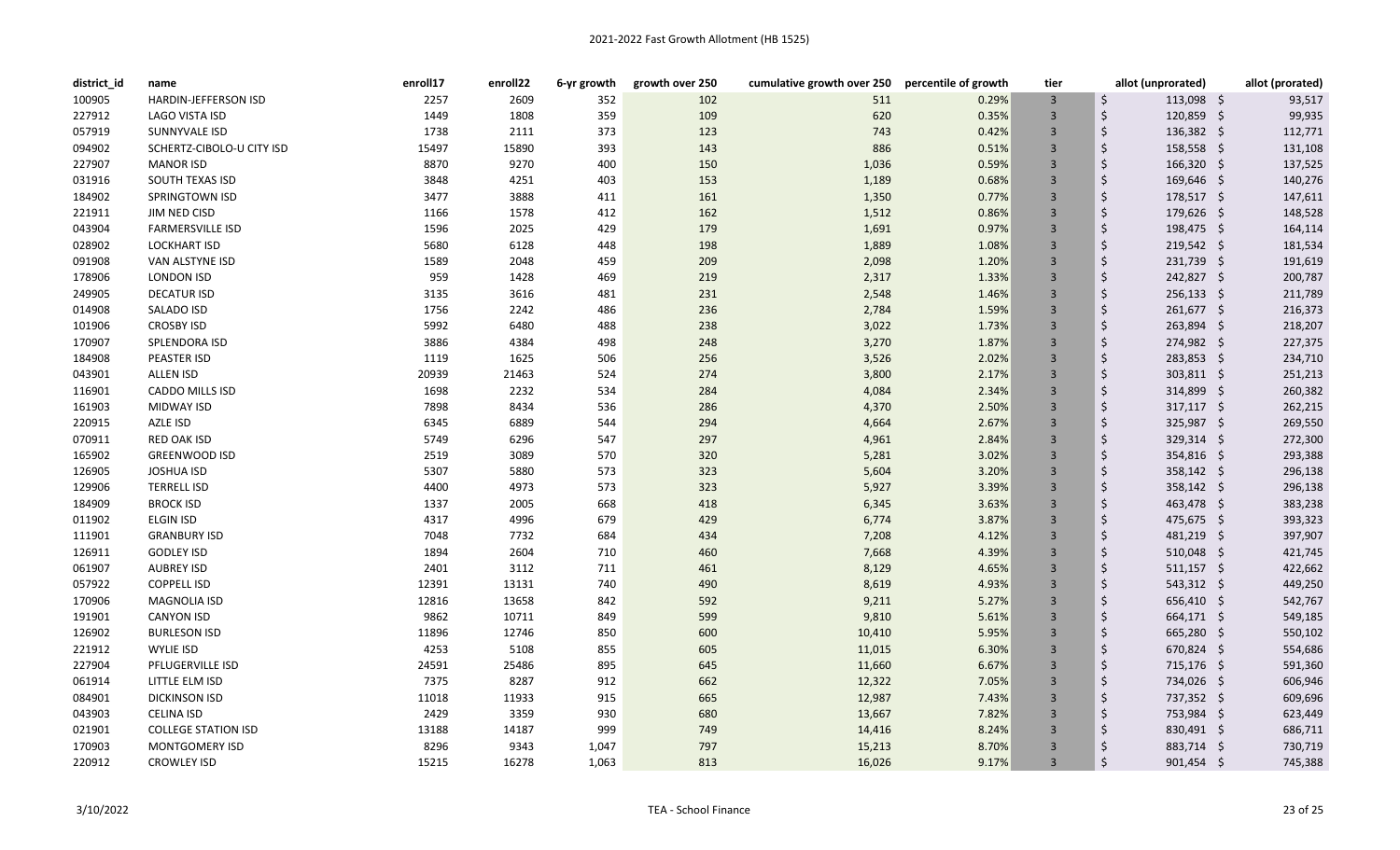| district id | name                         | enroll17 | enroll22 | 6-yr growth | growth over 250 | cumulative growth over 250 percentile of growth |        | tier           | allot (unprorated)   | allot (prorated) |
|-------------|------------------------------|----------|----------|-------------|-----------------|-------------------------------------------------|--------|----------------|----------------------|------------------|
| 046901      | <b>NEW BRAUNFELS ISD</b>     | 8610     | 9676     | 1,066       | 816             | 16,842                                          | 9.63%  | $\overline{3}$ | \$<br>904,781 \$     | 748,139          |
| 170904      | WILLIS ISD                   | 7311     | 8432     | 1,121       | 871             | 17,713                                          | 10.13% | $\overline{3}$ | \$<br>965,765 \$     | 798,565          |
| 246904      | <b>GEORGETOWN ISD</b>        | 11425    | 12618    | 1,193       | 943             | 18,656                                          | 10.67% | $\overline{3}$ | \$<br>1,045,598 \$   | 864,577          |
| 043902      | ANNA ISD                     | 3239     | 4447     | 1,208       | 958             | 19,614                                          | 11.22% | $\overline{3}$ | \$<br>1,062,230 \$   | 878,329          |
| 220908      | MANSFIELD ISD                | 34309    | 35559    | 1,250       | 1,000           | 20,614                                          | 11.79% | $\overline{3}$ | \$<br>1,108,800 \$   | 916,837          |
| 043918      | <b>COMMUNITY ISD</b>         | 2087     | 3349     | 1,262       | 1,012           | 21,626                                          | 12.37% | $\overline{3}$ | \$<br>1,122,106 \$   | 927,839          |
| 071909      | SOCORRO ISD                  | 45927    | 47278    | 1,351       | 1,101           | 22,727                                          | 13.00% | $\overline{3}$ | \$<br>1,220,789 \$   | 1,009,437        |
| 246907      | JARRELL ISD                  | 1491     | 2885     | 1,394       | 1,144           | 23,871                                          | 13.65% | $\overline{3}$ | \$<br>1,268,467 \$   | 1,048,861        |
| 011901      | <b>BASTROP ISD</b>           | 10539    | 11994    | 1,455       | 1,205           | 25,076                                          | 14.34% | $\overline{3}$ | \$<br>1,336,104 \$   | 1,104,788        |
| 152907      | <b>FRENSHIP ISD</b>          | 9422     | 10877    | 1,455       | 1,205           | 26,281                                          | 15.03% | $\overline{3}$ | \$<br>1,336,104 \$   | 1,104,788        |
| 101915      | <b>KLEIN ISD</b>             | 51810    | 53294    | 1,484       | 1,234           | 27,515                                          | 15.74% | $\overline{3}$ | \$<br>1,368,259 \$   | 1,131,376        |
| 015916      | <b>JUDSON ISD</b>            | 23037    | 24536    | 1,499       | 1,249           | 28,764                                          | 16.45% | $\overline{3}$ | \$<br>1,384,891 \$   | 1,145,129        |
| 237904      | <b>WALLER ISD</b>            | 6874     | 8386     | 1,512       | 1,262           | 30,026                                          | 17.17% | $\overline{3}$ | \$<br>$1,399,306$ \$ | 1,157,048        |
| 227913      | LAKE TRAVIS ISD              | 9825     | 11345    | 1,520       | 1,270           | 31,296                                          | 17.90% | $\overline{3}$ | \$<br>1,408,176 \$   | 1,164,382        |
| 036902      | <b>BARBERS HILL ISD</b>      | 5266     | 6818     | 1,552       | 1,302           | 32,598                                          | 18.64% | $\overline{3}$ | \$<br>1,443,658 \$   | 1,193,721        |
| 152906      | LUBBOCK-COOPER ISD           | 5969     | 7592     | 1,623       | 1,373           | 33,971                                          | 19.43% | $\overline{3}$ | \$<br>1,522,382 \$   | 1,258,817        |
| 101924      | SHELDON ISD                  | 8884     | 10570    | 1,686       | 1,436           | 35,407                                          | 20.25% | $\overline{3}$ | \$<br>1,592,237 \$   | 1,316,577        |
| 070912      | <b>WAXAHACHIE ISD</b>        | 8408     | 10095    | 1,687       | 1,437           | 36,844                                          | 21.07% | $\overline{3}$ | \$<br>$1,593,346$ \$ | 1,317,494        |
| 129901      | <b>CRANDALL ISD</b>          | 3753     | 5451     | 1,698       | 1,448           | 38,292                                          | 21.90% | $\overline{3}$ | \$<br>1,605,542 \$   | 1,327,579        |
| 165901      | MIDLAND ISD                  | 24692    | 26398    | 1,706       | 1,456           | 39,748                                          | 22.73% | $\overline{3}$ | Ś.<br>$1,614,413$ \$ | 1,334,914        |
| 061910      | ARGYLE ISD                   | 2445     | 4338     | 1,893       | 1,643           | 41,391                                          | 23.67% | $\overline{3}$ | Ś.<br>1,821,758 \$   | 1,506,362        |
| 184907      | ALEDO ISD                    | 5443     | 7368     | 1,925       | 1,675           | 43,066                                          | 24.63% | $\overline{3}$ | \$<br>1,857,240 \$   | 1,535,701        |
| 070908      | MIDLOTHIAN ISD               | 8441     | 10431    | 1,990       | 1,740           | 44,806                                          | 25.63% | $\overline{3}$ | \$<br>1,929,312 \$   | 1,595,296        |
| 105904      | <b>DRIPPING SPRINGS ISD</b>  | 6008     | 8001     | 1,993       | 1,743           | 46,549                                          | 26.62% | $\overline{3}$ | \$<br>1,932,638 \$   | 1,598,046        |
| 246906      | <b>HUTTO ISD</b>             | 6945     | 8960     | 2,015       | 1,765           | 48,314                                          | 27.63% | $\overline{3}$ | \$<br>1,957,032 \$   | 1,618,216        |
| 130901      | <b>BOERNE ISD</b>            | 8300     | 10327    | 2,027       | 1,777           | 50,091                                          | 28.65% | $\overline{3}$ | \$<br>1,970,338 \$   | 1,629,218        |
| 163908      | MEDINA VALLEY ISD            | 4705     | 6785     | 2,080       | 1,830           | 51,921                                          | 29.69% | $\overline{3}$ | \$<br>2,029,104 \$   | 1,677,811        |
| 199901      | ROCKWALL ISD                 | 15822    | 17926    | 2,104       | 1,854           | 53,775                                          | 30.75% | $\overline{2}$ | \$<br>3,768,811 \$   | 3,116,327        |
| 199902      | ROYSE CITY ISD               | 5464     | 7629     | 2,165       | 1,915           | 55,690                                          | 31.85% | $\overline{2}$ | \$<br>$3,892,812$ \$ | 3,218,860        |
| 105906      | <b>HAYS CISD</b>             | 19215    | 21405    | 2,190       | 1,940           | 57,630                                          | 32.96% | $\overline{2}$ | \$<br>$3,943,632$ \$ | 3,260,882        |
| 014903      | <b>BELTON ISD</b>            | 11116    | 13326    | 2,210       | 1,960           | 59,590                                          | 34.08% | $\overline{2}$ | \$<br>$3,984,288$ \$ | 3,294,499        |
| 043908      | <b>MELISSA ISD</b>           | 2630     | 4874     | 2,244       | 1,994           | 61,584                                          | 35.22% | $\overline{2}$ | Ś.<br>$4,053,403$ \$ | 3,351,649        |
| 101907      | <b>CYPRESS-FAIRBANKS ISD</b> | 114868   | 117217   | 2,349       | 2,099           | 63,683                                          | 36.42% | $\overline{2}$ | Ś.<br>4,266,847 \$   | 3,528,140        |
| 170908      | <b>NEW CANEY ISD</b>         | 14677    | 17116    | 2,439       | 2,189           | 65,872                                          | 37.67% | $\overline{2}$ | \$<br>$4,449,799$ \$ | 3,679,418        |
| 177901      | ROSCOE COLLEGIATE ISD        | 597      | 3081     | 2,484       | 2,234           | 68,106                                          | 38.95% | $\overline{2}$ | \$<br>$4,541,275$ \$ | 3,755,057        |
| 043911      | PRINCETON ISD                | 4160     | 6767     | 2,607       | 2,357           | 70,463                                          | 40.30% | $\overline{2}$ | Ś.<br>4,791,310 \$   | 3,961,803        |
| 220918      | EAGLE MT-SAGINAW ISD         | 19653    | 22464    | 2,811       | 2,561           | 73,024                                          | 41.76% | $\overline{2}$ | \$<br>$5,206,001$ \$ | 4,304,700        |
| 246908      | LIBERTY HILL ISD             | 3677     | 6840     | 3,163       | 2,913           | 75,937                                          | 43.43% | $\overline{2}$ | \$<br>$5,921,546$ \$ | 4,896,365        |
| 043914      | <b>WYLIE ISD</b>             | 15021    | 18210    | 3,189       | 2,939           | 78,876                                          | 45.11% | $\overline{2}$ | \$<br>5,974,399 \$   | 4,940,068        |
| 061901      | <b>DENTON ISD</b>            | 28628    | 31951    | 3,323       | 3,073           | 81,949                                          | 46.87% | $\overline{2}$ | \$<br>$6,246,794$ \$ | 5,165,304        |
| 079907      | <b>FORT BEND ISD</b>         | 74146    | 77545    | 3,399       | 3,149           | 85,098                                          | 48.67% | $\overline{2}$ | \$<br>$6,401,287$ \$ | 5,293,050        |
| 246913      | <b>LEANDER ISD</b>           | 38226    | 41780    | 3,554       | 3,304           | 88,402                                          | 50.56% | $\overline{2}$ | \$<br>$6,716,371$ \$ | 5,553,584        |